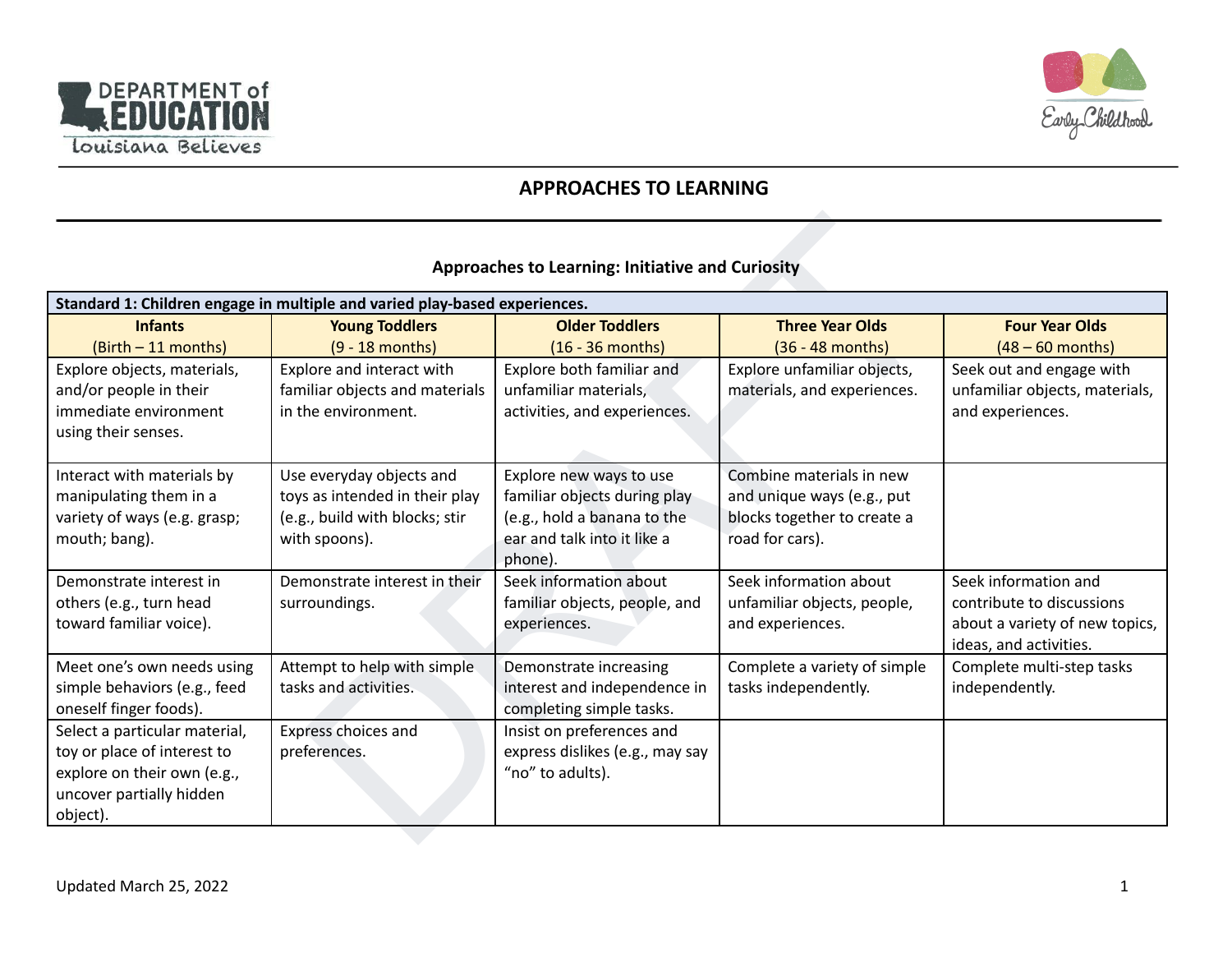



## **Approaches to Learning: Attention, Engagement, and Persistence**

| Standard 2: Children engage in activities and tasks with attention, focus, and persistence. |                                                        |                                                          |                                                     |                                                     |  |
|---------------------------------------------------------------------------------------------|--------------------------------------------------------|----------------------------------------------------------|-----------------------------------------------------|-----------------------------------------------------|--|
| <b>Infants</b>                                                                              | <b>Young Toddlers</b>                                  | <b>Older Toddlers</b>                                    | <b>Three Year Olds</b>                              | <b>Four Year Olds</b>                               |  |
| (Birth - 11 months)                                                                         | $(9 - 18$ months)                                      | $(16 - 36$ months)                                       | $(36 - 48$ months)                                  | $(48 - 60$ months)                                  |  |
| Establish eye contact with a                                                                | Focus attention on people,                             | Focus attention to complete a                            | Maintain focus on activities                        | Maintain focus on                                   |  |
| familiar person.                                                                            | objects, and activities of                             | short, simple task with adult                            | of interest despite                                 | adult-directed activities with                      |  |
|                                                                                             | interest.                                              | support (e.g., knob puzzle;                              | distractions.                                       | adult support.                                      |  |
| Attend to novel objects and                                                                 |                                                        | nesting cups).                                           |                                                     |                                                     |  |
| familiar adults in the                                                                      |                                                        |                                                          |                                                     |                                                     |  |
| environment.                                                                                |                                                        |                                                          |                                                     |                                                     |  |
| Intentionally take action to                                                                | Repeat self-selected tasks                             | Complete activities of choice                            | Continue working on                                 | Persist with a challenging task                     |  |
| make things happen (e.g.,                                                                   | over and over again (e.g.,                             | from start to finish with adult                          | self-selected activities despite                    | despite interruptions and                           |  |
| pick up and shake rattle to                                                                 | stack rings; nest cups).                               | support.                                                 | setbacks (e.g., try again after                     | disruptions.                                        |  |
| make noise).                                                                                |                                                        |                                                          | the block tower falls down).                        |                                                     |  |
|                                                                                             |                                                        |                                                          |                                                     |                                                     |  |
|                                                                                             | Complete self-selected tasks<br>and then spontaneously | Remain actively engaged in<br>activities of interest and | Express goals and then work<br>to achieve them with | Express simple goals that<br>extend over time, make |  |
|                                                                                             | express pleasure at                                    | protest if interrupted.                                  | prompting and support (e.g.,                        | plans, and follow through to                        |  |
|                                                                                             | accomplishments. (e.g.,                                |                                                          | When asked, a child says "I                         | complete them (e.g., Child                          |  |
|                                                                                             | smile; clap).                                          |                                                          | want to make something"                             | says, "I want to play doctor                        |  |
|                                                                                             |                                                        |                                                          | and then goes to the art                            | after breakfast. Liam is going                      |  |
|                                                                                             |                                                        |                                                          | center and draws a picture).                        | to play with me.", and then                         |  |
|                                                                                             |                                                        |                                                          |                                                     | does so after eating).                              |  |
|                                                                                             |                                                        |                                                          |                                                     |                                                     |  |
|                                                                                             |                                                        |                                                          |                                                     |                                                     |  |
|                                                                                             |                                                        |                                                          |                                                     |                                                     |  |
|                                                                                             |                                                        |                                                          |                                                     |                                                     |  |
|                                                                                             |                                                        |                                                          |                                                     |                                                     |  |
|                                                                                             |                                                        |                                                          |                                                     |                                                     |  |
|                                                                                             |                                                        |                                                          |                                                     |                                                     |  |
|                                                                                             |                                                        |                                                          |                                                     |                                                     |  |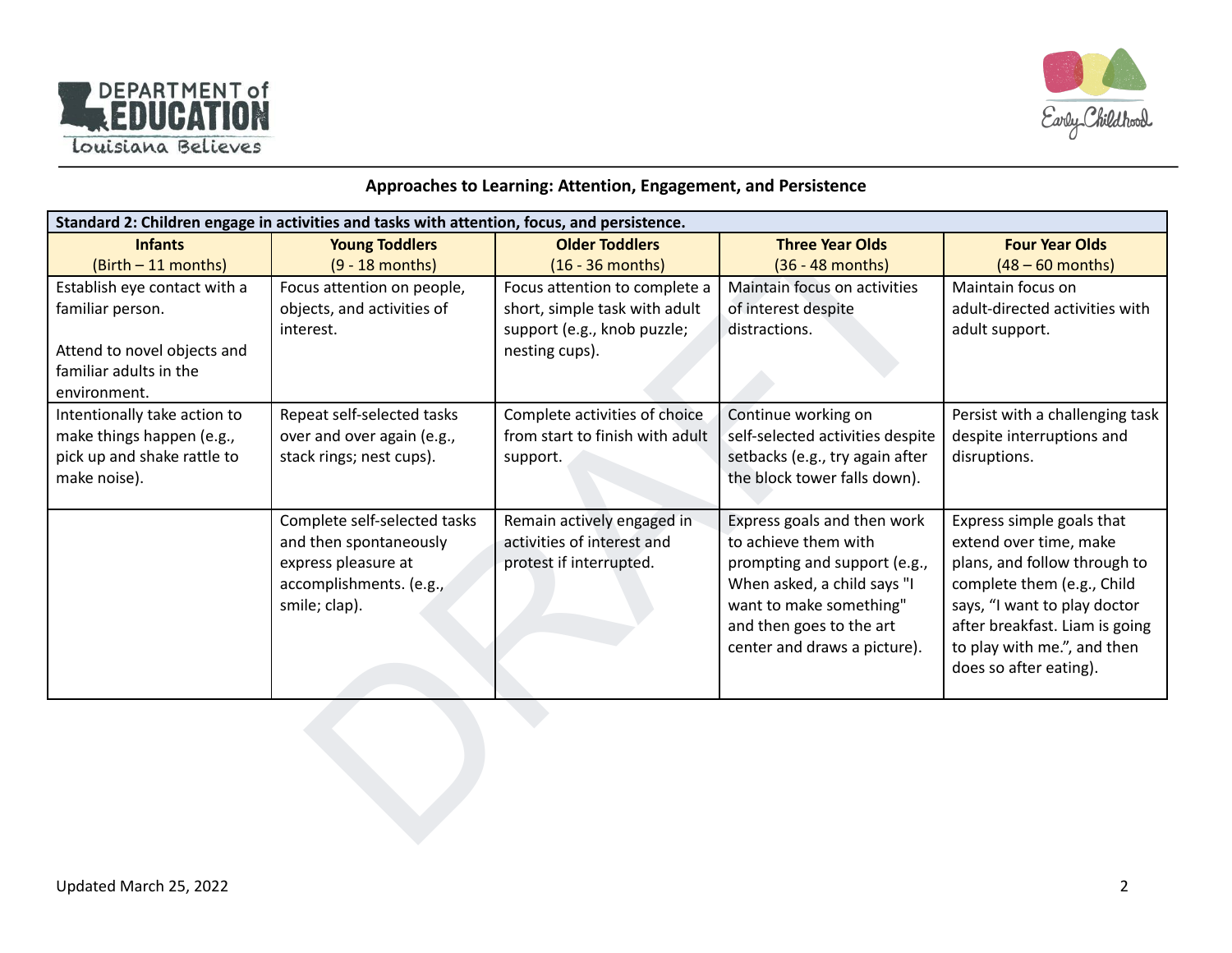



#### **Approaches to Learning: Problem Solving**

|                                                      | Standard 3: Children demonstrate flexibility and creativity by using a variety of strategies to solve problems. |                                                               |                                                    |                                                     |  |  |
|------------------------------------------------------|-----------------------------------------------------------------------------------------------------------------|---------------------------------------------------------------|----------------------------------------------------|-----------------------------------------------------|--|--|
| <b>Infants</b>                                       | <b>Young Toddlers</b>                                                                                           | <b>Older Toddlers</b>                                         | <b>Three Year Olds</b>                             | <b>Four Year Olds</b>                               |  |  |
| (Birth - 11 months)                                  | $(9 - 18$ months)                                                                                               | $(16 - 36$ months)                                            | (36 - 48 months)                                   | $(48 - 60$ months)                                  |  |  |
| Interact with objects in a                           | Repeat behaviors to obtain                                                                                      | Experiment with the effects                                   | Make predictions based on                          | Make predictions and explain                        |  |  |
| variety of ways and notice                           | desired results (e.g.,                                                                                          | of simple actions on different                                | past experiences.                                  | reasoning.                                          |  |  |
| the effects of their own                             | repeatedly push button on                                                                                       | objects (e.g., use a scoop to                                 |                                                    |                                                     |  |  |
| actions.                                             | pop up toy).                                                                                                    | put sand into a bucket, then                                  |                                                    |                                                     |  |  |
|                                                      |                                                                                                                 | attempt to use a scoop to put                                 |                                                    |                                                     |  |  |
|                                                      |                                                                                                                 | water into a bowl).                                           |                                                    |                                                     |  |  |
|                                                      |                                                                                                                 |                                                               |                                                    |                                                     |  |  |
| Attend to objects and/or                             | Observe the ways in which                                                                                       | Observe and imitate actions                                   | Recall and use previously                          | Apply prior knowledge and                           |  |  |
| activities in the environment.                       | others interact with objects                                                                                    | of others when attempting to                                  | successful strategies to                           | experiences to complete new                         |  |  |
|                                                      | and materials.                                                                                                  | accomplish tasks or solve                                     | complete tasks.                                    | tasks and solve new                                 |  |  |
|                                                      |                                                                                                                 | problems.                                                     |                                                    | problems.                                           |  |  |
|                                                      |                                                                                                                 |                                                               |                                                    |                                                     |  |  |
| Solve simple problems and                            | Try out one or two strategies<br>to accomplish tasks and solve                                                  | Try out a variety of strategies<br>to accomplish tasks and/or | Purposefully use a variety of                      | Communicate the steps that<br>will be used to solve |  |  |
| accomplish tasks using<br>gestures, movement, and/or | problems (e.g., seek help                                                                                       | solve problems, often by trial                                | strategies, changing the<br>approach as needed, to | problems and/or accomplish                          |  |  |
| vocalizations (e.g., roll over to                    | from adults).                                                                                                   | and error.                                                    | accomplish tasks or solve                          | tasks.                                              |  |  |
| reach a toy; cry to express                          |                                                                                                                 |                                                               | problems.                                          |                                                     |  |  |
| needs; remove blanket to                             |                                                                                                                 |                                                               |                                                    |                                                     |  |  |
| uncover hidden object).                              |                                                                                                                 |                                                               |                                                    |                                                     |  |  |
|                                                      |                                                                                                                 |                                                               |                                                    |                                                     |  |  |
|                                                      |                                                                                                                 |                                                               |                                                    |                                                     |  |  |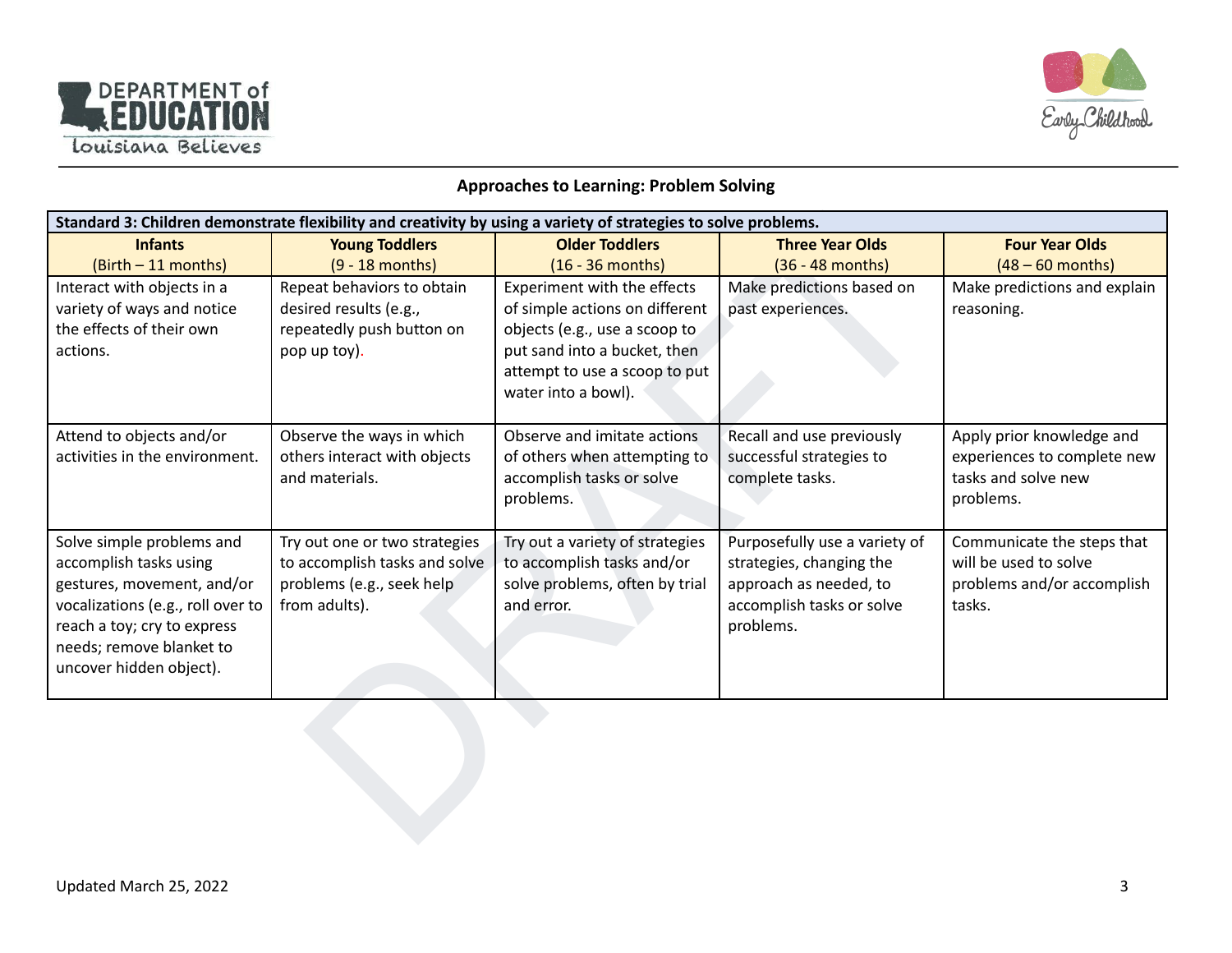



# **SOCIAL AND EMOTIONAL DEVELOPMENT**

#### **Social and Emotional Development: Relationships with Adults**

|                                                                          |                                                                                       | Standard 1: Children engage in and maintain positive relationships and interactions with adults.                                         |                                                                                                                                     |                                                                                                                                           |
|--------------------------------------------------------------------------|---------------------------------------------------------------------------------------|------------------------------------------------------------------------------------------------------------------------------------------|-------------------------------------------------------------------------------------------------------------------------------------|-------------------------------------------------------------------------------------------------------------------------------------------|
| <b>Infants</b><br>$(Birth - 11 months)$                                  | <b>Young Toddlers</b><br>$(9 - 18$ months)                                            | <b>Older Toddlers</b><br>$(16 - 36$ months)                                                                                              | <b>Three Year Olds</b><br>$(36 - 48$ months)                                                                                        | <b>Four Year Olds</b><br>$(48 - 60$ months)                                                                                               |
| Notice and respond to<br>familiar adults.                                | Mimic signs of recognition<br>(e.g., smile, wave).                                    | Initiate signs of recognition<br>with familiar adults.                                                                                   | Demonstrate recognition of<br>familiar adults using simple<br>actions and/or words.                                                 | Demonstrate recognition of<br>familiar adults using multiple<br>and varied actions and/or<br>words.                                       |
| Respond differently to<br>familiar versus unfamiliar<br>adults.          | Seek to be near familiar<br>adults and respond<br>cautiously to unfamiliar<br>adults. | Check in with familiar adults<br>for reassurance when trying<br>new things (e.g., exploring<br>new environments; meeting<br>new adults). | Separate from trusted adults<br>when in familiar settings.                                                                          | Separate from trusted adults<br>into new and unfamiliar<br>settings.                                                                      |
| Move or cry to seek attention<br>and comfort from familiar<br>adults.    | Request help from familiar<br>adults to address wants and<br>needs.                   | Request help from familiar<br>adults when encountering<br>difficult tasks or situations.                                                 | Request help from adults to<br>meet needs and/or solve<br>problems, then attempt to<br>implement suggestions with<br>adult support. | Work with adults to generate<br>ideas for accomplishing tasks<br>and/or solving problems,<br>then implement suggestions<br>independently. |
| Engage in simple<br>back-and-forth interactions<br>with familiar adults. | Initiate back-and-forth play<br>with familiar adults.                                 | Initiate play and interactions<br>with familiar adults.                                                                                  | Interact with both trusted<br>and unfamiliar adults.                                                                                | Interact with adults new to<br>their environment (e.g.,<br>substitute caregiver).                                                         |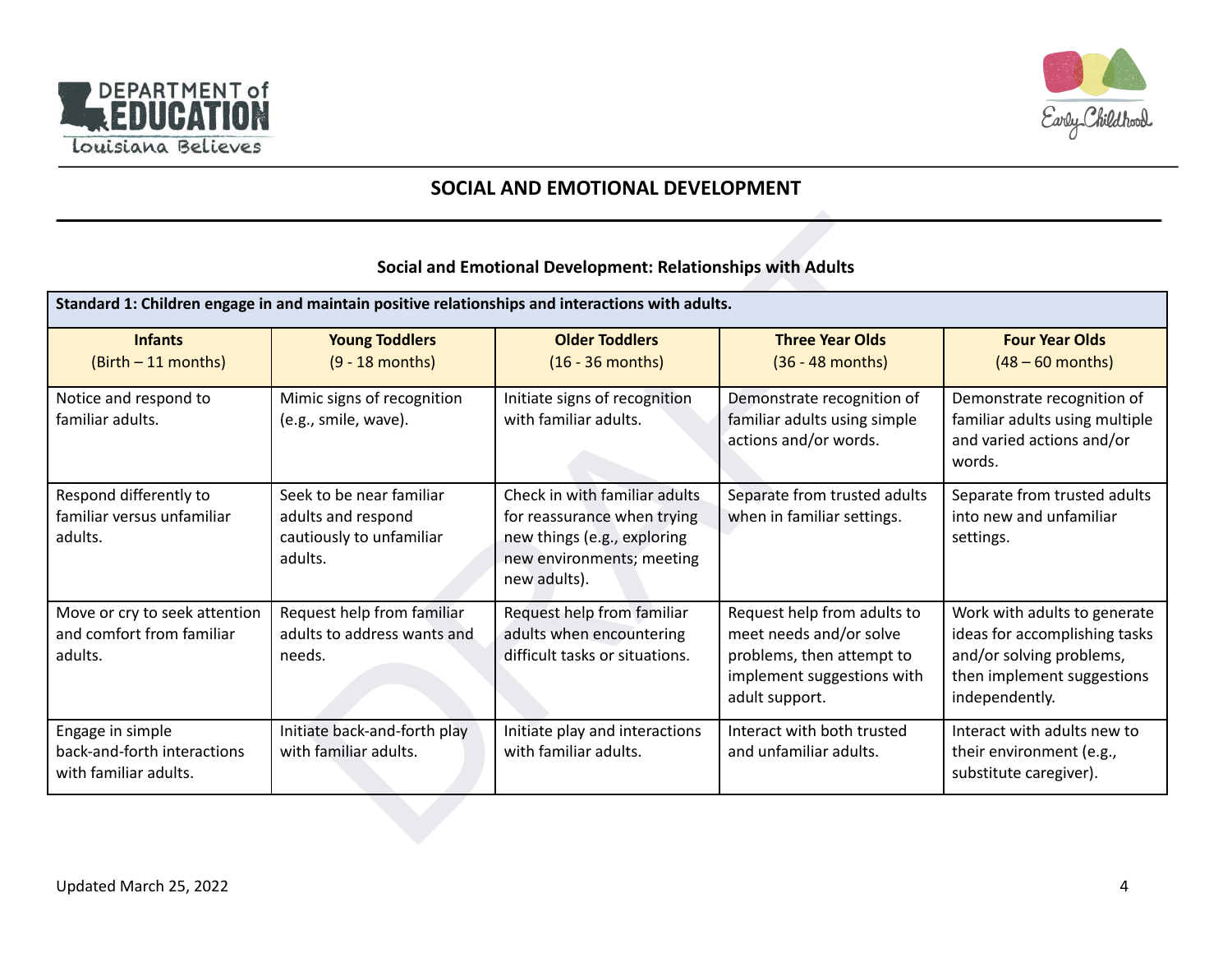



#### **Social and Emotional Development: Relationships with Adults**

| Repeat actions that elicit<br>social responses from<br>familiar adults (e.g., repeat<br>cooing sound after adult<br>responds by talking to<br>him/her). | Imitate gestures and sounds<br>of familiar adults during<br>interactions. | Imitate behaviors observed<br>in familiar adults (e.g.,<br>pretend to cook; "read" a<br>book). | Interact with adults to seek<br>information and to socialize. | Interact with adults to share<br>ideas and plan activities. |
|---------------------------------------------------------------------------------------------------------------------------------------------------------|---------------------------------------------------------------------------|------------------------------------------------------------------------------------------------|---------------------------------------------------------------|-------------------------------------------------------------|
|                                                                                                                                                         |                                                                           |                                                                                                |                                                               |                                                             |
|                                                                                                                                                         |                                                                           |                                                                                                |                                                               |                                                             |
|                                                                                                                                                         |                                                                           |                                                                                                |                                                               |                                                             |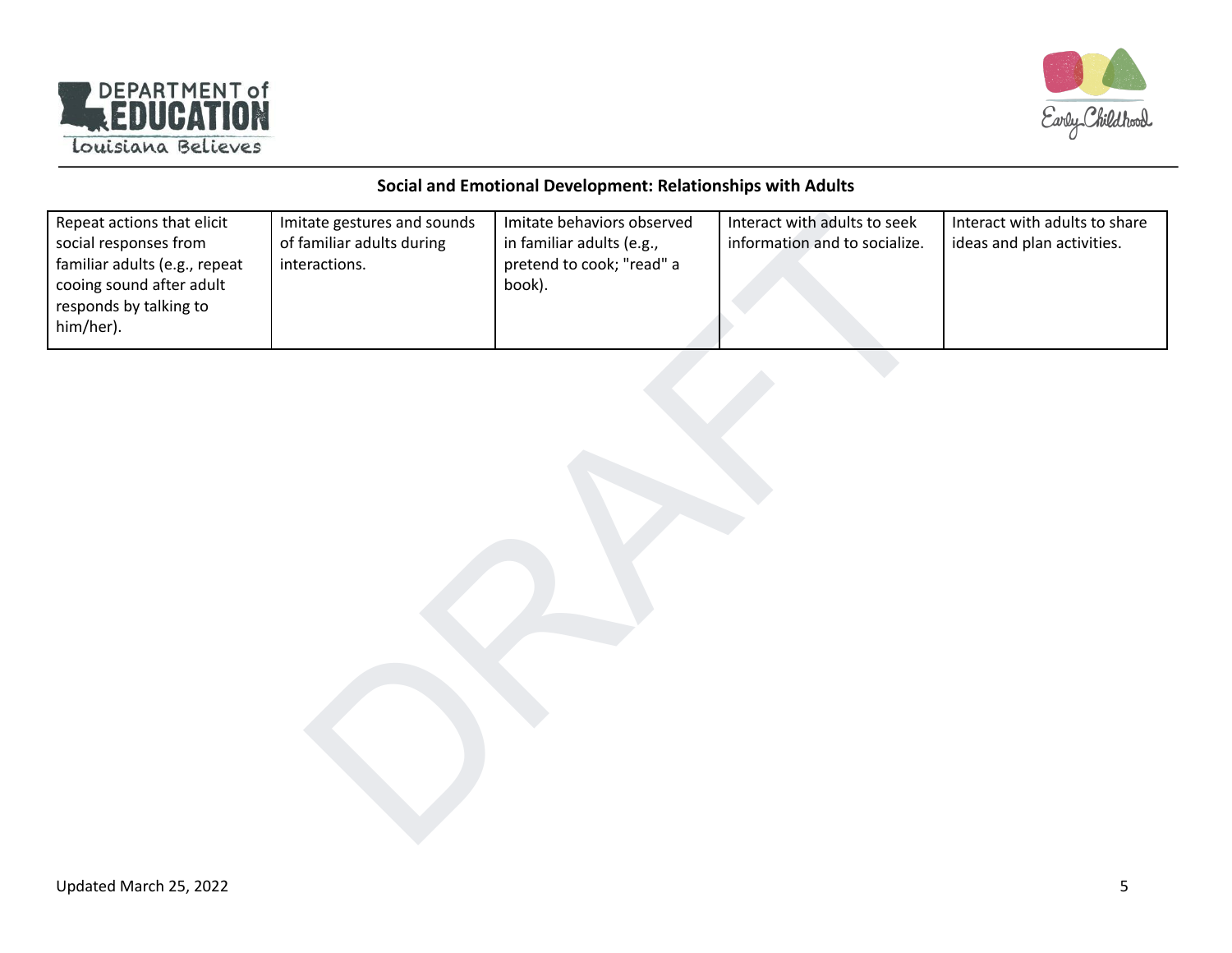



## **Social and Emotional Development: Relationships with Children**

| Standard 2: Children engage in and maintain positive relationships and interactions with other children. |                                                                                                   |                                                                                                   |                                                                                                                                             |                                                                                                                                                          |  |
|----------------------------------------------------------------------------------------------------------|---------------------------------------------------------------------------------------------------|---------------------------------------------------------------------------------------------------|---------------------------------------------------------------------------------------------------------------------------------------------|----------------------------------------------------------------------------------------------------------------------------------------------------------|--|
| <b>Infants</b><br>$(l)$ (Birth $-11$ months)                                                             | <b>Young Toddlers</b><br>$(9 - 18$ months)                                                        | <b>Older Toddlers</b><br>$(16 - 36$ months)                                                       | <b>Three Year Olds</b><br>$(36 - 48$ months)                                                                                                | <b>Four Year Olds</b><br>$(48 - 60$ months)                                                                                                              |  |
| Notice other infants and<br>children.<br>Touch, smile, or babble to<br>other infants and children.       | Interact briefly with other<br>children using gesturing (e.g.,<br>offer a toy by holding it out). | Play alongside other children<br>for short periods of time with<br>adult support (parallel play). | Interact or play cooperatively<br>with other children.                                                                                      | Interact or play cooperatively<br>with a small group of<br>children for a sustained<br>period of time.                                                   |  |
|                                                                                                          |                                                                                                   | Take turns when playing with<br>other children with adult<br>guidance and support.                | Demonstrate prosocial<br>behaviors (e.g., taking turns,<br>sharing) when playing with<br>other children with some<br>prompting from adults. | Demonstrate prosocial<br>behavior (e.g., taking turns,<br>sharing) when playing with<br>other children with few<br>reminders.                            |  |
|                                                                                                          |                                                                                                   | Interact more frequently<br>with a familiar child.                                                | Demonstrate preference to<br>play with one or more<br>specific children.                                                                    | Demonstrate preference to<br>routinely play with one or<br>more specific children.                                                                       |  |
|                                                                                                          |                                                                                                   |                                                                                                   | Initiate an activity or join<br>other children in an activity<br>that is already in progress.                                               | Initiate, join in, and sustain<br>positive interactions with a<br>small group of children.                                                               |  |
|                                                                                                          |                                                                                                   |                                                                                                   | Recognize differences among<br>people (e.g., gender; culture;<br>ethnicity; language; diverse<br>abilities).                                | Recognize and express<br>differences among people<br>using positive terms or<br>actions (gender; culture;<br>ethnicity; language; diverse<br>abilities). |  |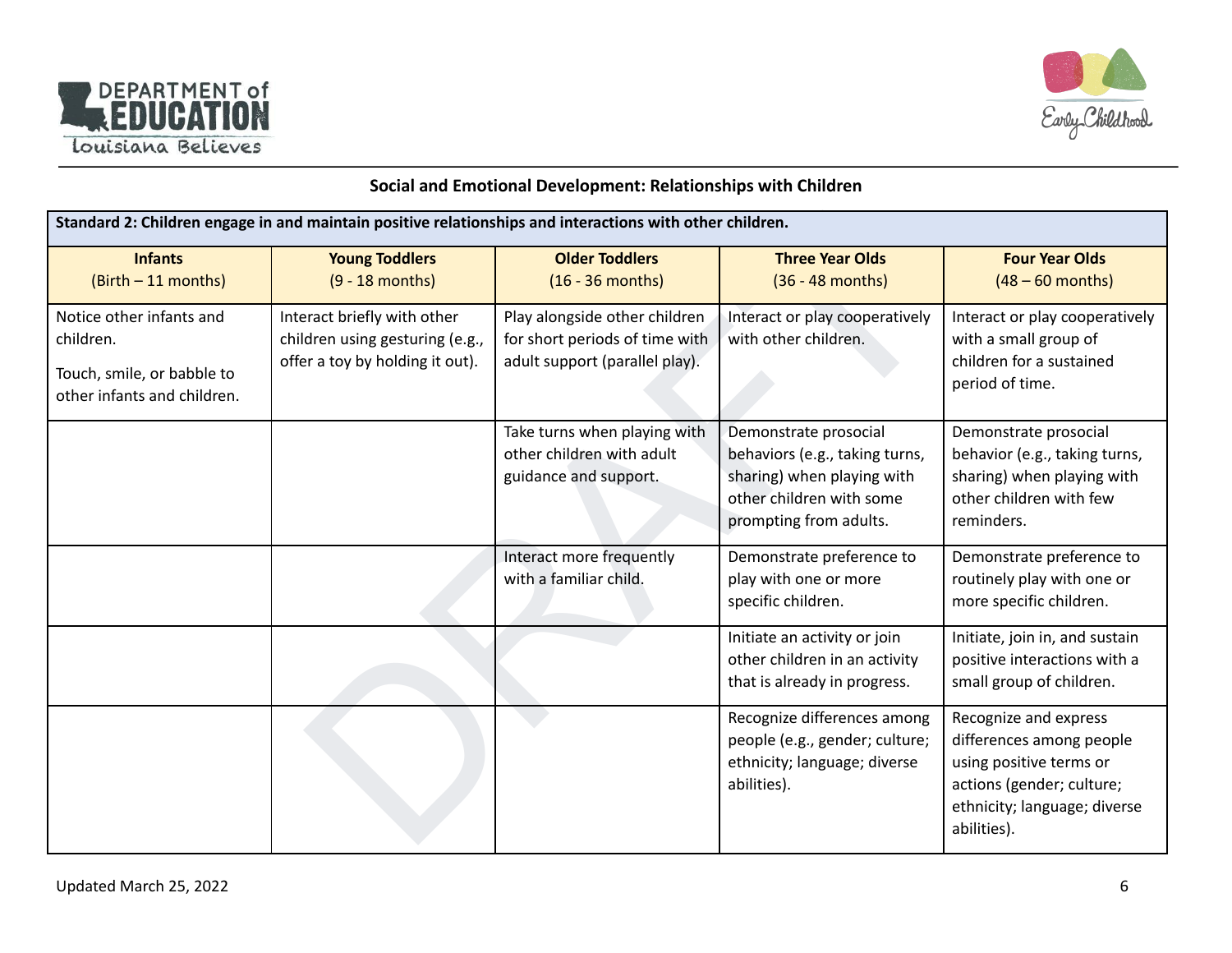



## **Social and Emotional Development: Relationships with Children**

| Demonstrate awareness of<br>conflict (e.g., cry; turn away). | Seek assistance from adults<br>to resolve conflicts with<br>other children. | Suggest solutions to conflicts<br>with adult assistance and<br>support. | Suggest solutions to resolve<br>conflicts with other children<br>with limited support from<br>adults. |
|--------------------------------------------------------------|-----------------------------------------------------------------------------|-------------------------------------------------------------------------|-------------------------------------------------------------------------------------------------------|
|                                                              |                                                                             |                                                                         |                                                                                                       |
|                                                              |                                                                             |                                                                         |                                                                                                       |
|                                                              |                                                                             |                                                                         |                                                                                                       |
|                                                              |                                                                             |                                                                         |                                                                                                       |
|                                                              |                                                                             |                                                                         |                                                                                                       |
|                                                              |                                                                             |                                                                         |                                                                                                       |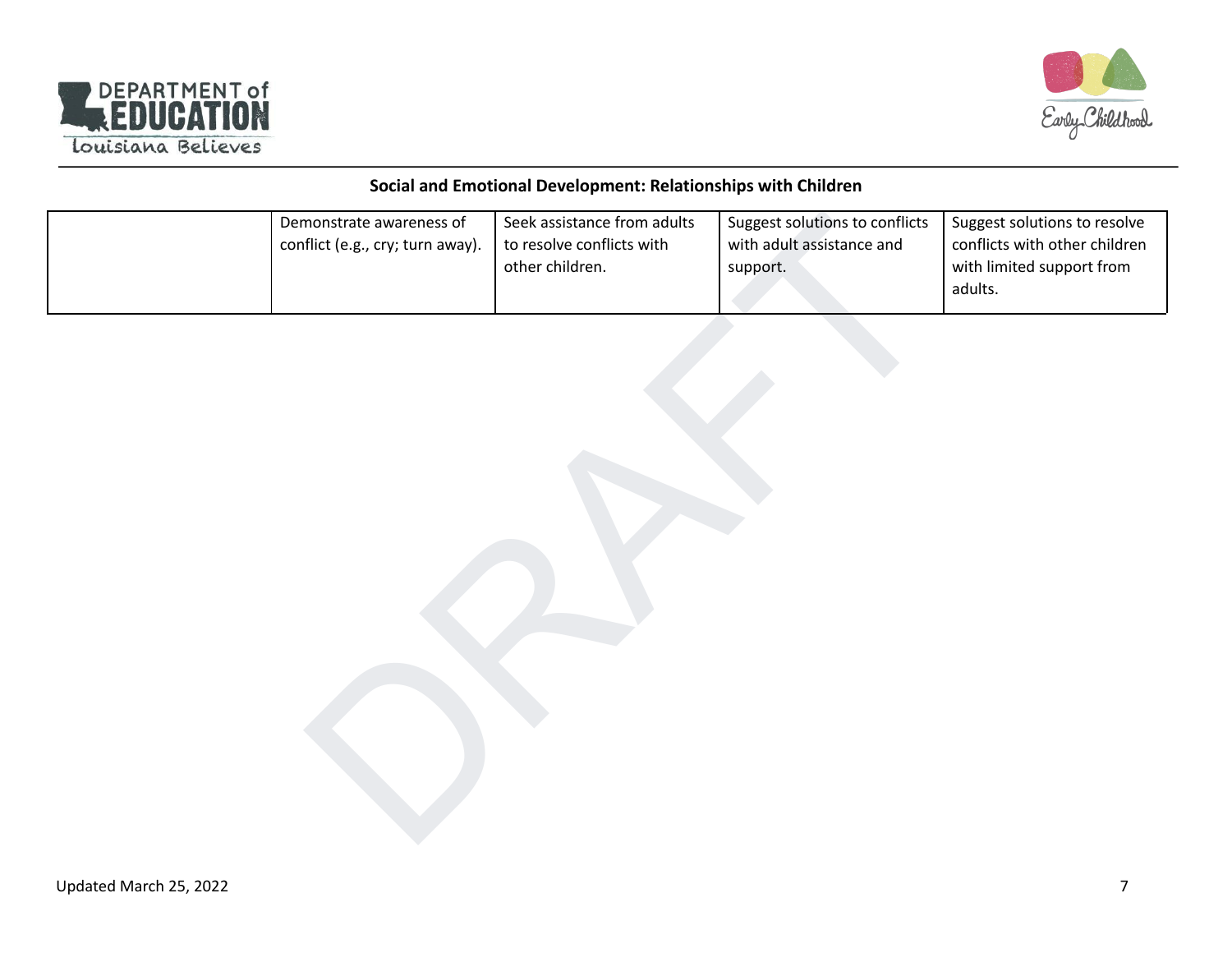



#### **Social and Emotional Development: Self-Confidence**

| Standard 3: Children recognize themselves as unique individuals and express confidence in their own abilities. |                                                                         |                                                                                                |                                                                                           |                                                                                                                                                                                                    |  |
|----------------------------------------------------------------------------------------------------------------|-------------------------------------------------------------------------|------------------------------------------------------------------------------------------------|-------------------------------------------------------------------------------------------|----------------------------------------------------------------------------------------------------------------------------------------------------------------------------------------------------|--|
| <b>Infants</b><br>(Birth - 11 months)                                                                          | <b>Young Toddlers</b><br>$(9 - 18$ months)                              | <b>Older Toddlers</b><br>$(16 - 36$ months)                                                    | <b>Three Year Olds</b><br>$(36 - 48$ months)                                              | <b>Four Year Olds</b><br>$(48 - 60$ months)                                                                                                                                                        |  |
| Explore one's own body parts<br>(e.g., study hands; play with<br>feet).                                        | Point to one's own body<br>parts when named.                            | Identify body parts<br>spontaneously.                                                          |                                                                                           |                                                                                                                                                                                                    |  |
| Respond to one's own image in<br>a mirror (e.g., coo; smile).                                                  | Recognize oneself in a<br>mirror.                                       | Identify oneself in<br>photographs.                                                            |                                                                                           |                                                                                                                                                                                                    |  |
| React when name is called (e.g.,<br>smile; coo; quiet).                                                        | Respond when name is<br>called (e.g., turn head; move<br>toward adult). | Use different words (e.g., I,<br>me, mine) when referring to<br>oneself, including first name. | Use one's own first and last<br>name.                                                     |                                                                                                                                                                                                    |  |
|                                                                                                                |                                                                         |                                                                                                | Describe oneself using<br>personal characteristics<br>(e.g., gender; skin color;<br>age). | Differentiate between self<br>and others based on<br>personal characteristics<br>and/or interests (e.g., My<br>eyes are green and yours are<br>brown; My walker helps me<br>get around like you.). |  |
|                                                                                                                |                                                                         |                                                                                                |                                                                                           |                                                                                                                                                                                                    |  |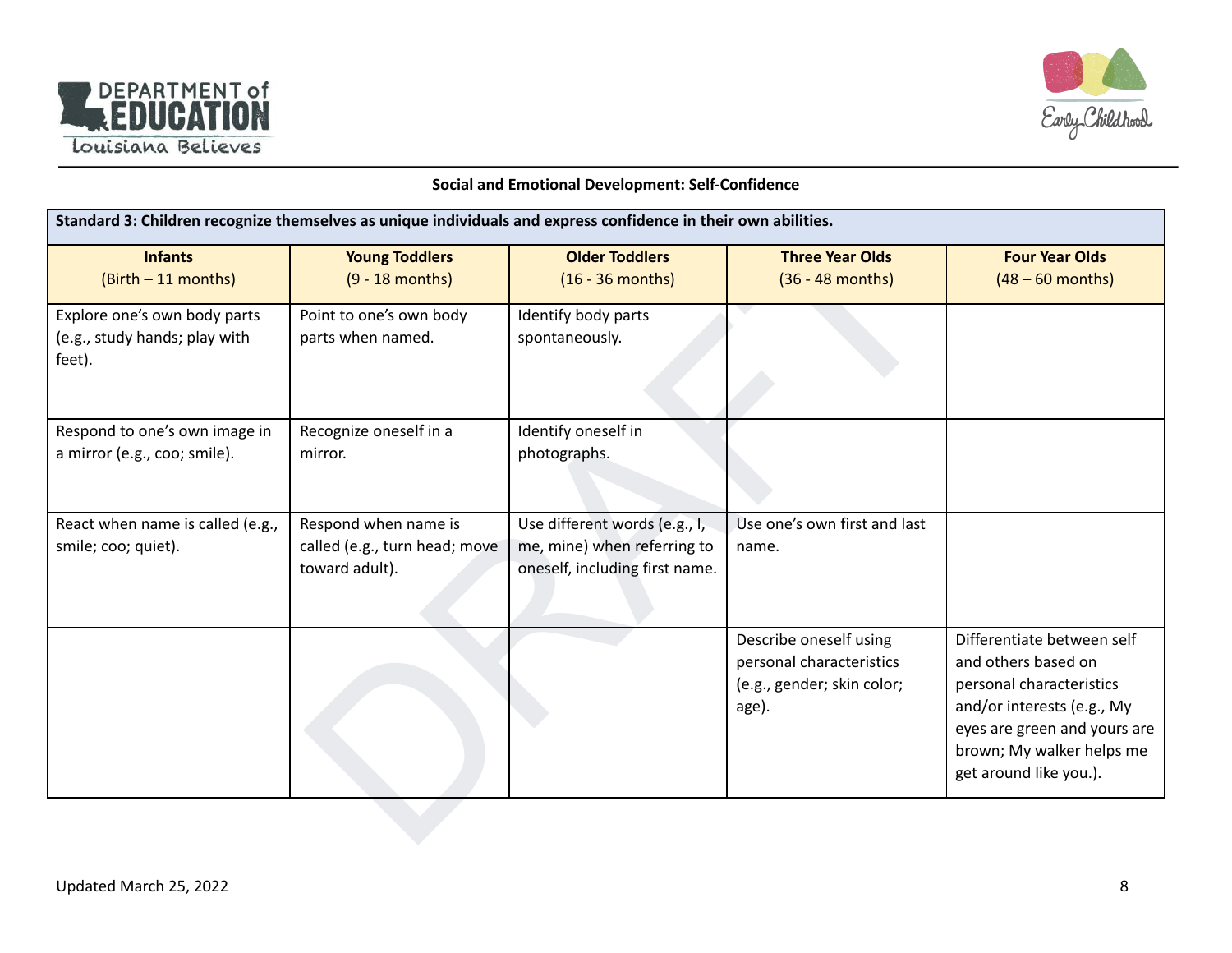



#### **Social and Emotional Development: Self-Confidence**

| Express preferences for objects,<br>activities and people (e.g., turn<br>away; reach for; move toward).                      | Express preferences for<br>objects, activities, and<br>people using gestures, signs,<br>or words.                                                                    | Indicate preferences when<br>asked (e.g., food; toys;<br>activities).                                                 | Express likes and dislikes,<br>and make choices based on<br>personal preferences (e.g.,<br>engage in preferred<br>activities; play with a<br>specific friend).     |                                                                                                                                  |
|------------------------------------------------------------------------------------------------------------------------------|----------------------------------------------------------------------------------------------------------------------------------------------------------------------|-----------------------------------------------------------------------------------------------------------------------|--------------------------------------------------------------------------------------------------------------------------------------------------------------------|----------------------------------------------------------------------------------------------------------------------------------|
| Demonstrate awareness of basic<br>routines (e.g., move arms and<br>legs rapidly at sight of bottle;<br>open mouth for food). | Indicate familiarity with<br>routines or activities (e.g.,<br>attempt to hold a spoon;<br>indicate a need for a diaper<br>change; hold arms out to be<br>picked up). | Identify self as a unique<br>member of a family (e.g.,<br>identify self and other family<br>members in family photo). | Share information about<br>family members and cultural<br>traditions (e.g., describe<br>family events, celebrations<br>and/or important people in<br>their lives). | Identify self as a unique<br>member of different groups<br>(e.g., family; preschool class;<br>racial group; faith<br>community). |
|                                                                                                                              | Demonstrate a sense of<br>satisfaction when<br>accomplishing simple tasks.                                                                                           | Demonstrate confidence in<br>one's own abilities and<br>express satisfaction when<br>demonstrating them to<br>others. | Demonstrate confidence in<br>one's own abilities and<br>accomplish routine and<br>familiar tasks independently.                                                    | Demonstrate confidence in<br>own abilities, taking on new<br>and challenging activities<br>and declining help when<br>offered.   |
| Express pleasure at things one<br>has done (e.g., wiggle; coo;<br>laugh).                                                    | Express pride over<br>accomplishments (e.g., clap<br>or say "I did it!" after<br>successfully using the<br>potty).                                                   | Call attention to new skills<br>or abilities.                                                                         | Express positive feelings<br>about self when prompted.                                                                                                             | Describe oneself using<br>positive terms (e.g., hard<br>worker).                                                                 |
|                                                                                                                              |                                                                                                                                                                      |                                                                                                                       |                                                                                                                                                                    |                                                                                                                                  |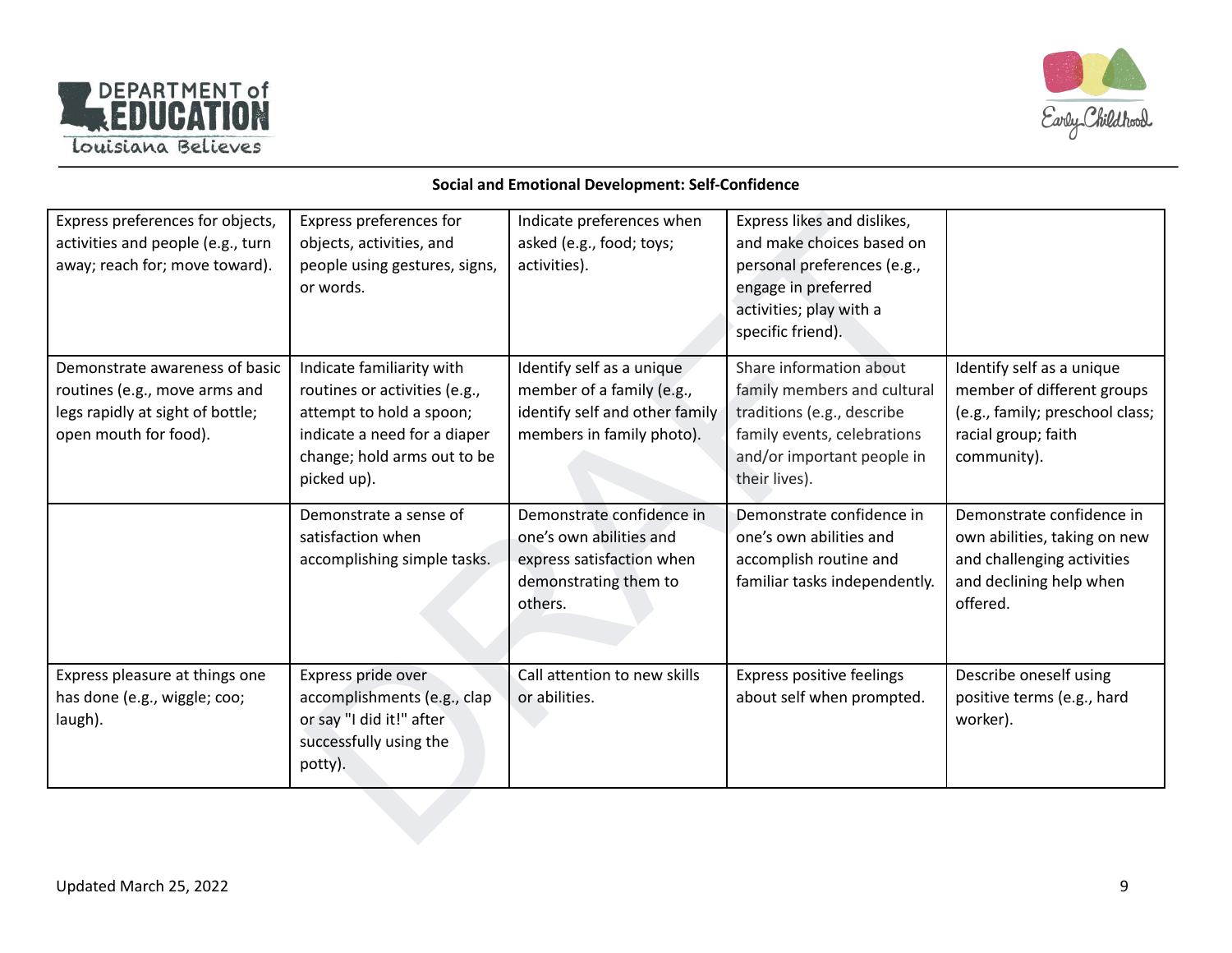



## **Social and Emotional Development: Emotion Regulation**

| <b>Social and Emotional Development: Emotion Regulation</b>                                                            |                                                                                                                                              |                                                                                                                    |                                                                                                                 |                                                                                                                                                                           |
|------------------------------------------------------------------------------------------------------------------------|----------------------------------------------------------------------------------------------------------------------------------------------|--------------------------------------------------------------------------------------------------------------------|-----------------------------------------------------------------------------------------------------------------|---------------------------------------------------------------------------------------------------------------------------------------------------------------------------|
|                                                                                                                        |                                                                                                                                              | Standard 4: Children regulate their emotions and behavior and respond to the emotions of others.                   |                                                                                                                 |                                                                                                                                                                           |
| <b>Infants</b><br>(Birth - 11 months)                                                                                  | <b>Young Toddlers</b><br>$(9 - 18$ months)                                                                                                   | <b>Older Toddlers</b><br>$(16 - 36$ months)                                                                        | <b>Three Year Olds</b><br>$(36 - 48$ months)                                                                    | <b>Four Year Olds</b><br>$(48 - 60$ months)                                                                                                                               |
| Express simple emotions<br>(e.g., contentment; distress)<br>using sounds, facial<br>expressions, or body<br>movements. | Express a range of basic<br>emotions (e.g., happiness;<br>sadness; fear; anger) using<br>sounds, facial expressions,<br>gestures or actions. | Express a range of emotions<br>(e.g., pride; embarrassment;<br>shame; guilt) using gestures,<br>actions, or words. | <b>Express complex emotions</b><br>(e.g., gratitude; jealously;<br>remorse; disgust) using<br>actions or words. | Express strong emotions in a<br>manner that is safe for self<br>and others with occasional<br>support from adults.                                                        |
| React to an adult's<br>expression of feelings (e.g.,<br>facial expression; tone of<br>voice).                          | Imitate adult expressions of<br>feelings using facial<br>expressions, sounds,<br>gestures or actions.                                        | Recognize feelings when<br>named by an adult.                                                                      | Accurately identify basic<br>feelings (e.g., happy; mad;<br>sad).                                               | Accurately label one's own<br>feelings and identify them in<br>various situations.                                                                                        |
| React to others' expressions<br>of emotions (e.g., cries when<br>another child cries).                                 | Respond to others'<br>expressions of emotions<br>with adult support.                                                                         | Respond in caring ways to<br>others' expressions of<br>emotions (e.g., take a blanket<br>to a crying child).       | Accurately identify basic<br>emotions in others and<br>respond with care and<br>concern.                        | Accurately label emotions in<br>others, predict causes, and<br>respond with care and<br>concern (e.g., "He's sad<br>because someone took his<br>toy. He can have mine."). |
| Express and act on impulses<br>(e.g., cry when hungry;<br>explore how hair feels by<br>pulling it).                    | Accept some redirection<br>from adults.                                                                                                      | Frequently respond positively<br>to choices and limits set by<br>an adult.                                         |                                                                                                                 |                                                                                                                                                                           |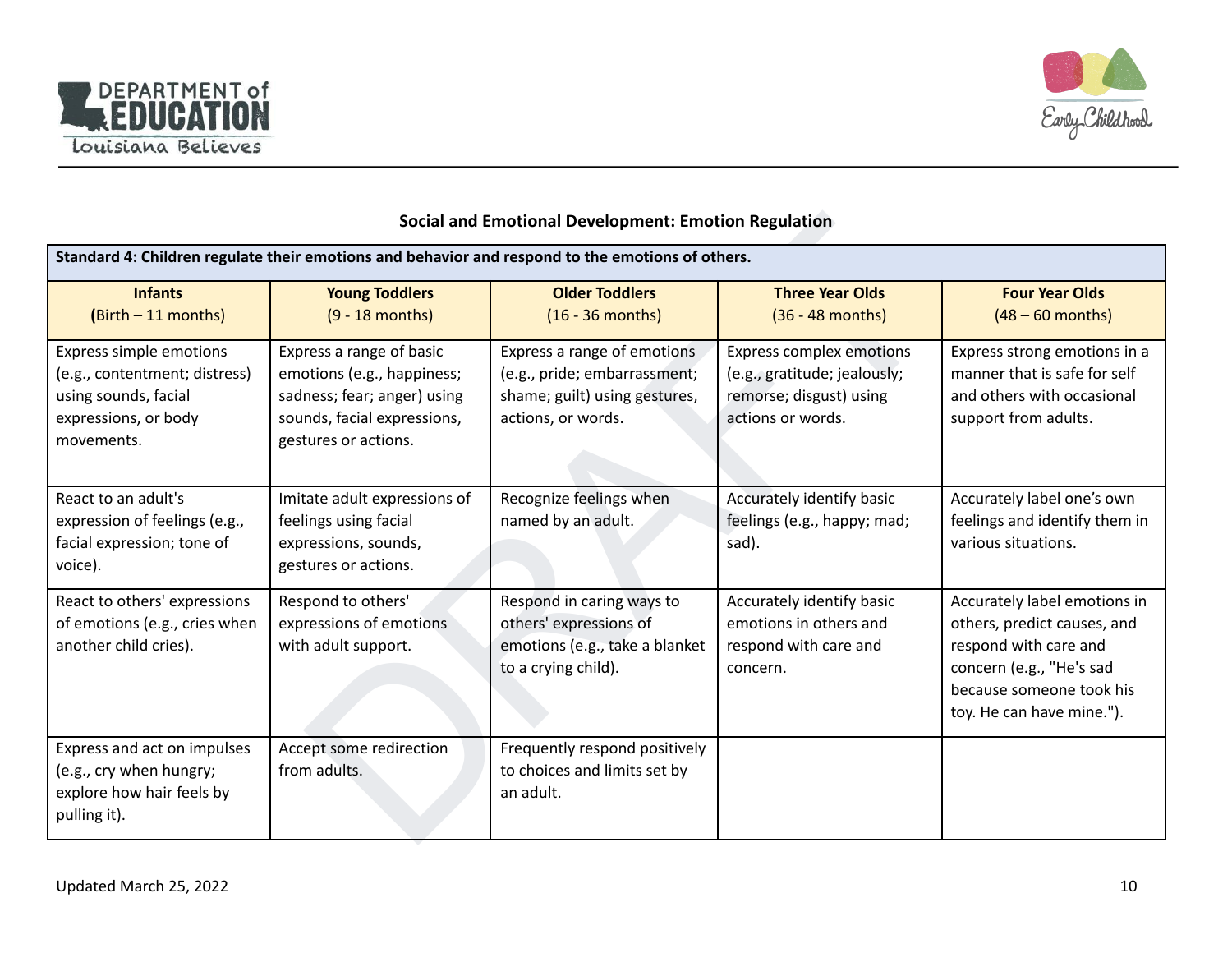



## **Social and Emotional Development: Emotion Regulation**

| <b>Social and Emotional Development: Emotion Regulation</b>                                                                                             |                                                                                                                      |                                                                                                                                                   |                                                                                                                                                    |                                                                                                                                           |
|---------------------------------------------------------------------------------------------------------------------------------------------------------|----------------------------------------------------------------------------------------------------------------------|---------------------------------------------------------------------------------------------------------------------------------------------------|----------------------------------------------------------------------------------------------------------------------------------------------------|-------------------------------------------------------------------------------------------------------------------------------------------|
|                                                                                                                                                         | Participate in simple routines<br>and accept transitions with<br>adult support.                                      | Participate in routines, accept<br>transitions, and follow simple<br>guidelines for behavior with<br>adult support.                               | Participate in routines,<br>manage transitions, and<br>follow adult guidelines for<br>behavior with occasional<br>reminders.                       | Participate in routines,<br>manage transitions, and<br>follow adult guidelines for<br>behavior, adapting to<br>changes in each as needed. |
|                                                                                                                                                         | Notice how others respond<br>to one's own behaviors.                                                                 | Experiment with effects of<br>one's own actions on objects<br>and people.                                                                         | Demonstrate understanding<br>of how one's own actions<br>and behavior affect others.                                                               | Predict consequences of<br>one's own and others'<br>actions and behavior with<br>adult support.                                           |
| React to stressful situations<br>by shifting attention or<br>turning away.<br>Accept comfort when held,<br>rocked, or talked to by a<br>familiar adult. | Use simple behaviors to<br>soothe oneself when upset<br>(e.g., seek out a familiar<br>adult; hold a stuffed animal). | Imitate strategies to manage<br>emotions and behavior with<br>adult direction (e.g., take<br>deep breaths when asked to<br>do so by an adult).    | Use a variety of strategies<br>learned from adults (e.g.,<br>deep breathing; use words)<br>to manage emotions and<br>behaviors with adult support. | Manage emotions and<br>behavior with occasional<br>verbal, visual, and/or<br>auditory reminders.                                          |
|                                                                                                                                                         |                                                                                                                      | Demonstrate the ability to<br>wait for a short period of<br>time to get what one wants<br>with guidance and support<br>(e.g., a turn with a toy). | Demonstrate the ability to<br>wait to get something one<br>wants (delayed gratification).                                                          |                                                                                                                                           |
|                                                                                                                                                         |                                                                                                                      |                                                                                                                                                   |                                                                                                                                                    |                                                                                                                                           |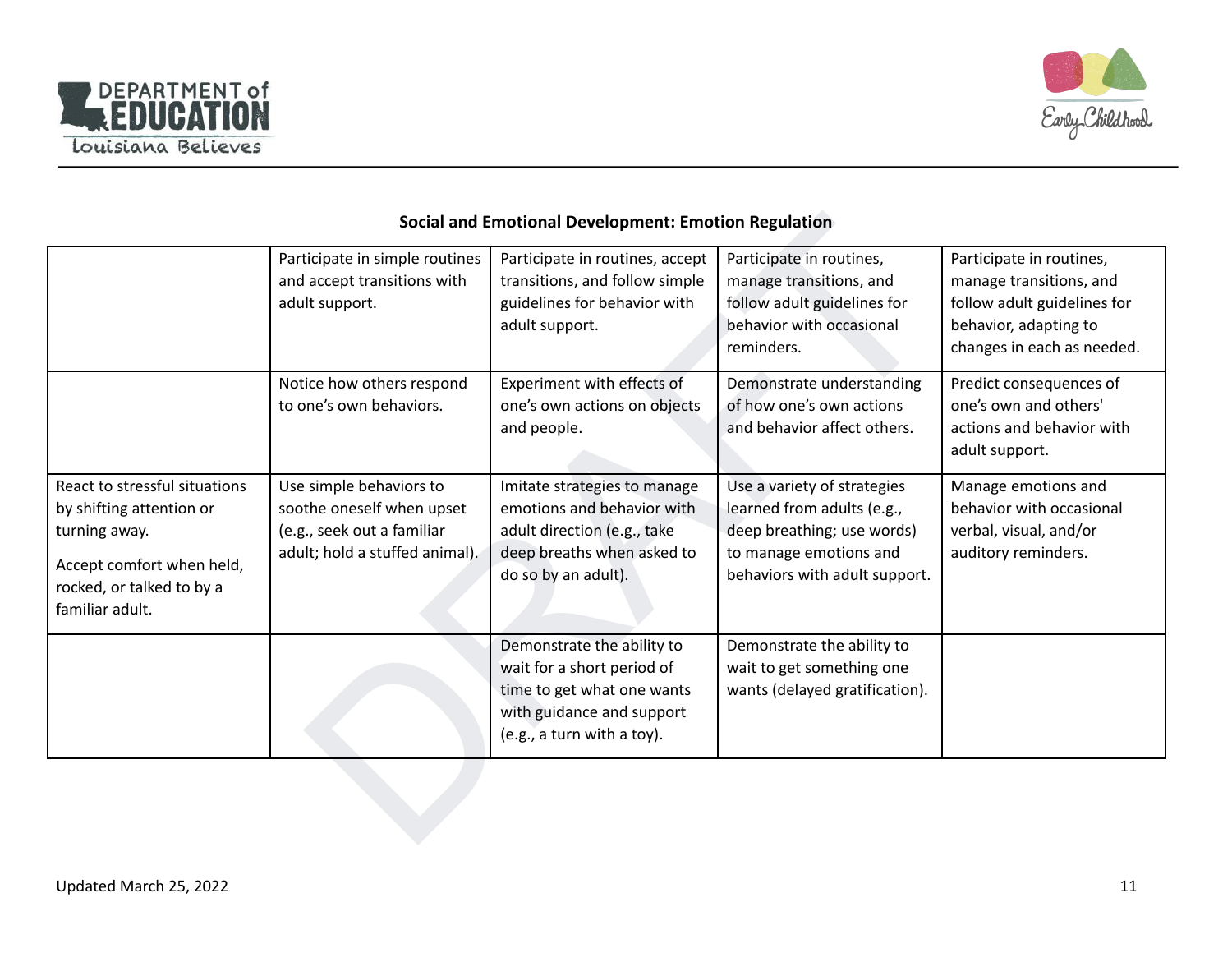



# **LANGUAGE AND EARLY LITERACY DEVELOPMENT: LANGUAGE DEVELOPMENT**

## **Language Development: Receptive Communication**

| LANGUAGE AND EARLY LITERACY DEVELOPMENT: LANGUAGE DEVELOPMENT                                                                                                                    |                                                                                                                              |                                                                                                          |                                                                                                                                                 |                                                                                                                                                                                                               |
|----------------------------------------------------------------------------------------------------------------------------------------------------------------------------------|------------------------------------------------------------------------------------------------------------------------------|----------------------------------------------------------------------------------------------------------|-------------------------------------------------------------------------------------------------------------------------------------------------|---------------------------------------------------------------------------------------------------------------------------------------------------------------------------------------------------------------|
| <b>Language Development: Receptive Communication</b><br>Standard 1: Children attend to, understand, and respond to verbal and non-verbal communication and language from others. |                                                                                                                              |                                                                                                          |                                                                                                                                                 |                                                                                                                                                                                                               |
| <b>Infants</b><br>(Birth - 11 months)                                                                                                                                            | <b>Young Toddlers</b><br>$(9 - 18$ months)                                                                                   | <b>Older Toddlers</b><br>$(16 - 36$ months)                                                              | <b>Three Year Olds</b><br>$(36 - 48$ months)                                                                                                    | <b>Four Year Olds</b><br>$(48 - 60$ months)                                                                                                                                                                   |
| Recognize more than one<br>tone of voice in adults and<br>respond with body<br>movement and sounds.                                                                              | Respond to facial expressions,<br>tone of voice, and some<br>words that communicate<br>basic emotions (i.e., happy,<br>sad). | Respond to facial<br>expressions, tone of voice,<br>and words that communicate<br>a variety of emotions. |                                                                                                                                                 |                                                                                                                                                                                                               |
| Demonstrate interest in<br>voices, and focus on speech,<br>sounds, and other<br>communication directed at<br>them.                                                               | Respond to speech and other<br>communications directed at<br>them.                                                           | Respond to simple<br>statements, questions, and<br>other communications.                                 | Respond to statements,<br>questions, and other<br>communications.                                                                               | Respond to complex<br>statements, questions, and<br>other communications that<br>include multiple phrases and<br>ideas.                                                                                       |
| Respond or show excitement<br>upon hearing familiar words,<br>such as "bottle" and their<br>name.                                                                                | Respond appropriately to<br>familiar words, signs, and<br>songs.                                                             | Demonstrate understanding<br>of descriptive words through<br>conversations and actions.                  | Demonstrate understanding<br>of a variety of words through<br>conversations and actions,<br>including those relating to<br>objects and actions. | Demonstrate understanding<br>of a variety of words through<br>conversations and actions,<br>including words that express<br>abstract concepts such as<br>synonyms and opposites.<br>Determine the meanings of |
|                                                                                                                                                                                  |                                                                                                                              |                                                                                                          | Determine the meaning of<br>unknown words by asking<br>questions or using contextual                                                            | unknown words by asking<br>questions, using contextual                                                                                                                                                        |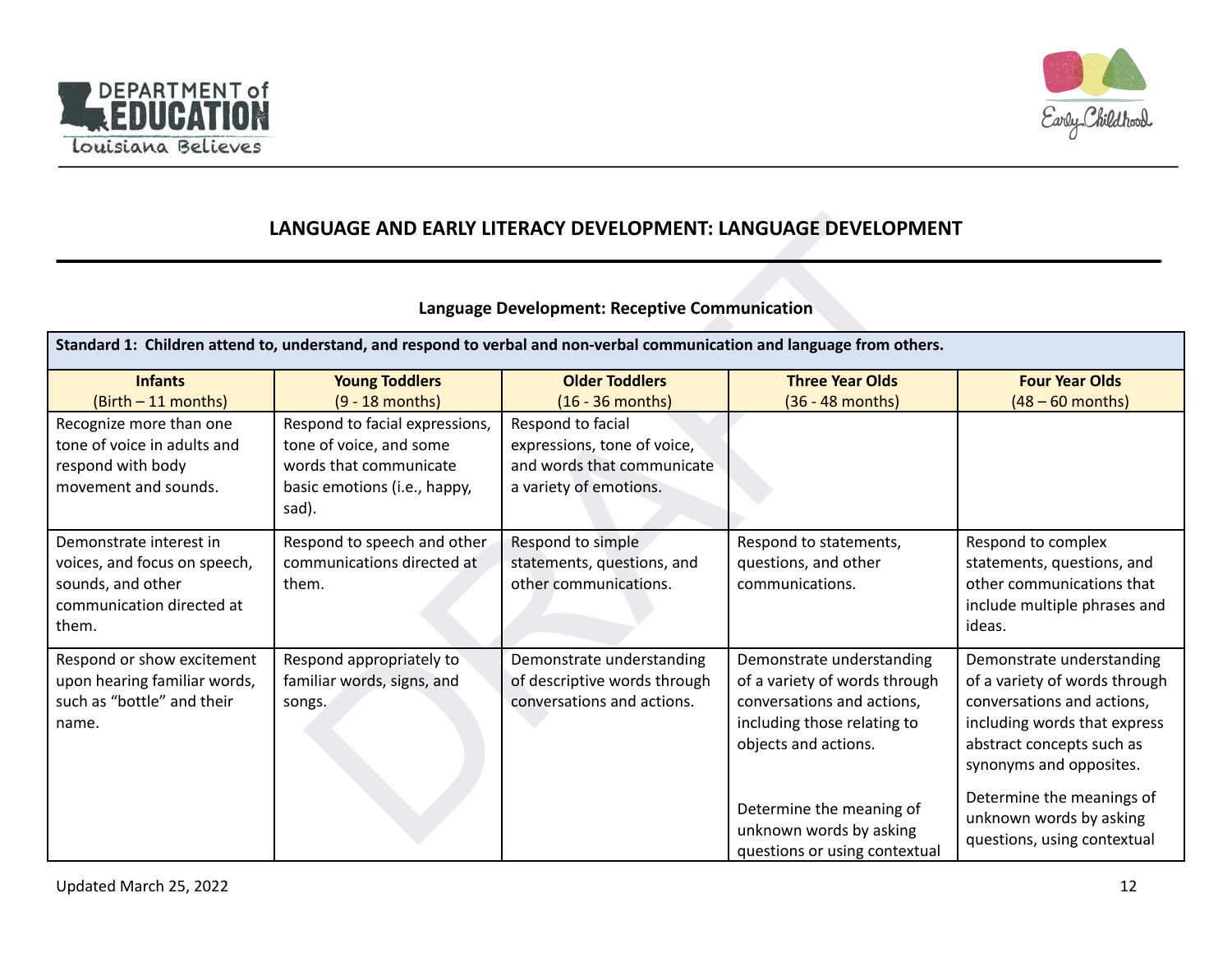



|                                                                                                   |                                                                                                                |                                                         | clues, with modeling and<br>support.                                                                                                                                                                              | clues, pictures, and/or prior<br>knowledge.                                                                                                   |  |  |
|---------------------------------------------------------------------------------------------------|----------------------------------------------------------------------------------------------------------------|---------------------------------------------------------|-------------------------------------------------------------------------------------------------------------------------------------------------------------------------------------------------------------------|-----------------------------------------------------------------------------------------------------------------------------------------------|--|--|
| Language Development: Receptive Communication                                                     |                                                                                                                |                                                         |                                                                                                                                                                                                                   |                                                                                                                                               |  |  |
| Respond to simple requests<br>accompanied by gestures or<br>tone of voice (e.g., "come<br>here"). | Follow simple directions,<br>especially if accompanied by<br>gestures (e.g., "Put your toy<br>in the bucket"). | Follow one or two-step<br>directions with few gestures. | Follow directions of two or<br>more steps with familiar<br>objects, experiences, and/or<br>routines, using visual cues if<br>needed (e.g., wash and dry<br>hands using a visual of the<br>hand-washing sequence). | Follow detailed directions<br>that involve multiple steps<br>(e.g., "Get the sponge,<br>dampen it with water, and<br>clean your table top."). |  |  |
|                                                                                                   |                                                                                                                |                                                         |                                                                                                                                                                                                                   |                                                                                                                                               |  |  |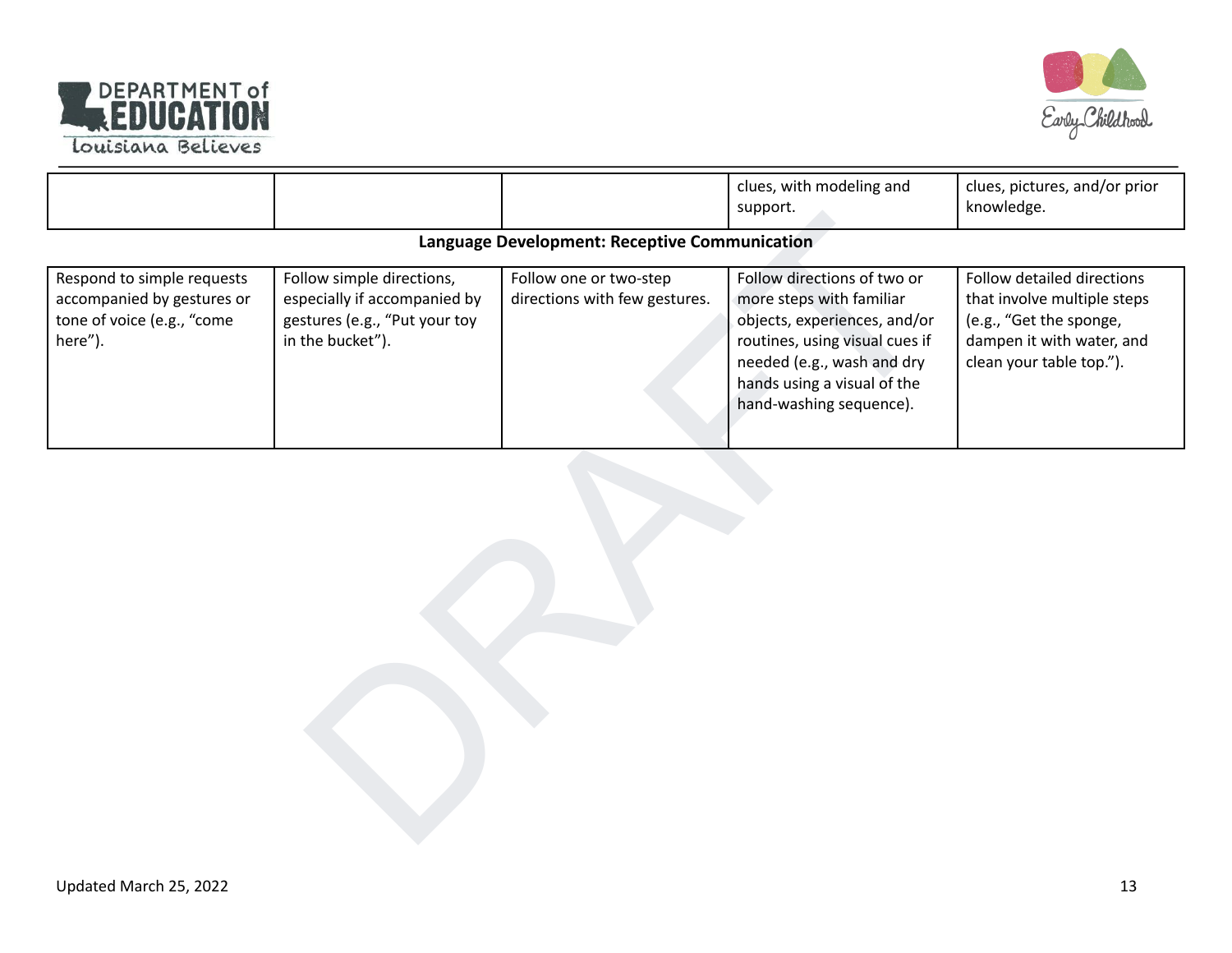



#### **Language Development: Expressive Communication**

| Standard 2: Communicate with others to express self.                                                                   |                                                                                                                      |                                                                                                                                 |                                                                                                                |                                                                                                                                                                                                                                                      |
|------------------------------------------------------------------------------------------------------------------------|----------------------------------------------------------------------------------------------------------------------|---------------------------------------------------------------------------------------------------------------------------------|----------------------------------------------------------------------------------------------------------------|------------------------------------------------------------------------------------------------------------------------------------------------------------------------------------------------------------------------------------------------------|
| <b>Infants</b><br>(Birth - 11 months)                                                                                  | <b>Young Toddlers</b><br>$(9 - 18$ months)                                                                           | <b>Older Toddlers</b><br>$(16 - 36$ months)                                                                                     | <b>Three Year Olds</b><br>(36 - 48 months)                                                                     | <b>Four Year Olds</b><br>$(48 - 60$ months)                                                                                                                                                                                                          |
| Experiment with making<br>sounds                                                                                       | Communicate through<br>word-like sounds, some<br>words, and some simple<br>phrases.                                  | Communicate through simple<br>phrases and/or short<br>sentences, but may omit<br>some words or use some                         | Communicate using simple<br>sentences.                                                                         | Communicate using longer<br>sentences, including the use<br>of descriptive details and<br>vocabulary and/or combining                                                                                                                                |
| Engage in babbling (i.e.,<br>making consonant sounds<br>followed by a vowel sound)                                     |                                                                                                                      | words incorrectly (I.e.,<br>"Mommy goed to store.").                                                                            |                                                                                                                | two or three phrases.                                                                                                                                                                                                                                |
| Communicate needs and<br>wants, interest, or dislike<br>through vocalizations,<br>gestures, and facial<br>expressions. | Express needs and wants and<br>refer to familiar people and<br>objects using verbal and<br>non-verbal communication. | Communicate requests and<br>describe familiar people and<br>objects using verbal and<br>non-verbal communication.               | Communicate ideas, describe<br>activities, and negotiate social<br>interactions using verbal<br>communication. | Communicate about abstract<br>ideas, tell a story, describe<br>past experiences, and discuss<br>objects that are not physically<br>present using verbal<br>communication.<br>Adjust communication<br>strategies if the message is<br>not understood. |
|                                                                                                                        | Respond to simple<br>statements and questions<br>about pictures, people, and<br>things that are present.             | Answer and ask simple<br>questions about things (e.g.,<br>people, objects) and activities<br>at the time they are<br>happening. | Answer and ask questions<br>about a variety of familiar<br>topics, activities and/or<br>concepts.              | Answer and ask complex<br>questions to learn more<br>about topics of interest,<br>understand tasks and solve<br>problems, with explanation or<br>follow-up questions.                                                                                |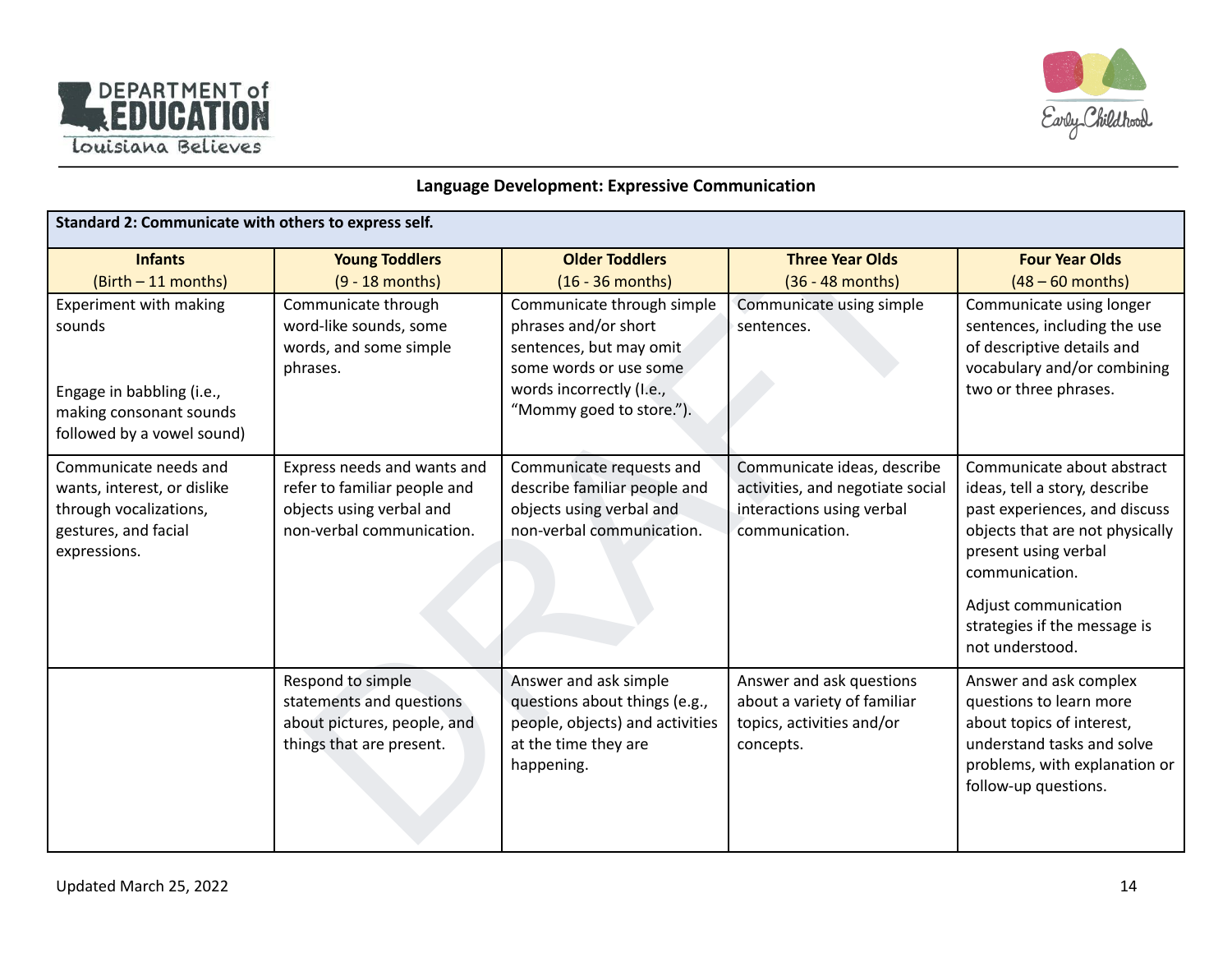



#### **Language Development: Expressive Communication**

|                    | Use correct words for familiar<br>people, objects, and animals.<br>Describe observable<br>characteristics of objects,<br>such as color and size, with<br>simple words.<br>Expand their vocabulary by<br>asking others to name<br>unfamiliar objects. | Express emotions, talk about<br>position and direction, and<br>describe actions using a<br>variety of words.<br>Describe the use of familiar<br>objects, including objects that<br>belong in the same category<br>based on how they are used.<br>Determine the meanings of<br>unknown words by asking<br>questions or using contextual<br>clues, with modeling and<br>support. | Use several words that<br>explain the same idea (i.e.,<br>synonyms) and opposites.<br>Use acquired vocabulary in<br>conversations.<br>Determine the meaning of<br>unknown words using prior<br>knowledge and context clues<br>in conversation. |
|--------------------|------------------------------------------------------------------------------------------------------------------------------------------------------------------------------------------------------------------------------------------------------|--------------------------------------------------------------------------------------------------------------------------------------------------------------------------------------------------------------------------------------------------------------------------------------------------------------------------------------------------------------------------------|------------------------------------------------------------------------------------------------------------------------------------------------------------------------------------------------------------------------------------------------|
|                    | Speak in a way that is<br>understood by most familiar<br>people.                                                                                                                                                                                     | Speak in a way that is<br>understood by unfamiliar<br>listeners but may make some<br>pronunciation errors.                                                                                                                                                                                                                                                                     | Speak in a way that is<br>understood by unfamiliar<br>listeners, with few<br>pronunciation errors.                                                                                                                                             |
| Use some pronouns. | Use the plural forms of some<br>nouns and verbs, not always<br>correctly.<br>Use the past tense of some<br>verbs.<br>Use simple adjectives in<br>statements ("big," "little,"<br>"hard," "soft")                                                     | Use common prepositions,<br>correct subject-verb<br>agreement, pronouns, and<br>possessives.                                                                                                                                                                                                                                                                                   | Correctly use a variety of<br>different types of words,<br>including prepositions,<br>regular and irregular plural<br>forms of nouns, pronouns,<br>possessives, and regular and<br>irregular past tense verbs,<br>most of the time.            |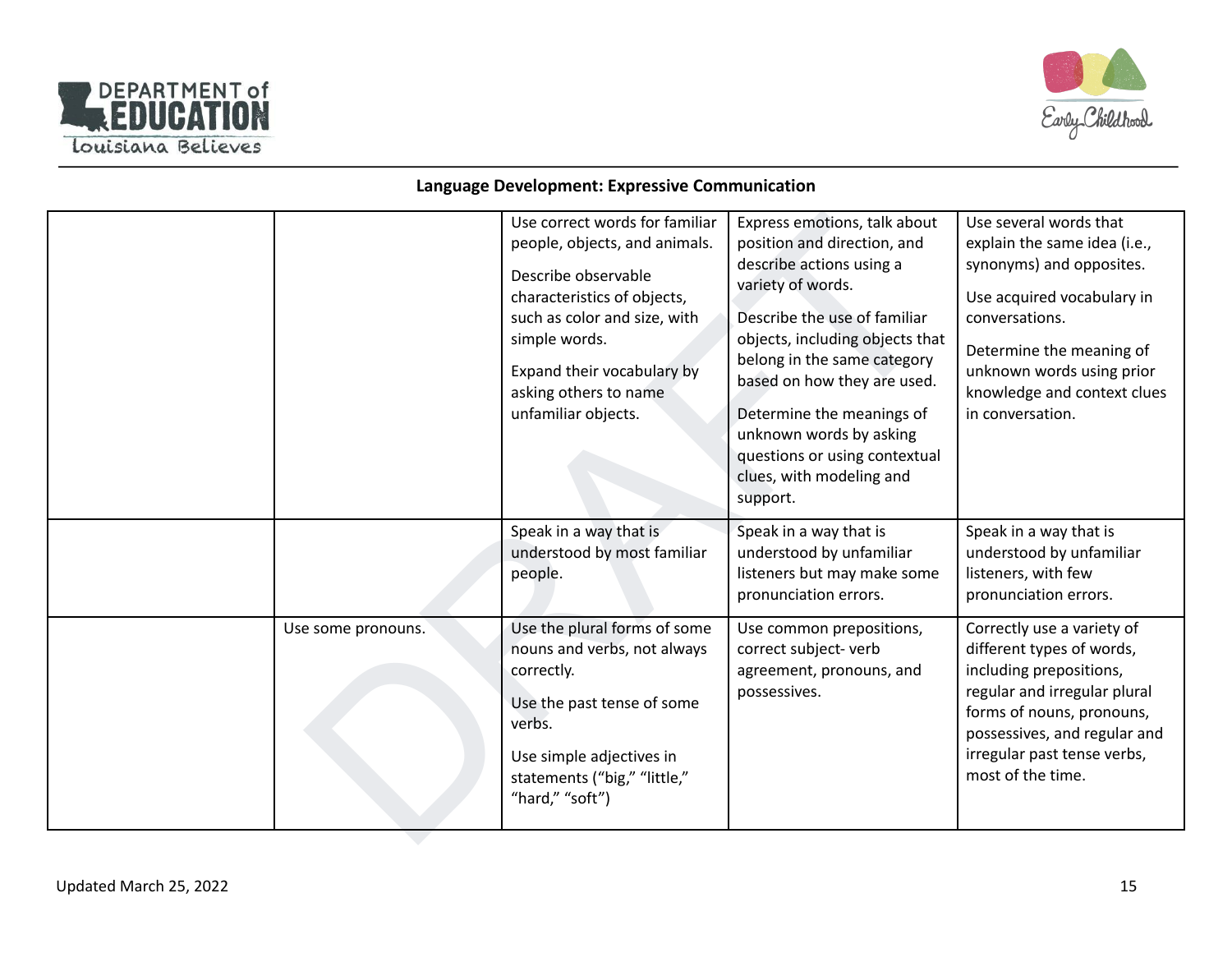



## **Language Development: Social and Conversational Rules**

| Standard 3: Children use social and conversational rules when communicating with others.                                                                                              |                                                                                                         |                                                                    |                                                                                                                                              |                                                                                                                                       |
|---------------------------------------------------------------------------------------------------------------------------------------------------------------------------------------|---------------------------------------------------------------------------------------------------------|--------------------------------------------------------------------|----------------------------------------------------------------------------------------------------------------------------------------------|---------------------------------------------------------------------------------------------------------------------------------------|
| <b>Infants</b>                                                                                                                                                                        | <b>Young Toddlers</b>                                                                                   | <b>Older Toddlers</b>                                              | <b>Three Year Olds</b>                                                                                                                       | <b>Four Year Olds</b>                                                                                                                 |
| (Birth - 11 months)                                                                                                                                                                   | $(9 - 18$ months)                                                                                       | $(16 - 36$ months)                                                 | (36 - 48 months)                                                                                                                             | $(48 - 60$ months)                                                                                                                    |
| Initiate interactions with                                                                                                                                                            | Initiate interactions with                                                                              | Ask questions or use verbal                                        | Sometimes initiate                                                                                                                           | Initiate communication with                                                                                                           |
| another person using                                                                                                                                                                  | others using gestures or                                                                                | or nonverbal cues to initiate                                      | communication with peers by                                                                                                                  | peers by asking questions or                                                                                                          |
| movement or behavior.                                                                                                                                                                 | vocalizations.                                                                                          | communication with others.                                         | asking questions or using<br>verbal or nonverbal cues.                                                                                       | using verbal cues.                                                                                                                    |
| Briefly pay attention to the<br>same object the caregiver is<br>looking at.                                                                                                           | Establish joint attention by<br>looking at an object, at their<br>caregiver, and back at the<br>object. | Participate in short<br>conversations, turn-taking a<br>few times. | Participate in conversations<br>that include multiple<br>turn-taking exchanges,<br>particularly related to topics<br>they are interested in. | Initiate and participate in<br>conversations that involve<br>multiple turn-taking<br>exchanges, with each<br>exchange relating to and |
| Engage in turn taking during<br>social and vocal play with<br>adults and other children<br>(babbling, imitating facial<br>expressions, repeating sounds<br>from languages they hear). | Respond to communication<br>from another person using<br>multiple means (nonverbal<br>and verbal).      |                                                                    |                                                                                                                                              | building upon what was<br>previously said.                                                                                            |
|                                                                                                                                                                                       |                                                                                                         |                                                                    | Use appropriate volume and<br>intonation when<br>communicating, with<br>modeling and support.                                                | Use appropriate volume and<br>intonation to match the<br>situation when<br>communicating.                                             |
|                                                                                                                                                                                       |                                                                                                         |                                                                    |                                                                                                                                              |                                                                                                                                       |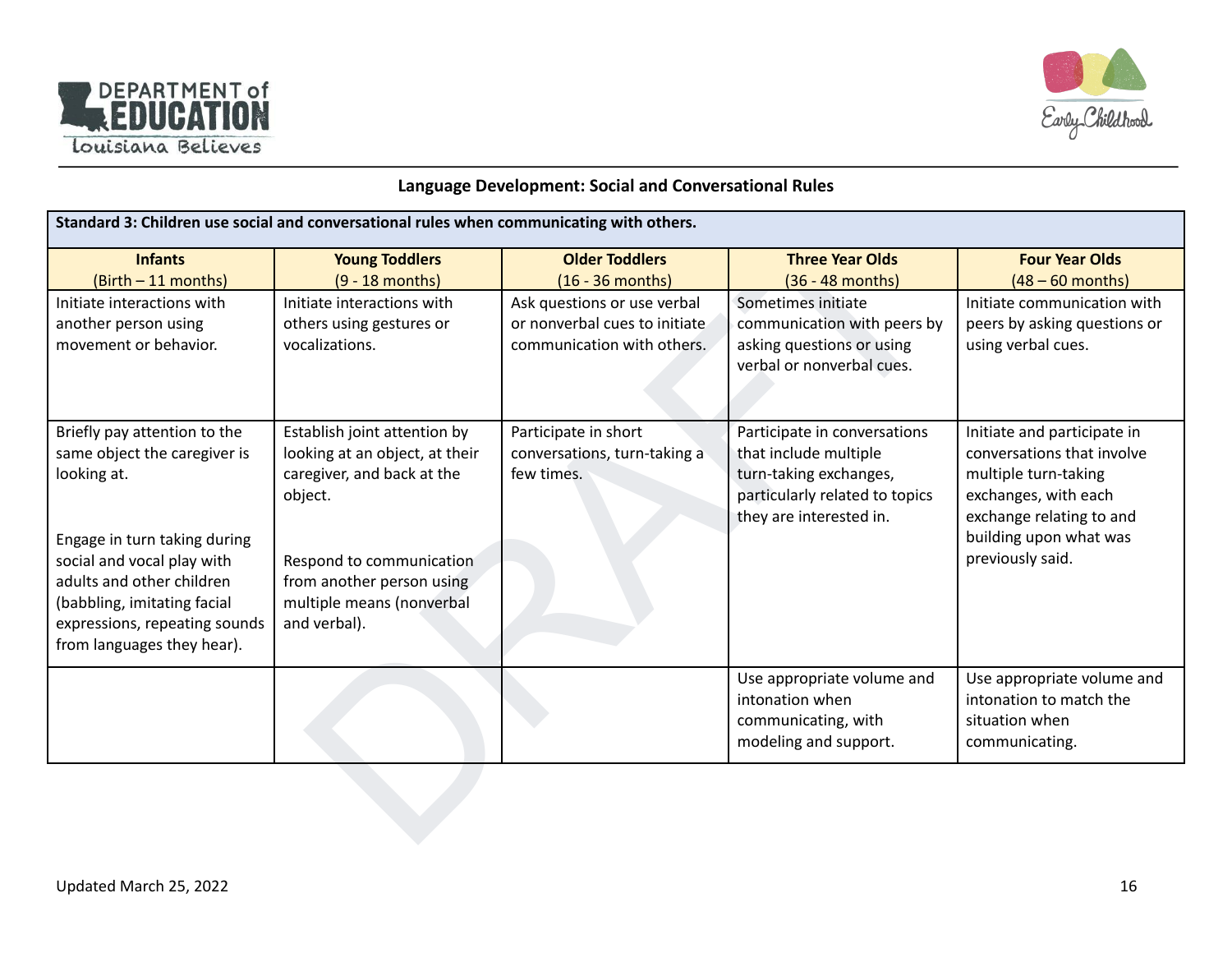



#### **Language Development: Social and Conversational Rules**

| "Jabber" and vocalize sounds<br>in a way that is similar to the<br>rhythm and flow of<br>conversations around them. | Listen attentively during brief<br>group conversations and<br>respond to questions or<br>requests made to the group. | Make comments and ask<br>questions related to the topic<br>of discussion during small or<br>large group conversations,<br>with prompting and support.<br>Follow simple rules for group<br>discussions, with reminders.                      | Participate in a group<br>discussion, making comments<br>and asking questions related<br>to the topic.<br>Follow commonly accepted<br>norms of communication in<br>group settings with increasing<br>independence. |
|---------------------------------------------------------------------------------------------------------------------|----------------------------------------------------------------------------------------------------------------------|---------------------------------------------------------------------------------------------------------------------------------------------------------------------------------------------------------------------------------------------|--------------------------------------------------------------------------------------------------------------------------------------------------------------------------------------------------------------------|
|                                                                                                                     | Communicate in short<br>sentences that follow the<br>word order of their home<br>language.                           | Communicate in sentences<br>and use more conventional<br>grammar in their home<br>language (plurals, tenses,<br>prepositions).<br>Make grammatical errors that<br>follow their home language<br>rules (say, "mouses" instead<br>of "mice"). | Speak in full sentences that<br>are grammatically correct<br>within their home language<br>most of the time.                                                                                                       |
|                                                                                                                     |                                                                                                                      |                                                                                                                                                                                                                                             |                                                                                                                                                                                                                    |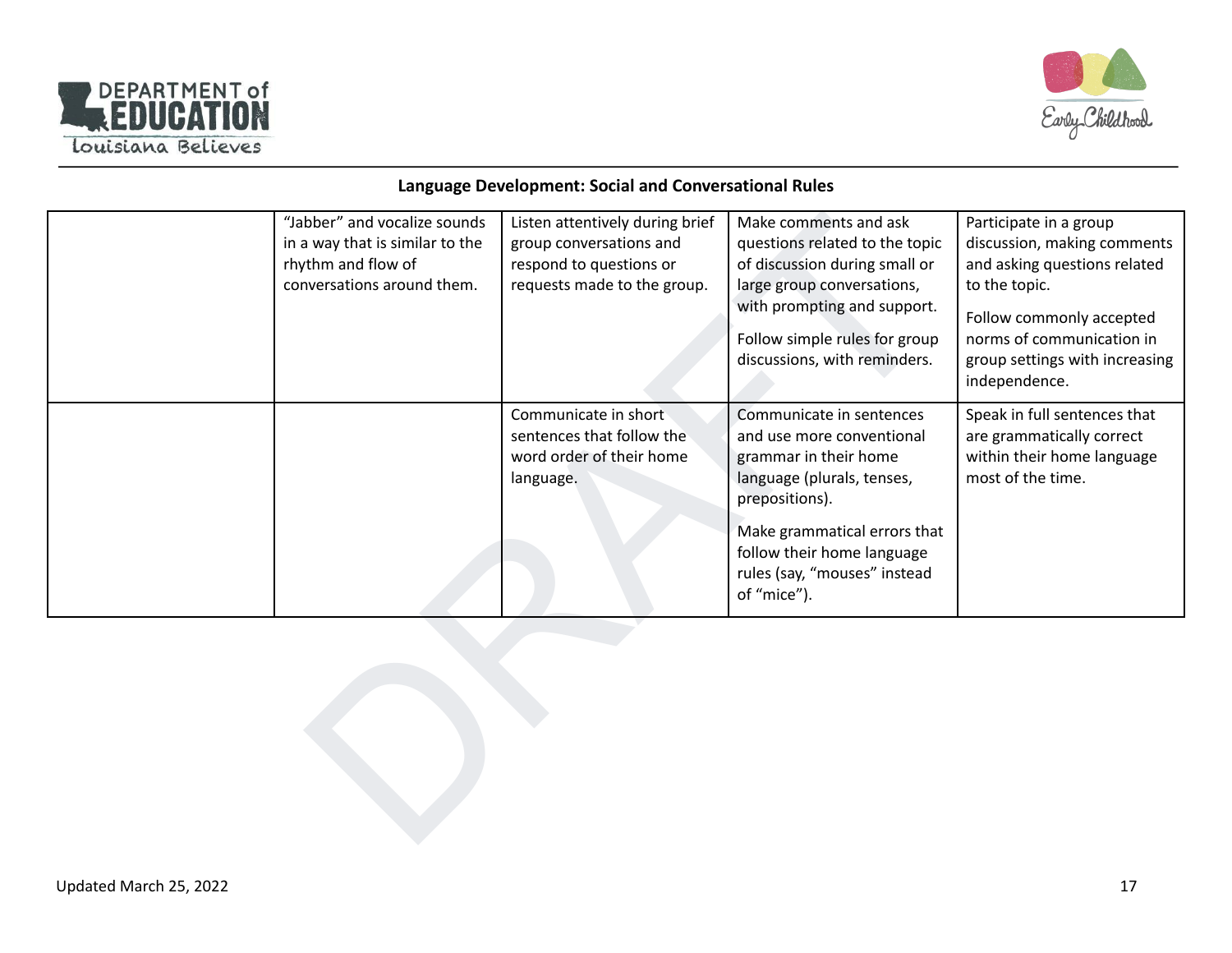



# **LANGUAGE AND EARLY LITERACY DEVELOPMENT: EARLY LITERACY**

#### **Early Literacy: Phonological Awareness**

|                                         |                                                       | <b>Early Literacy: Phonological Awareness</b>                                |                                                                                                                                    |                                                                                                                                                          |
|-----------------------------------------|-------------------------------------------------------|------------------------------------------------------------------------------|------------------------------------------------------------------------------------------------------------------------------------|----------------------------------------------------------------------------------------------------------------------------------------------------------|
|                                         |                                                       |                                                                              | Standard 1: Children demonstrate awareness that spoken language is composed of smaller segments of words and sounds.               |                                                                                                                                                          |
| <b>Infants</b><br>$(Birth - 11 months)$ | <b>Young Toddlers</b><br>$(9 - 18$ months)            | <b>Older Toddlers</b><br>$(16 - 36$ months)                                  | <b>Three Year Olds</b><br>(36 - 48 months)                                                                                         | <b>Four Year Olds</b><br>$(48 - 60$ months)                                                                                                              |
|                                         | Demonstrate interest in<br>familiar rhymes and songs. | Sing songs and say or<br>repeat familiar rhymes.                             | Repeat rhyming words in<br>familiar songs, finger plays,<br>and rhymes, filling in rhyming<br>words when given the<br>opportunity. | Identify and produce rhyming<br>words.                                                                                                                   |
|                                         |                                                       | Sing songs with multiple<br>words that start with the<br>same initial sound. | Shows awareness that some<br>words start with the same<br>initial sound.                                                           | Identify the initial sound in a<br>spoken word with guidance and<br>support.                                                                             |
|                                         |                                                       |                                                                              | Combine a sequence of<br>isolated syllables to produce<br>words with guidance and<br>support.                                      | Combine a sequence of isolated<br>syllables to produce words.<br>Combine a sequence of isolated<br>sounds to produce words with<br>guidance and support. |
|                                         |                                                       |                                                                              | Segment spoken sentences<br>into individual words with<br>guidance and support.                                                    | Segment spoken sentences into<br>individual words.                                                                                                       |
|                                         |                                                       |                                                                              | Identify syllables in words<br>with guidance and support.                                                                          | Identify syllables in words.                                                                                                                             |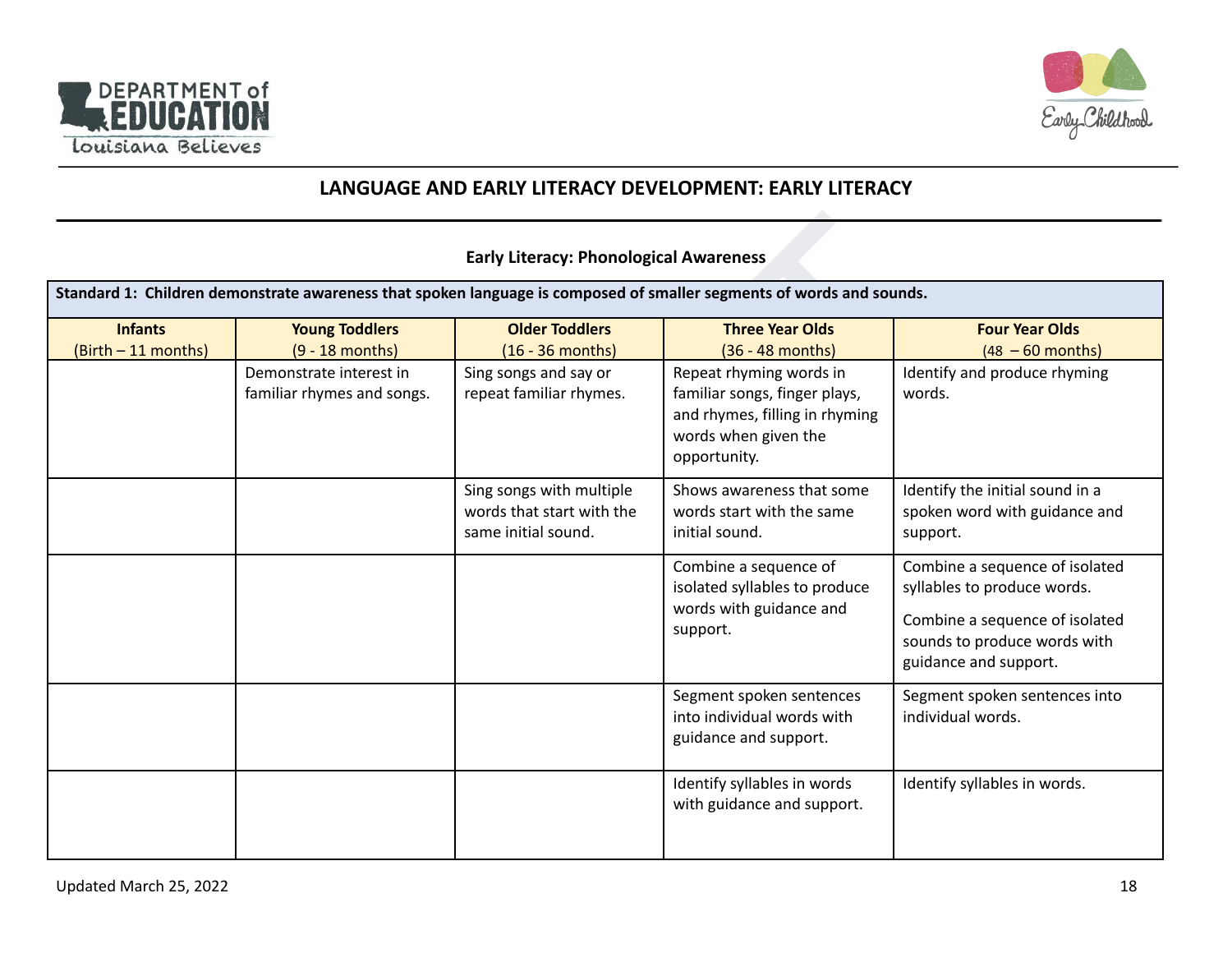



#### **Early Literacy: Print Concepts**

|                                       | Standard 2: Children demonstrate knowledge of books and how print conveys meaning. |                                                                     |                                                                                                  |                                                                                                                                                                                                     |
|---------------------------------------|------------------------------------------------------------------------------------|---------------------------------------------------------------------|--------------------------------------------------------------------------------------------------|-----------------------------------------------------------------------------------------------------------------------------------------------------------------------------------------------------|
| <b>Infants</b><br>(Birth - 11 months) | <b>Young Toddlers</b><br>$(9 - 18$ months)                                         | <b>Older Toddlers</b><br>$(16 - 36$ months)                         | <b>Three Year Olds</b><br>$(36 - 48$ months)                                                     | <b>Four Year Olds</b><br>$(48 - 60$ months)                                                                                                                                                         |
|                                       |                                                                                    | Recognize some familiar<br>symbols and logos in the<br>environment. | Recognize and name familiar<br>symbols and logos in the<br>environment (environmental<br>print). | Recognize and name pictures,<br>symbols, and logos in the<br>environment (environmental<br>print).                                                                                                  |
|                                       |                                                                                    | Recognize that print,<br>symbols, and pictures have<br>meaning.     | Distinguish print from<br>pictures and show awareness<br>that print communicates<br>meaning.     | Demonstrate an<br>understanding that print has<br>meaning and corresponds<br>with spoken language.<br>Demonstrates awareness that<br>written words are made up of<br>a group of individual letters. |
|                                       |                                                                                    |                                                                     |                                                                                                  |                                                                                                                                                                                                     |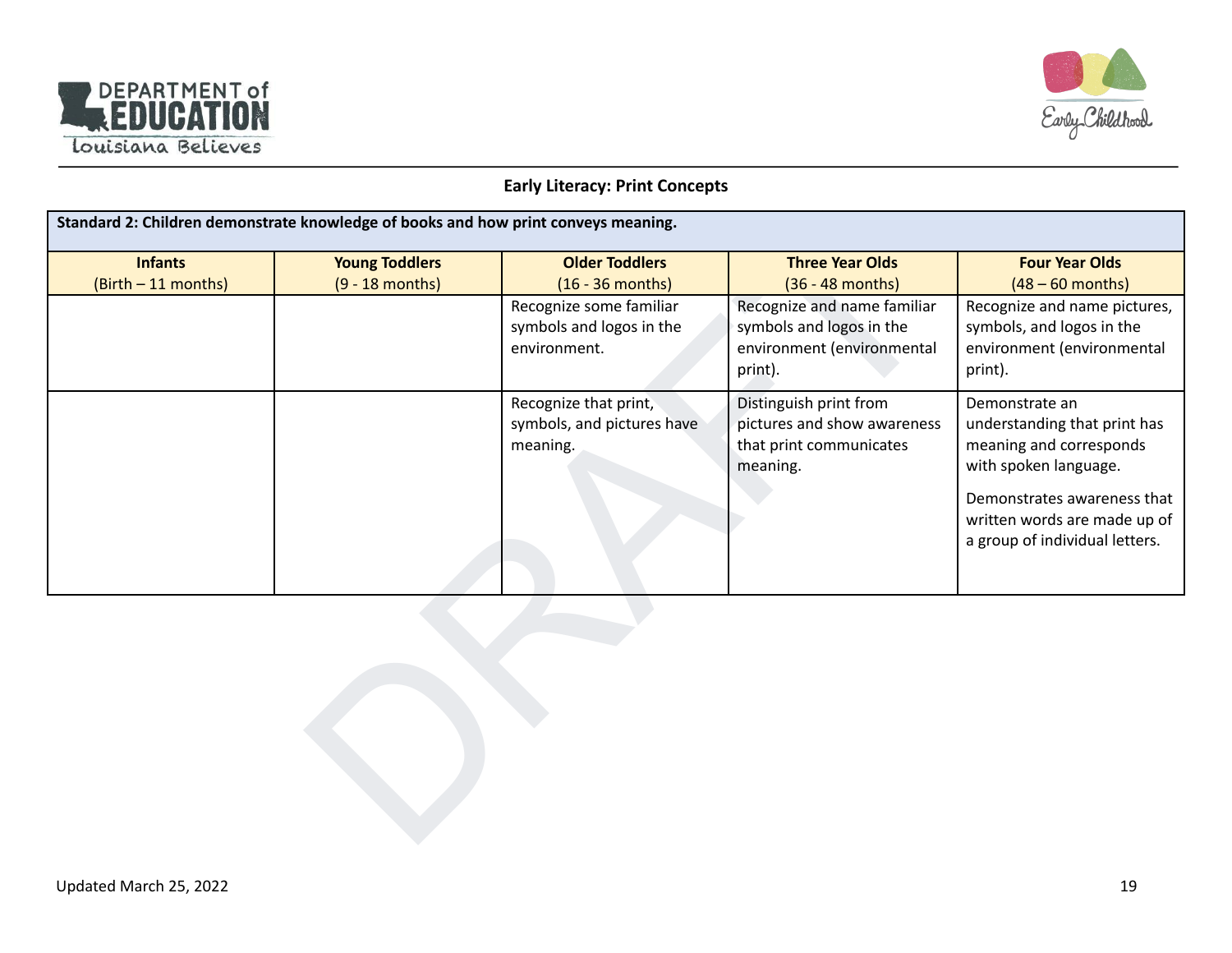



#### **Early Literacy: Print Concepts**

| Explore books by touch (e.g.,<br>patting and/or chewing on<br>board books).                     | Hold books, look at pictures,<br>and help turn some pages. | Hold a book as if reading and<br>turn some pages, but not<br>always in the right order.<br>Recognize specific books by<br>their cover and look for<br>specific pages in familiar<br>books. | Hold a book right side up and<br>turn most pages one by one<br>from the front to back.<br>Demonstrate awareness that<br>print progresses from left to<br>right and top to bottom on a<br>page with guidance and<br>support. | Hold a book right side up<br>while turning pages one by<br>one from front to back.<br>Identify parts of a book such<br>as the front, back, and title.<br>Demonstrate awareness of<br>some conventions of print<br>(e.g., capital letters, where to<br>start reading on a page, and<br>how to progress across and<br>down a page).<br>Describe the role of the<br>author and illustrator of a<br>text. |  |
|-------------------------------------------------------------------------------------------------|------------------------------------------------------------|--------------------------------------------------------------------------------------------------------------------------------------------------------------------------------------------|-----------------------------------------------------------------------------------------------------------------------------------------------------------------------------------------------------------------------------|-------------------------------------------------------------------------------------------------------------------------------------------------------------------------------------------------------------------------------------------------------------------------------------------------------------------------------------------------------------------------------------------------------|--|
| Demonstrate interest in<br>books by reaching for books<br>and exploring books through<br>touch. | Request to have books read<br>to them.                     | Self-select familiar books and<br>engage in shared reading.                                                                                                                                | Share self-selected familiar<br>books and engage in pretend<br>reading with others.                                                                                                                                         | Demonstrate interest in<br>different kinds of literature,<br>such as fiction and non-fiction<br>books and poetry, on a range<br>of topics.                                                                                                                                                                                                                                                            |  |
|                                                                                                 |                                                            |                                                                                                                                                                                            |                                                                                                                                                                                                                             |                                                                                                                                                                                                                                                                                                                                                                                                       |  |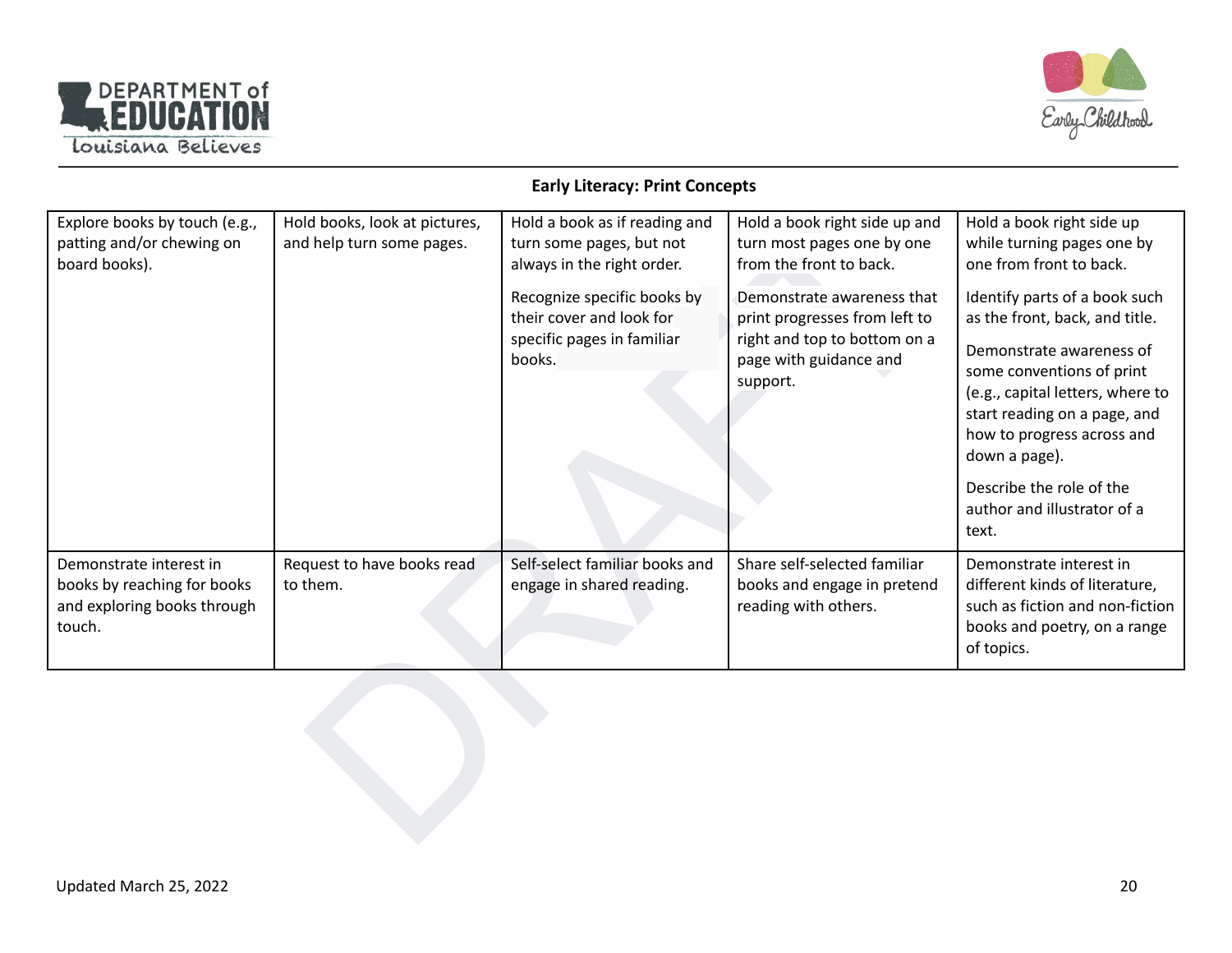



#### **Early Literacy: Alphabet Awareness**

| Standard 3: Children recognize and identify letters and make letter-sound connections. |                       |                                                                                                                |                                                                                                                                                                  |                                                                                                                                                                             |  |
|----------------------------------------------------------------------------------------|-----------------------|----------------------------------------------------------------------------------------------------------------|------------------------------------------------------------------------------------------------------------------------------------------------------------------|-----------------------------------------------------------------------------------------------------------------------------------------------------------------------------|--|
| <b>Infants</b>                                                                         | <b>Young Toddlers</b> | <b>Older Toddlers</b>                                                                                          | <b>Three Year Olds</b>                                                                                                                                           | <b>Four Year Olds</b>                                                                                                                                                       |  |
| (Birth - 11 months)                                                                    | $(9 - 18$ months)     | $(16 - 36$ months)                                                                                             | $(36 - 48$ months)                                                                                                                                               | $(48 - 60$ months)                                                                                                                                                          |  |
|                                                                                        |                       | Recognize letters of the<br>alphabet as a special category<br>of print, different from<br>pictures and shapes. | Recognize and name some<br>letters of the alphabet,<br>especially those in their own<br>name, as well as letters that<br>occur frequently in the<br>environment. | Recognize and name many of<br>the letters in the alphabet,<br>specifically letters in their<br>own name, as well as letters<br>that occur frequently in the<br>environment. |  |
|                                                                                        |                       |                                                                                                                | Identify the sound for a few<br>recognized letters.                                                                                                              | Identify or produce the sound<br>of many recognized letters.                                                                                                                |  |
|                                                                                        |                       |                                                                                                                |                                                                                                                                                                  | Recognize their own name<br>and some common words in<br>print.                                                                                                              |  |
|                                                                                        |                       |                                                                                                                |                                                                                                                                                                  |                                                                                                                                                                             |  |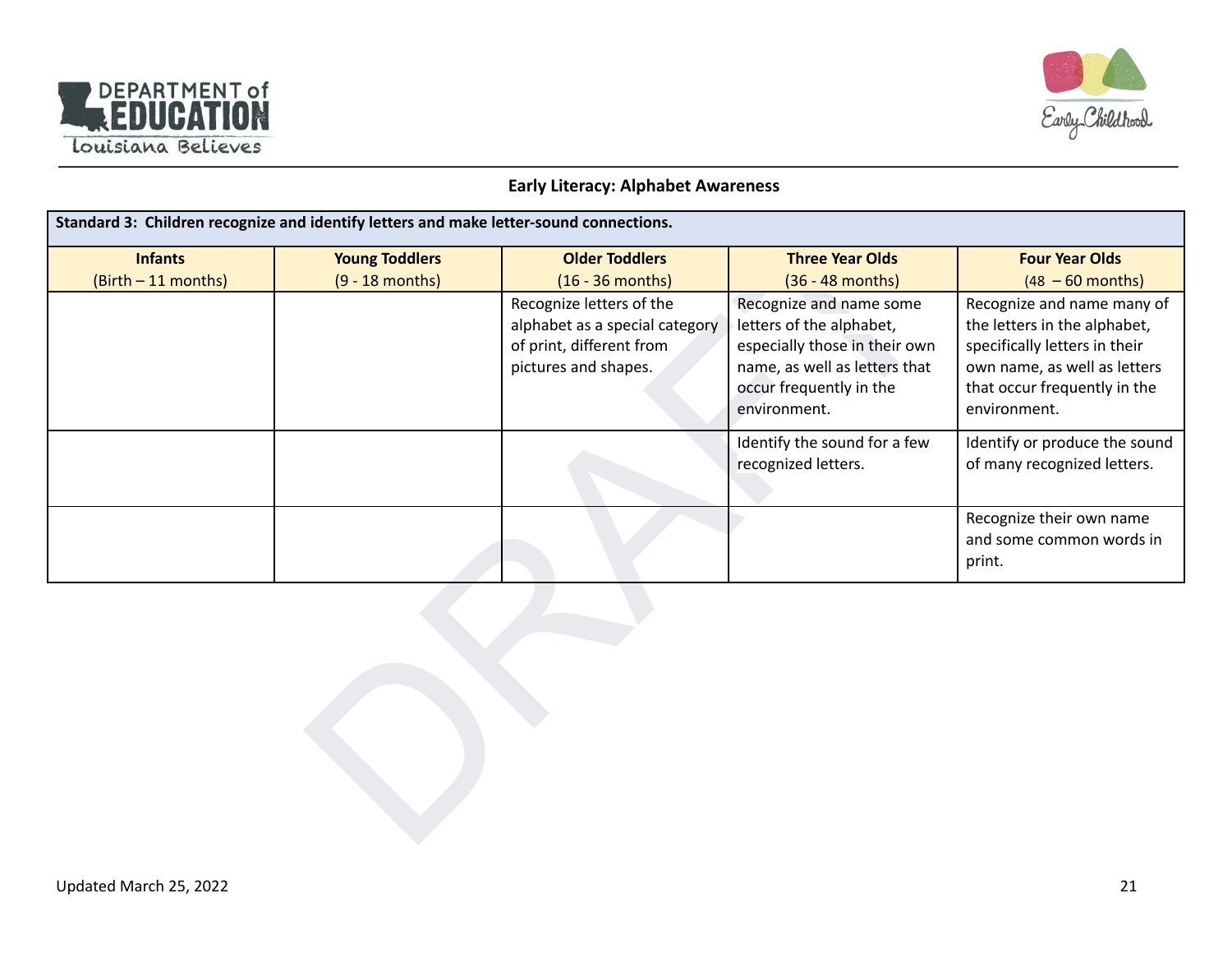



#### **Early Literacy: Comprehension**

| Standard 4: Children show interest in and gain understanding from a variety of early literacy experiences. |                                            |                                                                                                         |                                                                                                            |                                                                                                                                                                                                         |
|------------------------------------------------------------------------------------------------------------|--------------------------------------------|---------------------------------------------------------------------------------------------------------|------------------------------------------------------------------------------------------------------------|---------------------------------------------------------------------------------------------------------------------------------------------------------------------------------------------------------|
| <b>Infants</b><br>(Birth - 11 months)                                                                      | <b>Young Toddlers</b><br>$(9 - 18$ months) | <b>Older Toddlers</b><br>$(16 - 36$ months)                                                             | <b>Three Year Olds</b><br>$(36 - 48$ months)                                                               | <b>Four Year Olds</b><br>$(48 - 60$ months)                                                                                                                                                             |
|                                                                                                            |                                            |                                                                                                         | Tell make-believe or real-life<br>stories, sometimes in random<br>sequence.                                | Tell make-believe or real-life<br>stories using a sequence of at<br>least 2-3 connected events.                                                                                                         |
|                                                                                                            |                                            | Recite some words of a<br>familiar book when read to<br>(especially from books with<br>repeating text). | Retell familiar stories using<br>pictures or props as prompts.                                             | Describe some key details<br>from familiar stories, such as<br>characters, setting, and/or<br>major events.                                                                                             |
|                                                                                                            |                                            | Ask or answer simple<br>questions about a familiar<br>story or book, including<br>informational text.   | Ask or answer questions<br>about key details in a familiar<br>story, informational book, or<br>other text. | Ask or answer questions<br>about key details in a familiar<br>story, informational book, or<br>other text.<br>Make predictions about<br>events that might happen<br>next, with guidance and<br>support. |
|                                                                                                            |                                            | Recognize when a story or<br>book describes something<br>that is similar to their own<br>experiences.   | Answer questions about how<br>events and information from<br>stories relate to their own<br>experiences.   | Recall their own experiences<br>that relate to events and<br>information from stories or<br>informational texts.                                                                                        |
|                                                                                                            |                                            |                                                                                                         |                                                                                                            |                                                                                                                                                                                                         |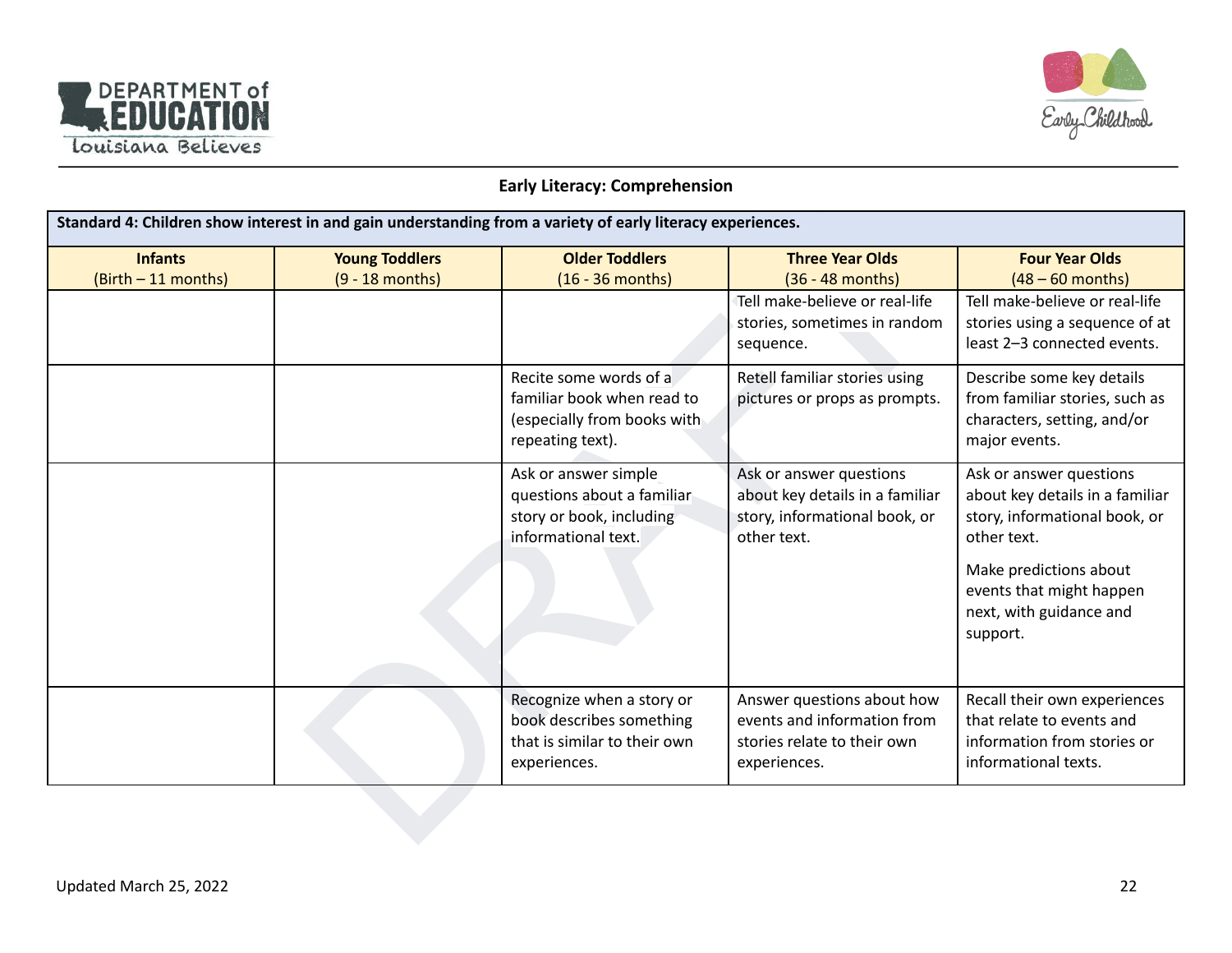



## **Early Literacy: Comprehension**

|  | Share their own thoughts and<br>reactions to a story or text.                                                | Analyze and reason about<br>stories and other text with<br>guidance and support during<br>shared reading experiences. |
|--|--------------------------------------------------------------------------------------------------------------|-----------------------------------------------------------------------------------------------------------------------|
|  | Explore a variety of literacy<br>genres, including<br>stories/make believe,<br>informational text or poetry. | Distinguish between<br>stories/make believe,<br>information text, and poetry.                                         |
|  |                                                                                                              |                                                                                                                       |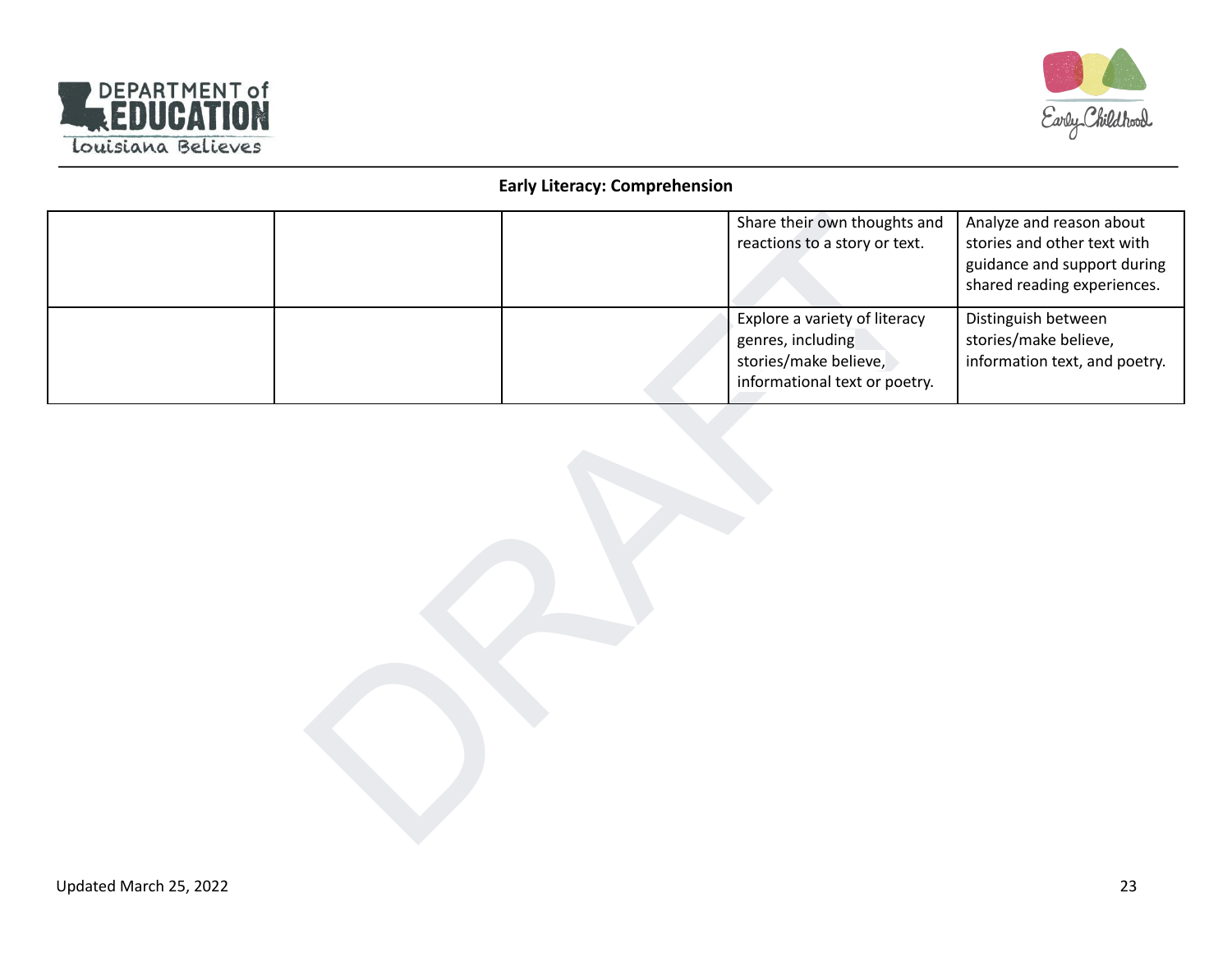



## **Language and Early Literacy: Emergent Writing**

| <b>Infants</b><br>(Birth - 11 months) | <b>Young Toddlers</b><br>$(9 - 18$ months) | <b>Older Toddlers</b><br>$(16 - 36$ months)<br>Draw or scribble with a | <b>Three Year Olds</b><br>(36 - 48 months) | <b>Four Year Olds</b><br>$(48 - 60$ months)         |
|---------------------------------------|--------------------------------------------|------------------------------------------------------------------------|--------------------------------------------|-----------------------------------------------------|
|                                       |                                            |                                                                        |                                            |                                                     |
|                                       |                                            |                                                                        |                                            |                                                     |
|                                       |                                            |                                                                        | Show emerging awareness                    | Use writing for a variety of                        |
|                                       |                                            | purpose during play or other                                           | that writing can be used for a             | purposes to convey meaning.                         |
|                                       |                                            | activities.                                                            | variety of purposes.                       |                                                     |
|                                       | Make marks or scribbles using              | Make intentional, more                                                 | Write letter-like forms and a              | Write some letters of                               |
|                                       | a variety of media (e.g., finger           | controlled scribbles and                                               | few letters, although often                | meaningful words such as                            |
|                                       | paint, chalk).                             | shapes (e.g., straight or<br>curved lines).                            | not oriented or written<br>correctly.      | their name, using letters and<br>letter-like forms. |
|                                       |                                            |                                                                        | String some letter-like forms              |                                                     |
|                                       |                                            |                                                                        | and/or letters together as if              |                                                     |
|                                       |                                            |                                                                        | they are a word.                           |                                                     |
|                                       |                                            |                                                                        |                                            | Attempt to write some words                         |
|                                       |                                            |                                                                        |                                            | using invented spelling.                            |
|                                       |                                            |                                                                        |                                            | Demonstrate awareness of                            |
|                                       |                                            |                                                                        |                                            | some print conventions, such                        |
|                                       |                                            |                                                                        |                                            | as moving from left to right                        |
|                                       |                                            |                                                                        |                                            | when writing letters or                             |
|                                       |                                            |                                                                        |                                            | letter-like forms or leaving                        |
|                                       |                                            |                                                                        |                                            | space between some groups                           |
|                                       |                                            |                                                                        |                                            | of letters.                                         |
|                                       |                                            |                                                                        |                                            |                                                     |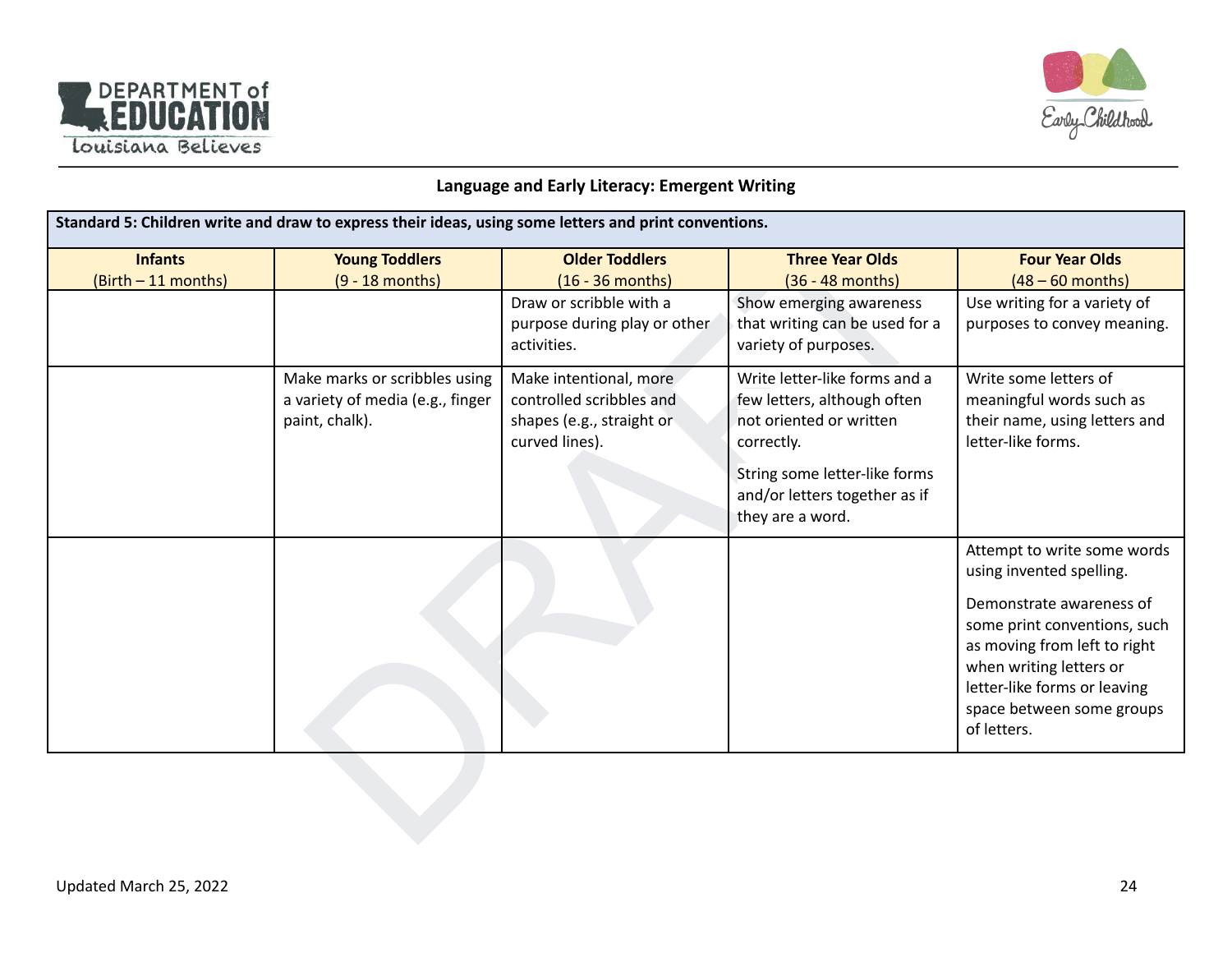



## **Language and Early Literacy: Emergent Writing**

|  | Draw a picture and describe<br>what it represents | Dictate ideas for someone to<br>write down.<br>Use scribbles, shapes,<br>letter-like symbols, letters,<br>and numerals to write or<br>represent words or ideas.<br>Discuss or answer questions<br>about their writing and<br>drawings. | Dictate elaborative or<br>meaningful information or<br>stories for someone to write<br>down.<br>Use writing and/or digital<br>tools to communicate<br>information.<br>Use classroom resources,<br>such as labels, anchor charts,<br>etc., to support writing. |
|--|---------------------------------------------------|----------------------------------------------------------------------------------------------------------------------------------------------------------------------------------------------------------------------------------------|---------------------------------------------------------------------------------------------------------------------------------------------------------------------------------------------------------------------------------------------------------------|
|  |                                                   |                                                                                                                                                                                                                                        |                                                                                                                                                                                                                                                               |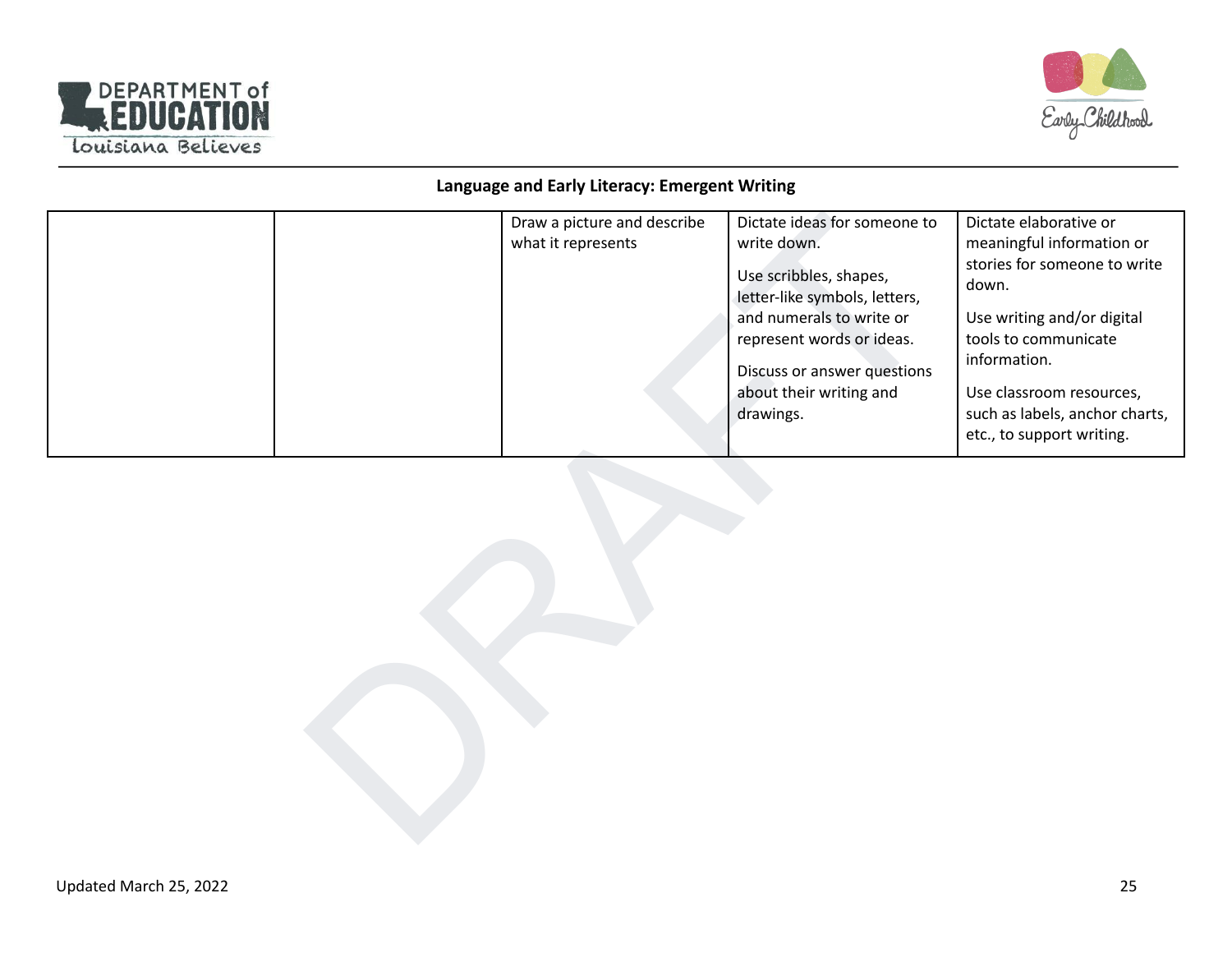



# **COGNITIVE DEVELOPMENT & GENERAL KNOWLEDGE: MATHEMATICS**

#### **Mathematics – Knowledge of Numbers**

| <b>Mathematics - Knowledge of Numbers</b>                                                                                 |                                                                                                                 |                                                                                                                                                                            |                                                                                                                        |                                                                                                            |  |
|---------------------------------------------------------------------------------------------------------------------------|-----------------------------------------------------------------------------------------------------------------|----------------------------------------------------------------------------------------------------------------------------------------------------------------------------|------------------------------------------------------------------------------------------------------------------------|------------------------------------------------------------------------------------------------------------|--|
|                                                                                                                           | Standard 1: Children demonstrate knowledge of numbers and the relationships between numbers and quantities.     |                                                                                                                                                                            |                                                                                                                        |                                                                                                            |  |
| <b>Infants</b><br>$(Birth - 11 months)$                                                                                   | <b>Young Toddlers</b><br>$(9 - 18$ months)                                                                      | <b>Older Toddlers</b><br>$(16 - 36$ months)                                                                                                                                | <b>Three Year Olds</b><br>$(36 - 48$ months)                                                                           | <b>Four Year Olds</b><br>$(48 - 60$ months)                                                                |  |
| Demonstrate interest in<br>quantity during play (e.g.,<br>reach for more toys; hold<br>two objects, one in each<br>hand). | Demonstrate interest in<br>simple counting activities.                                                          | Rote count to 10 with<br>increasing accuracy.                                                                                                                              | Rote count to 10 with<br>accuracy.                                                                                     | Rote count to 20 with<br>accuracy.<br>Tell what number (1-10)<br>comes next in order by<br>counting.       |  |
| Indicate they want "more"<br>using gestures, sounds, or<br>looks.                                                         | Indicate understanding of the<br>concepts of "more," "all," and<br>"none" using gestures, words,<br>or actions. | Indicate understanding of the<br>concepts of "one" and "two"<br>using words, gestures, or<br>actions (e.g., child complies<br>when adult says, "Take just<br>one cookie"). | Begin to understand that the<br>last number counted<br>represents how many<br>objects are in a group<br>(cardinality). | Tell how many objects are<br>in a group by giving the last<br>number counted<br>(cardinality).             |  |
|                                                                                                                           |                                                                                                                 | Count a small set of objects<br>(2-3) with one-to-one<br>correspondence.                                                                                                   | Count up to five objects<br>arranged in a line with<br>one-to-one correspondence.                                      | Accurately count up to ten<br>objects in a structured<br>arrangement with<br>one-to-one<br>correspondence. |  |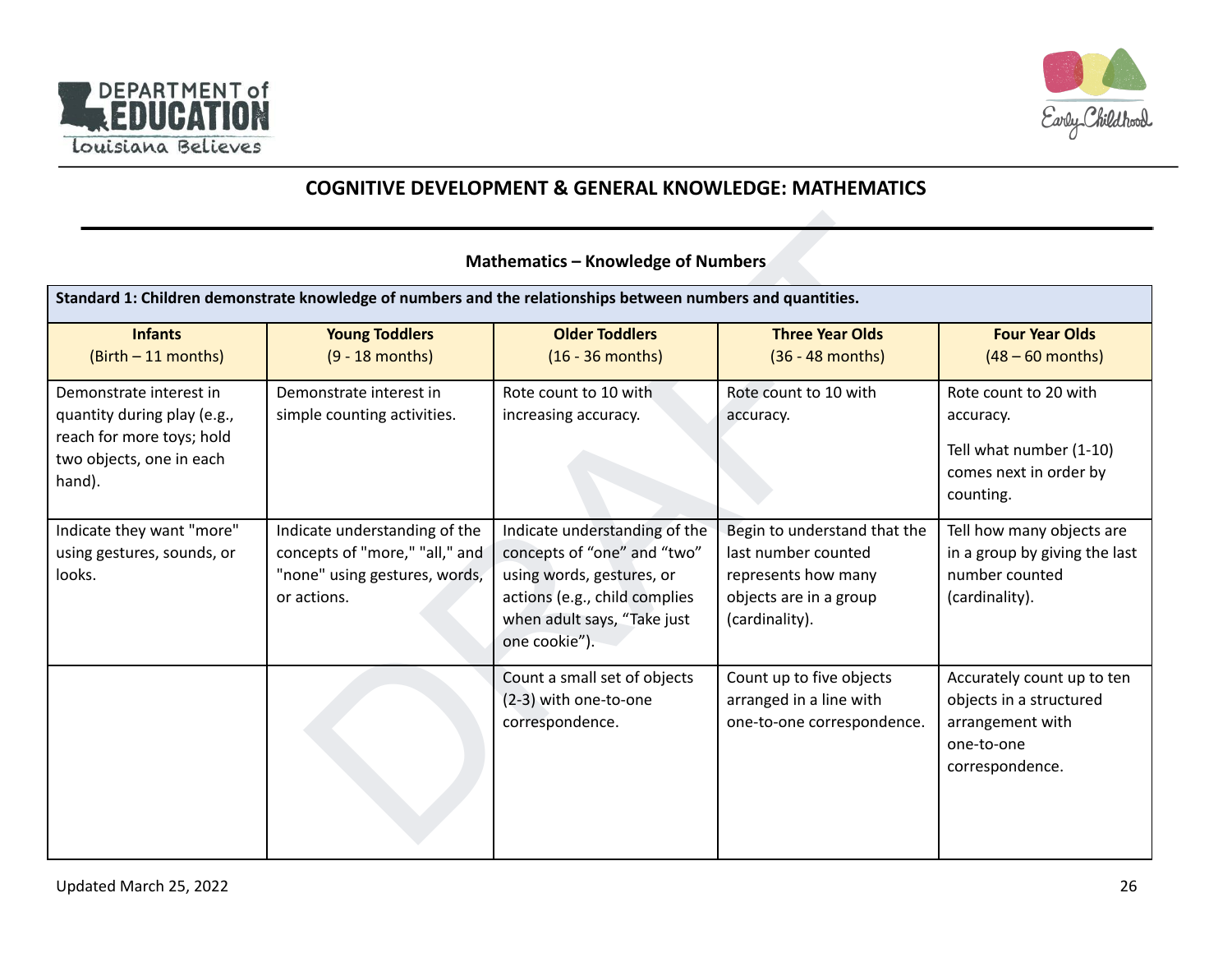



#### **Mathematics – Knowledge of Numbers**

|  |                              | Recognize and name the       | Recognize and name the        |
|--|------------------------------|------------------------------|-------------------------------|
|  |                              | number of items in a small   | number of items in a small    |
|  |                              | set (up to three) without    | set (up to five) without      |
|  |                              | counting (subitizing).       | counting (subitizing).        |
|  |                              | Compare two groups of        | Compare two groups of         |
|  |                              | objects and indicate whether | objects and identify          |
|  |                              | the number of objects in     | whether the number of         |
|  |                              | each group is the same or    | objects in one group is       |
|  |                              | different.                   | more, less, or the same as    |
|  |                              |                              | the number of objects in      |
|  |                              |                              | the other group.              |
|  |                              |                              |                               |
|  | Recognize a few numerals in  | Identify written numerals    | Identify written numerals     |
|  | the everyday environment.    | 0-5 by name and match each   | 0-10 by name and match        |
|  |                              | to counted objects.          | each to counted objects.      |
|  |                              |                              | Read and write some           |
|  |                              |                              | numerals up to 10.            |
|  |                              |                              |                               |
|  | Identify an object or person | Identify the first and often | Identify an object's or       |
|  | as first in a sequence.      | second object or person in a | person's position in a        |
|  |                              | sequence.                    | sequence using ordinal        |
|  |                              |                              | numbers (e.g., first; second, |
|  |                              |                              | third).                       |
|  |                              |                              |                               |
|  |                              |                              |                               |
|  |                              |                              |                               |
|  |                              |                              |                               |
|  |                              |                              |                               |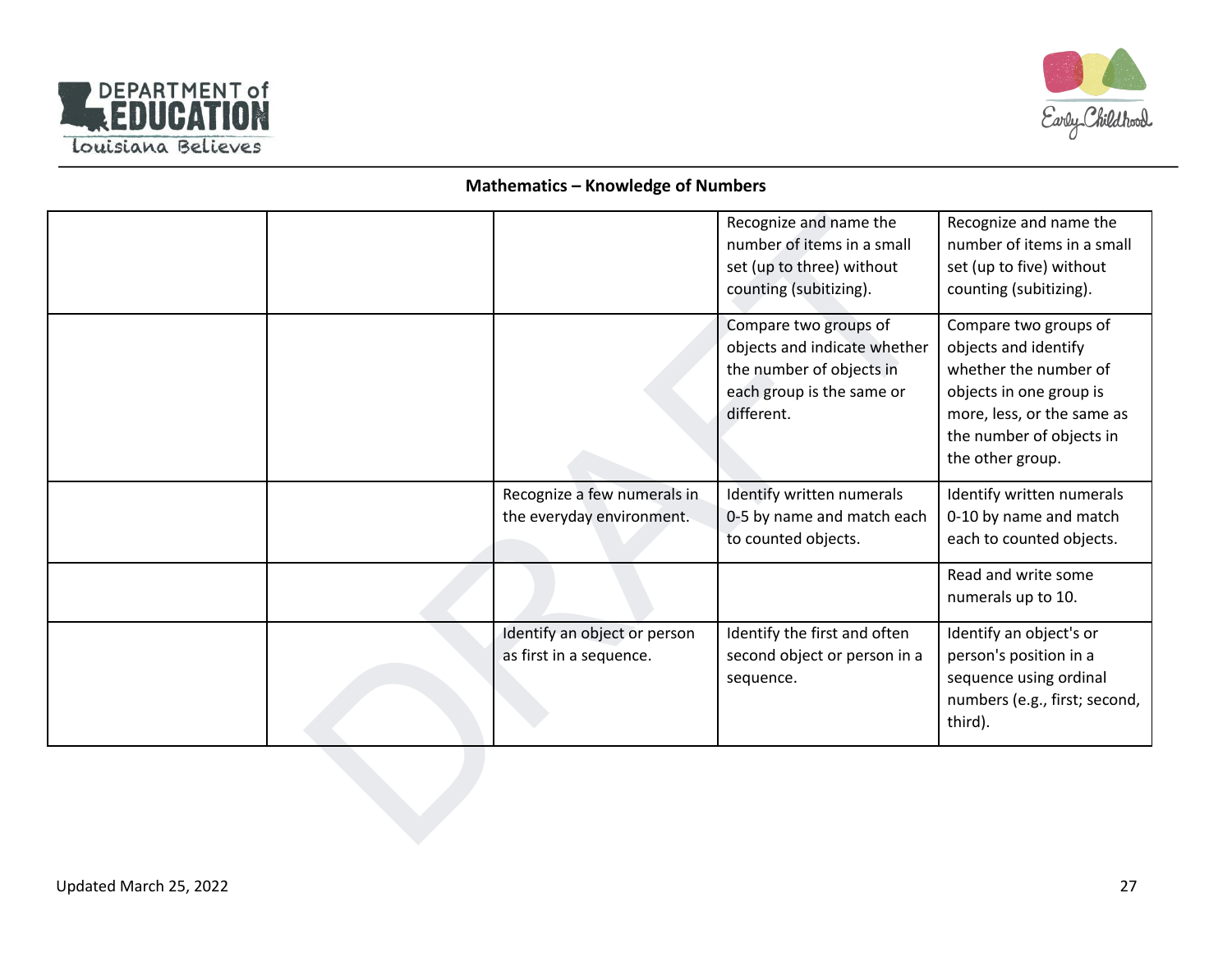



#### **Mathematics – Patterns and Operations**

| Standard 2: Children demonstrate knowledge of patterns and operations.   |                                                                                                              |                                                                          |                                                                                                                                              |                                                                                                                                                                                                                 |  |
|--------------------------------------------------------------------------|--------------------------------------------------------------------------------------------------------------|--------------------------------------------------------------------------|----------------------------------------------------------------------------------------------------------------------------------------------|-----------------------------------------------------------------------------------------------------------------------------------------------------------------------------------------------------------------|--|
| <b>Infants</b><br>(Birth - 11 months)                                    | <b>Young Toddlers</b><br>$(9 - 18$ months)                                                                   | <b>Older Toddlers</b><br>$(16 - 36$ months)                              | <b>Three Year Olds</b><br>$(36 - 48$ months)                                                                                                 | <b>Four Year Olds</b><br>$(48 - 60$ months)                                                                                                                                                                     |  |
| Demonstrate awareness of<br>repeating sequences in<br>everyday routines. | Notice and anticipate simple<br>repeating sequences (e.g., go<br>to table for lunch after<br>washing hands). | Recognize and participate in<br>patterns within stories and in<br>songs. | Recognize and copy simple<br>repeating patterns in<br>different forms (e.g.,<br>red-blue; circle-square).                                    | Identify, duplicate, extend,<br>and create simple repeating<br>patterns in different forms<br>(e.g., red-red-blue;<br>circle-square-triangle).                                                                  |  |
|                                                                          |                                                                                                              |                                                                          | Combine and separate small<br>groups of objects and<br>describe the parts. (e.g., I<br>have four cubes. Three are<br>red, and one is blue.). | Solve simple addition and<br>subtraction problems by<br>using concrete objects or<br>fingers during play and daily<br>activities (e.g., If we have 3<br>apples and eat 1, how many<br>apples do we have left?). |  |
|                                                                          |                                                                                                              |                                                                          |                                                                                                                                              |                                                                                                                                                                                                                 |  |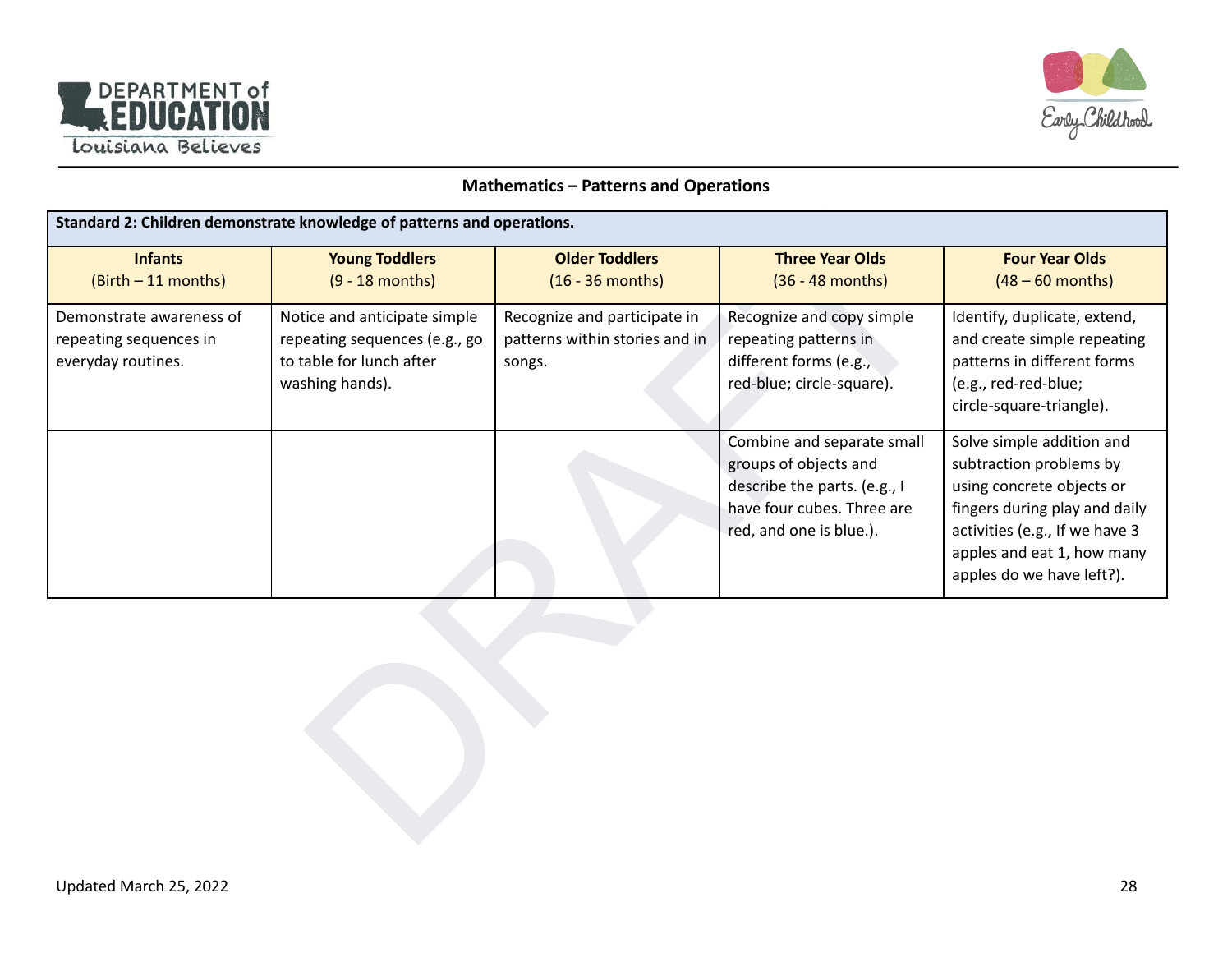



#### **Mathematics – Measurement**

| Standard 3: Children measure objects by their various attributes and use differences in attributes to make comparisons. |                                                                 |                                                                                                                 |                                                                                                                            |                                                                                                                                                                               |
|-------------------------------------------------------------------------------------------------------------------------|-----------------------------------------------------------------|-----------------------------------------------------------------------------------------------------------------|----------------------------------------------------------------------------------------------------------------------------|-------------------------------------------------------------------------------------------------------------------------------------------------------------------------------|
| <b>Infants</b><br>(Birth - 11 months)                                                                                   | <b>Young Toddlers</b><br>$(9 - 18$ months)                      | <b>Older Toddlers</b><br>$(16 - 36$ months)                                                                     | <b>Three Year Olds</b><br>$(36 - 48$ months)                                                                               | <b>Four Year Olds</b><br>$(48 - 60$ months)                                                                                                                                   |
|                                                                                                                         | Match two objects on the<br>basis of one observable<br>feature. | Group objects by one<br>physical characteristic<br>(attribute) (e.g., color; size;<br>shape).                   | Sort objects into two or more<br>groups based on one physical<br>characteristic (attribute)<br>(e.g., color; size; shape). | Sort objects by one<br>characteristic (attribute),<br>then re-sort using a different<br>characteristic (attribute) and<br>explain the reasoning with<br>guidance and support. |
|                                                                                                                         | Explore objects of different<br>sizes and weights.              | Make simple comparisons<br>between two objects using<br>measurable attributes (e.g.,<br>length; height; weight) | Describe objects using<br>measurable attributes (e.g.,<br>tall/short; big/little;<br>heavy/light).                         | Describe measurable<br>attributes of objects and<br>materials using comparative<br>words (e.g., long; longer;<br>longest).                                                    |
|                                                                                                                         |                                                                 |                                                                                                                 |                                                                                                                            | Compare and order a small<br>set of objects using<br>measurable terms (e.g.,<br>length; weight).                                                                              |
|                                                                                                                         |                                                                 |                                                                                                                 |                                                                                                                            | Describe the purpose of<br>simple measurement tools.                                                                                                                          |
|                                                                                                                         |                                                                 |                                                                                                                 |                                                                                                                            | Measure using multiples of<br>the same non-standard unit<br>(e.g., paper clips; snap cubes)<br>with guidance and support.                                                     |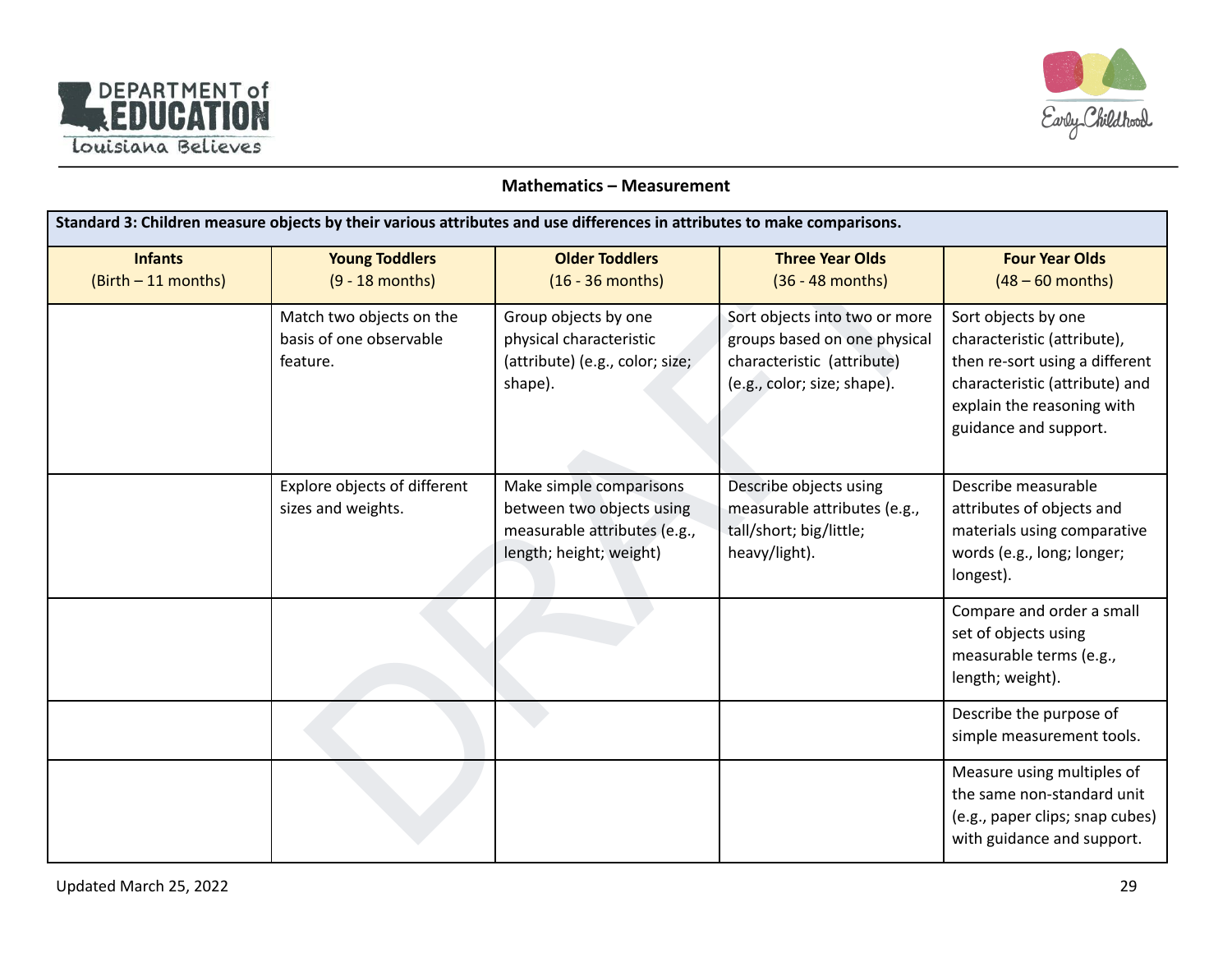



#### **Mathematics – Shapes and Spatial Relationships**

| Standard 4: Children identify shapes and their properties, and describe the positions of objects in space.                            |                                                                                                                                                                           |                                                                                                                             |                                                                                                                         |                                                                                                                                                                  |  |
|---------------------------------------------------------------------------------------------------------------------------------------|---------------------------------------------------------------------------------------------------------------------------------------------------------------------------|-----------------------------------------------------------------------------------------------------------------------------|-------------------------------------------------------------------------------------------------------------------------|------------------------------------------------------------------------------------------------------------------------------------------------------------------|--|
| <b>Infants</b><br>(Birth - 11 months)                                                                                                 | <b>Young Toddlers</b><br>$(9 - 18$ months)                                                                                                                                | <b>Older Toddlers</b><br>$(16 - 36$ months)                                                                                 | <b>Three Year Olds</b><br>$(36 - 48$ months)                                                                            | <b>Four Year Olds</b><br>$(48 - 60$ months)                                                                                                                      |  |
| Explore various shapes<br>through play.                                                                                               | Explore the way shapes and<br>objects fit together through<br>play.                                                                                                       | Match basic shapes (circle;<br>square; typical triangle) of<br>the same size and<br>orientation.                            | Match a wider variety of<br>shapes with different sizes<br>and orientations.                                            |                                                                                                                                                                  |  |
|                                                                                                                                       |                                                                                                                                                                           |                                                                                                                             | Recognize basic shapes<br>(circle; square; typical<br>triangle).                                                        | Identify basic shapes (circle;<br>square; triangle; rectangle)<br>regardless of size and<br>orientation.                                                         |  |
|                                                                                                                                       |                                                                                                                                                                           |                                                                                                                             |                                                                                                                         | Describe basic two- and<br>three-dimensional shapes<br>(e.g., a square has four sides;<br>the ball rolls.)                                                       |  |
|                                                                                                                                       |                                                                                                                                                                           |                                                                                                                             | Build objects by combining<br>basic shapes (e.g., pictures;<br>tangrams; block structures).                             | Create and build shapes<br>using a variety of materials<br>(e.g., popsicle sticks to create<br>a square).                                                        |  |
| Explore and respond to the<br>movement of objects,<br>people, or self (e.g., navigate<br>obstacles while crawling to<br>destination). | Explore and respond to how<br>things move through space<br>or fit together (e.g., putting<br>smaller objects into a small<br>box and larger objects into a<br>large box). | Move their body and objects<br>to follow simple directions<br>related to position (e.g., in;<br>on; under; over; up; down). | Move their body and objects<br>to follow simple directions<br>related to proximity (e.g.,<br>beside; between; next to). | Identify and respond<br>accurately to positional<br>words indicating location,<br>direction, and distance (e.g.,<br>above; below; in front of;<br>near; behind). |  |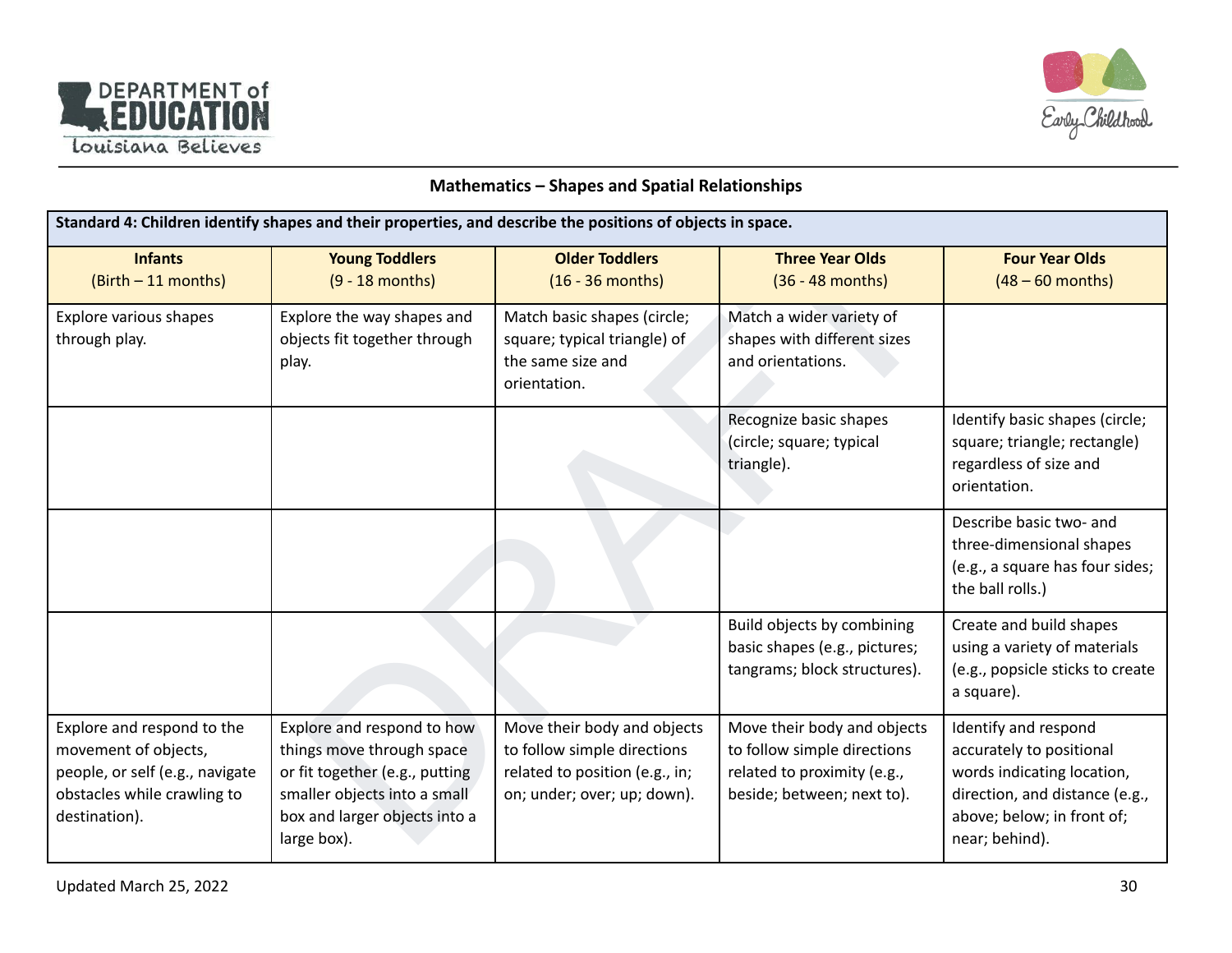



# **COGNITIVE DEVELOPMENT & GENERAL KNOWLEDGE: SCIENCE**

#### **Science**

| <b>Science</b>                                                                                                                                                                                                                           |                                                                                                                                                                                                                            |                                                                                                                                                                                                                                     |                                                                                                                                                                                             |                                                                                                                                                                                                                      |
|------------------------------------------------------------------------------------------------------------------------------------------------------------------------------------------------------------------------------------------|----------------------------------------------------------------------------------------------------------------------------------------------------------------------------------------------------------------------------|-------------------------------------------------------------------------------------------------------------------------------------------------------------------------------------------------------------------------------------|---------------------------------------------------------------------------------------------------------------------------------------------------------------------------------------------|----------------------------------------------------------------------------------------------------------------------------------------------------------------------------------------------------------------------|
| world.                                                                                                                                                                                                                                   | Standard 1: Children engage in scientific inquiry to explore observable phenomena (objects, materials, organisms, and events) in the physical and natural                                                                  |                                                                                                                                                                                                                                     |                                                                                                                                                                                             |                                                                                                                                                                                                                      |
| <b>Infants</b><br>(Birth - 11 months)                                                                                                                                                                                                    | <b>Young Toddlers</b><br>$(9 - 18$ months)                                                                                                                                                                                 | <b>Older Toddlers</b><br>$(16 - 36$ months)                                                                                                                                                                                         | <b>Three Year Olds</b><br>(36 - 48 months)                                                                                                                                                  | <b>Four Year Olds</b><br>$(48 - 60$ months)                                                                                                                                                                          |
| Demonstrate interest in<br>objects, materials, people<br>and/or their environment<br>using their senses (e.g.,<br>picking objects up and<br>putting them in mouth;<br>focusing attention on an<br>object or someone doing<br>something). | Observe and explore the<br>immediate environment<br>using their senses.                                                                                                                                                    | Observe, ask questions, and<br>make predictions about the<br>physical and natural world.<br>using their senses and simple<br>tools (e.g., magnifying glass;<br>sifter).                                                             | Investigate, observe, ask<br>questions, make predictions,<br>make comparisons, and<br>gather information about the<br>physical and natural world<br>using their senses and simple<br>tools. | Observe, ask questions,<br>predict, make comparisons,<br>and gather information about<br>the physical and natural<br>world using their senses,<br>prior knowledge, previous<br>experiences, equipment, and<br>tools. |
|                                                                                                                                                                                                                                          | Actively experiment with and<br>explore the physical<br>properties of objects and<br>substances (e.g., stacking and<br>knocking down towers and<br>stacking them up again;<br>bouncing balls; playing with<br>play dough). | Put materials, substances,<br>and/or objects together in<br>new or unexpected ways to<br>see what will happen (e.g.,<br>combine paint colors to see<br>what happens; experiment to<br>see what sticks on contact<br>paper collage). | Participate in simple scientific<br>investigations.                                                                                                                                         | Conduct scientific<br>investigations and simple<br>experiments.                                                                                                                                                      |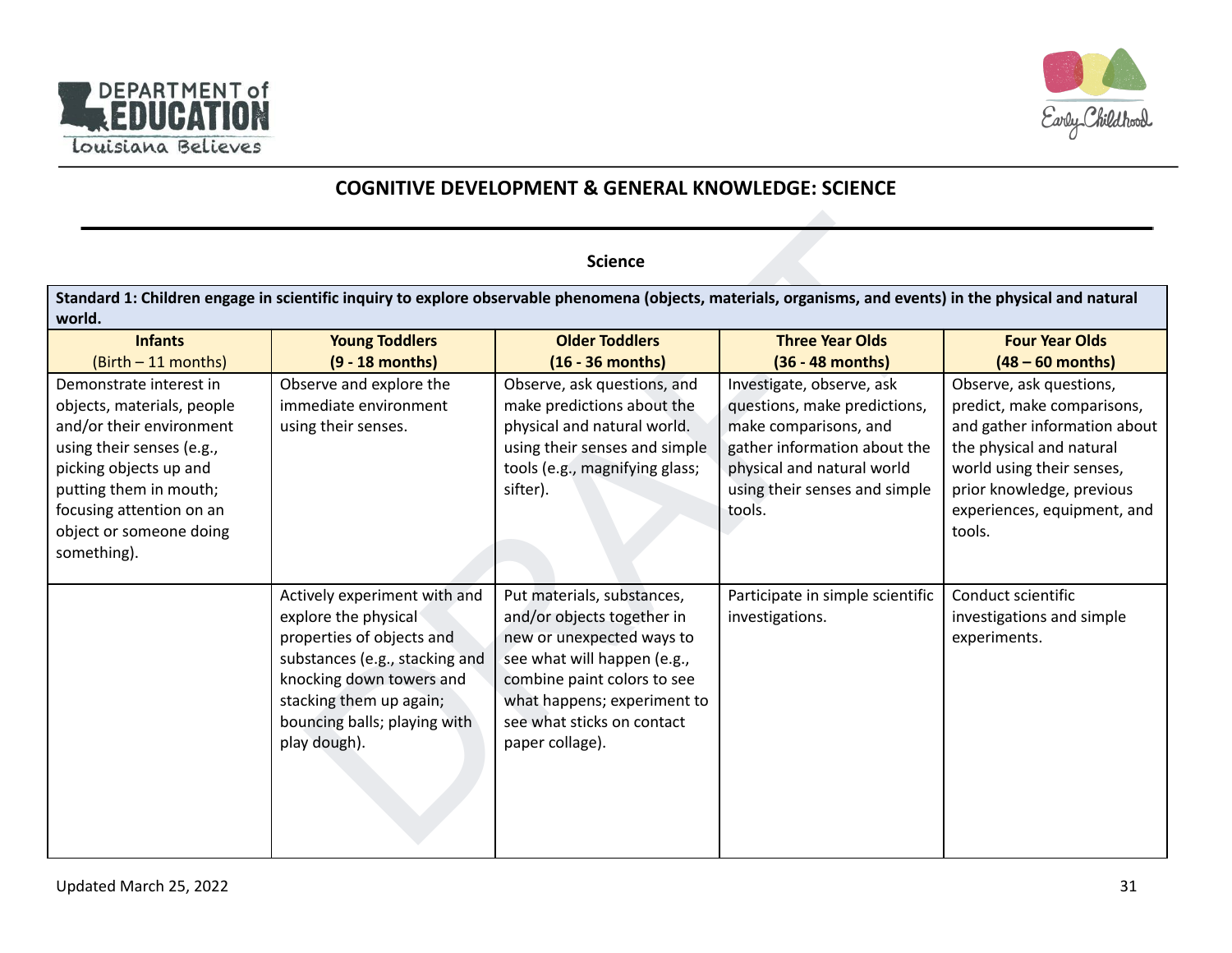



#### **Science**

| Communicate, verbally or<br>nonverbally, what is seen,<br>heard, or felt when exploring<br>the physical and natural<br>world. | Share ideas and thoughts<br>related to interactions with,<br>and observations made about<br>the physical and natural<br>world. | Describe and record findings<br>from investigations they've<br>conducted with prompting<br>and support (e.g., verbally;<br>nonverbally; drawings). | Describe and generate<br>explanations and/or<br>conclusions about<br>investigations they've<br>conducted with guidance and<br>support (e.g., discussions;<br>drawings; graphs). |
|-------------------------------------------------------------------------------------------------------------------------------|--------------------------------------------------------------------------------------------------------------------------------|----------------------------------------------------------------------------------------------------------------------------------------------------|---------------------------------------------------------------------------------------------------------------------------------------------------------------------------------|
|                                                                                                                               |                                                                                                                                |                                                                                                                                                    |                                                                                                                                                                                 |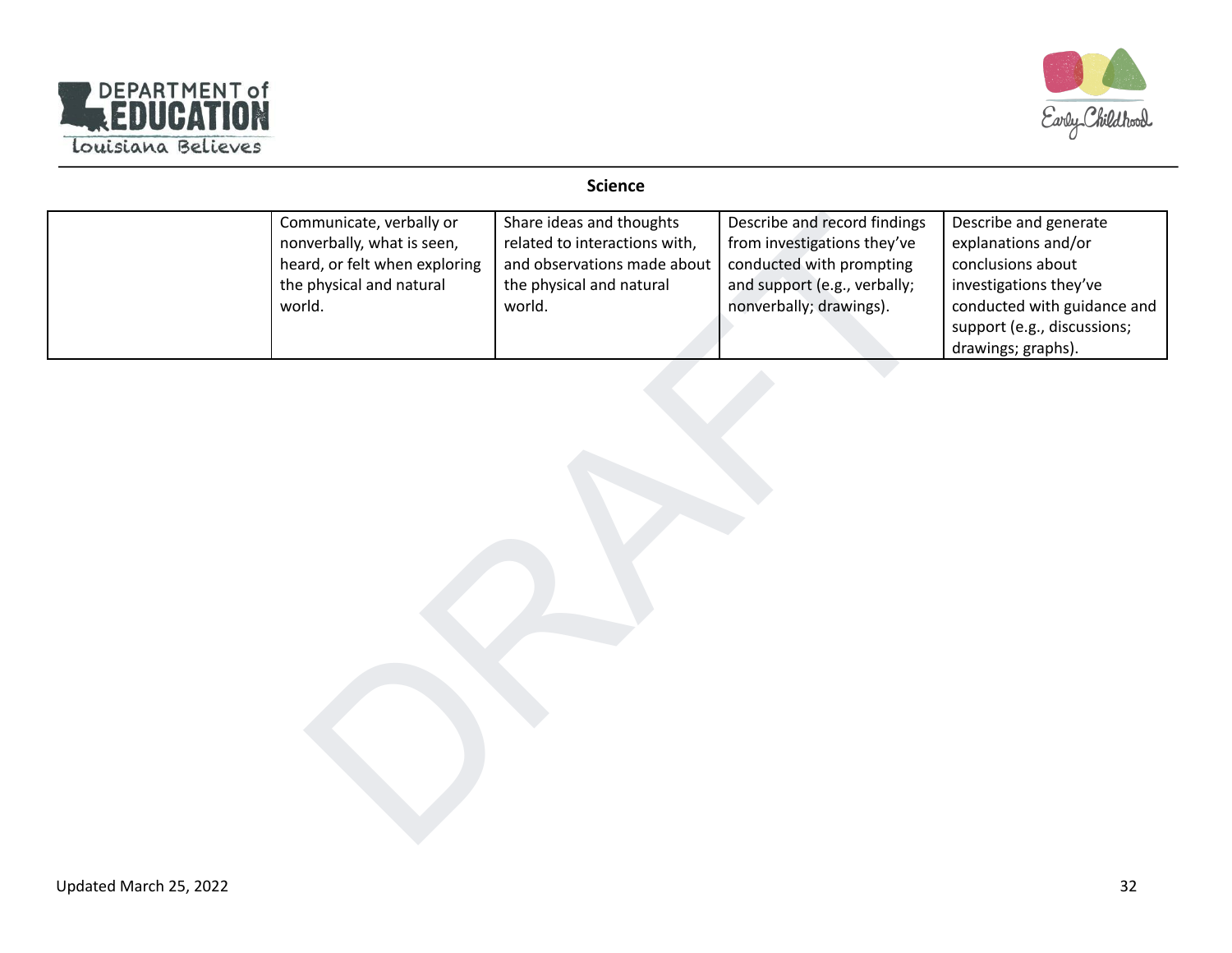



# **COGNITIVE DEVELOPMENT & GENERAL KNOWLEDGE: SOCIAL STUDIES**

#### Social Studies – Time and Place<br>
Notar Totalers (past, present, and future) and place within the community,<br>
The Versical Cost Totalers<br>
(S-18 months)<br>
(S-18 months) (G-18 months)<br>
(S-18 months) (Cost Totalers in divides)<br> Standard 1: Children demonstrate an awareness of time (past, present, and future) and place within the community. **Infants** (Birth – 11 months) **Young Toddlers (9 - 18 months) Older Toddlers (16 - 36 months) Three Year Olds (36 - 48 months) Four Year Olds (48 – 60 months)** Demonstrate anticipation of events in daily routines and activities (e.g., morning to noon). Demonstrate anticipation of events in daily routines and activities using verbal and non-verbal cues. Respond (positively or negatively) to changes in routines or schedules. Recall the sequence of daily routines, events, and/or activities that happened at an earlier time. Communicate events, activities, and people from the past. Demonstrate a general understanding of the passing of time and the meaning of phrases, such as "not now" and "after lunch". Communicate an awareness of time using gestures, words, or phrases (e.g., when I was little; when I was a baby; when we lived in our old house). Use time related vocabulary (e.g., today; tomorrow; before; after) with increasing accuracy. Recognize familiar landmarks, signs and buildings in one's neighborhood/community. Communicate, with increasing specificity, the location of objects/areas at school, home, and within the community. Identify familiar landmarks in their community (e.g., fire station; post office). Identify the relative location of specific objects and/or features in a familiar environment (e.g., classroom; playground) through drawings or play activities.

#### **Social Studies – Time and Place**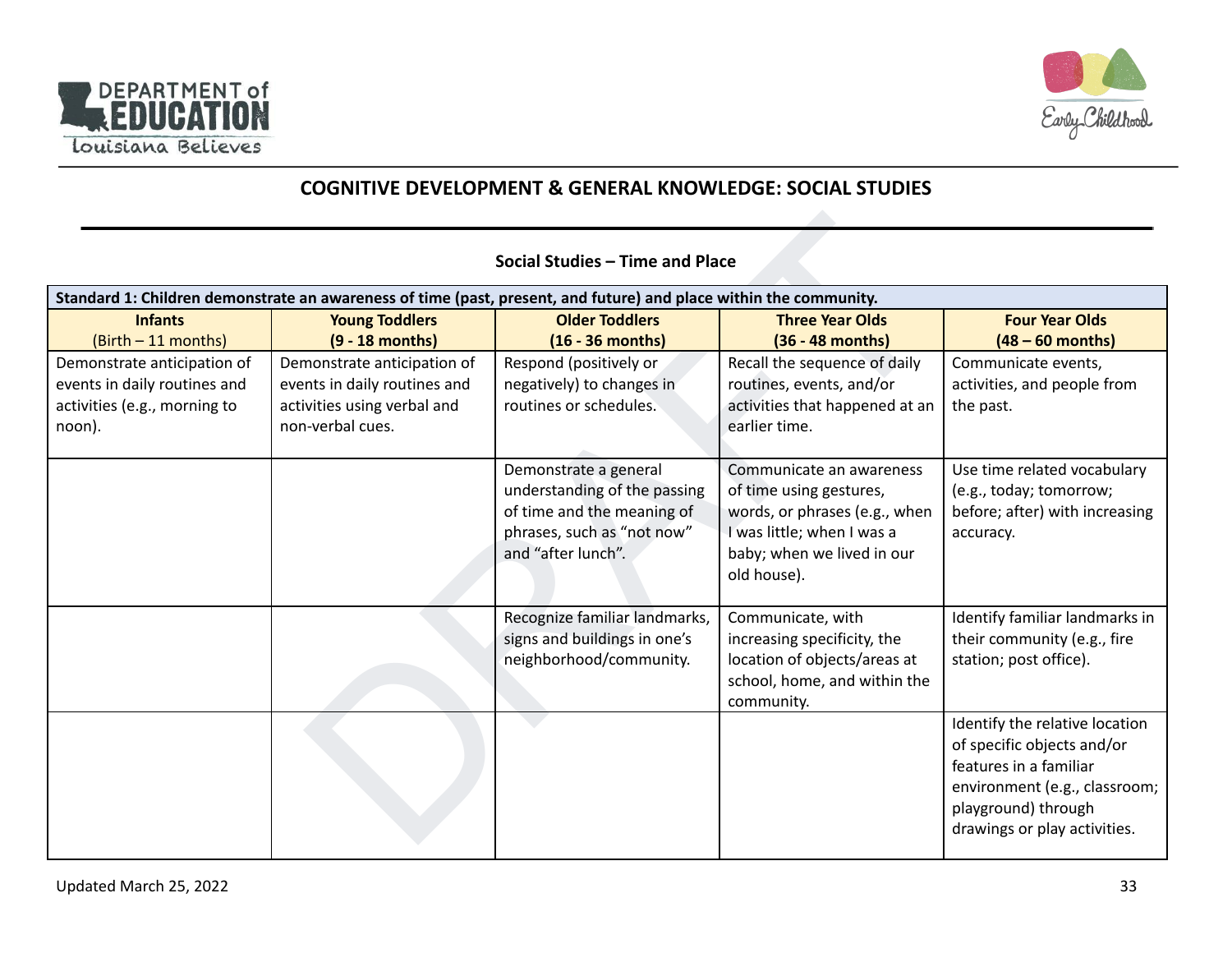



#### **Social Studies – Culture Awareness**

|                                | Standard 2: Children demonstrate an awareness of culture as it relates to self, family, and community. |                                                        |                                                          |                                             |  |  |
|--------------------------------|--------------------------------------------------------------------------------------------------------|--------------------------------------------------------|----------------------------------------------------------|---------------------------------------------|--|--|
| <b>Infants</b>                 | <b>Young Toddlers</b>                                                                                  | <b>Older Toddlers</b>                                  | <b>Three Year Olds</b>                                   | <b>Four Year Olds</b>                       |  |  |
| (Birth - 11 months)            | $(9 - 18$ months)                                                                                      | $(16 - 36$ months)                                     | (36 - 48 months)                                         | $(48 - 60$ months)                          |  |  |
| Demonstrate a preference       | Distinguish between familiar                                                                           | Identify known people in                               | Communicate information                                  | Describe familiar elements of               |  |  |
| for familiar versus unfamiliar | and unfamiliar individuals.                                                                            | pictures.                                              | about their family and                                   | one's family, community, and                |  |  |
| individuals.                   |                                                                                                        |                                                        | community.                                               | culture (e.g., unique family                |  |  |
|                                |                                                                                                        |                                                        |                                                          | traditions).                                |  |  |
| Actively explore the           | Demonstrate an awareness of                                                                            | Identify basic similarities and                        | Identify and/or ask questions                            | Make comparisons about                      |  |  |
| similarities and differences   | the unique characteristics                                                                             | differences between                                    | about similarities and                                   | similarities and differences                |  |  |
| among people.                  | (attributes) of people.                                                                                | themselves and others.                                 | differences between                                      | between personal, family,                   |  |  |
|                                |                                                                                                        |                                                        | personal, family, and cultural                           | and cultural characteristics                |  |  |
|                                |                                                                                                        |                                                        | characteristics.                                         |                                             |  |  |
|                                |                                                                                                        |                                                        |                                                          |                                             |  |  |
|                                |                                                                                                        | Carry out some routines and                            | Carry out routines and                                   | Identify responsibilities of self           |  |  |
|                                |                                                                                                        | responsibilities in the<br>classroom (e.g., picking up | responsibilities in the<br>classroom (e.g., cleaning up; | and others in school, home or<br>community. |  |  |
|                                |                                                                                                        | toys; cleaning up the table;                           | care of plants and/or                                    |                                             |  |  |
|                                |                                                                                                        | setting out snacks) with adult                         | animals;, setting out snacks)                            |                                             |  |  |
|                                |                                                                                                        | support and guidance.                                  | with prompting from adults.                              |                                             |  |  |
|                                |                                                                                                        |                                                        |                                                          |                                             |  |  |
|                                |                                                                                                        |                                                        |                                                          |                                             |  |  |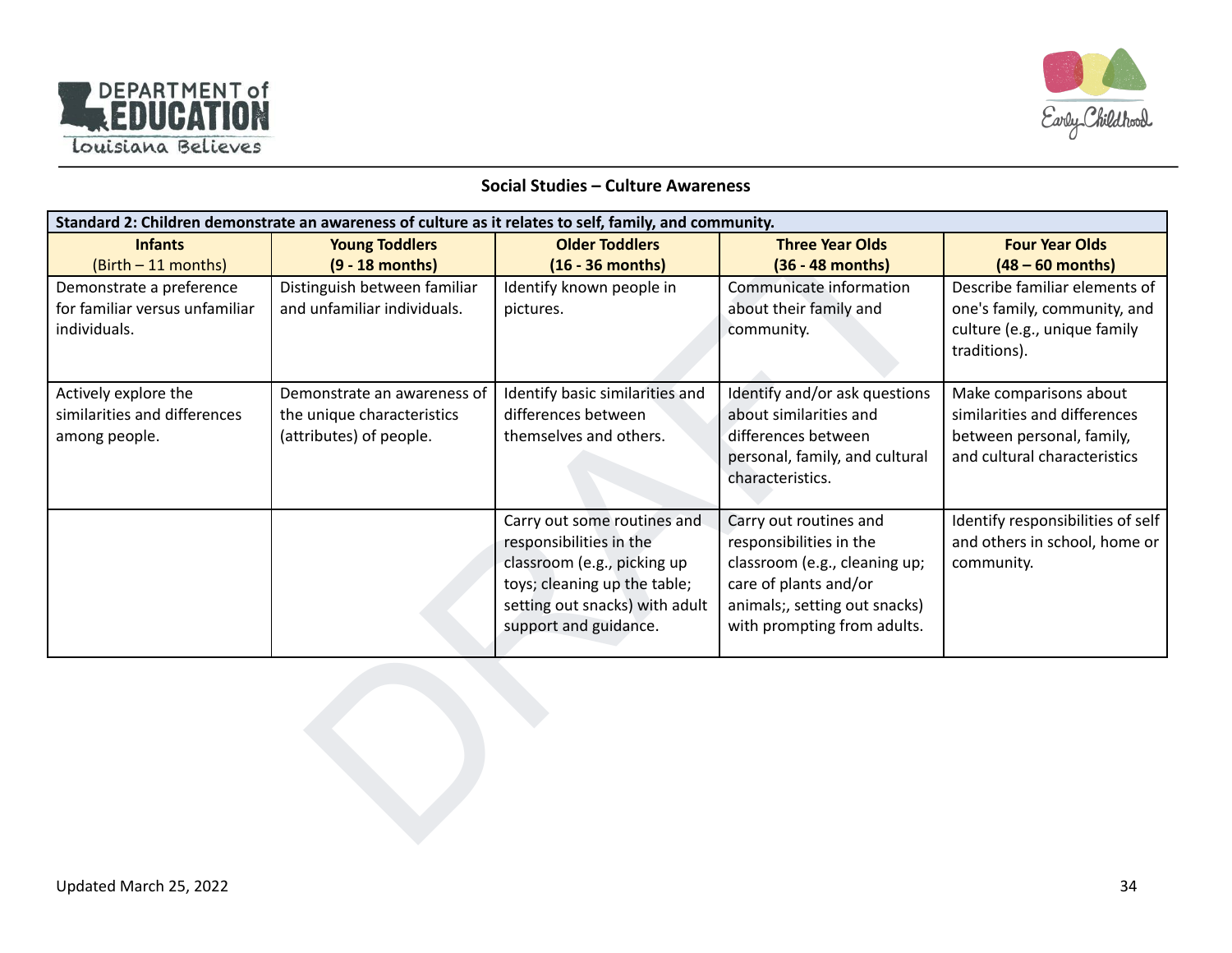



# **COGNITIVE DEVELOPMENT & GENERAL KNOWLEDGE: CREATIVE ARTS**

#### **Creative Arts: Music and Movement**

| <b>Creative Arts: Music and Movement</b>                                                                       |                                                                                    |                                                                                  |                                                                                             |                                                                                                                                                                                                                                                                                        |
|----------------------------------------------------------------------------------------------------------------|------------------------------------------------------------------------------------|----------------------------------------------------------------------------------|---------------------------------------------------------------------------------------------|----------------------------------------------------------------------------------------------------------------------------------------------------------------------------------------------------------------------------------------------------------------------------------------|
|                                                                                                                | Standard 1: Children engage in multiple and varied music and movement experiences. |                                                                                  |                                                                                             |                                                                                                                                                                                                                                                                                        |
| <b>Infants</b>                                                                                                 | <b>Young Toddlers</b>                                                              | <b>Older Toddlers</b>                                                            | <b>Three Year Olds</b>                                                                      | <b>Four Year Olds</b>                                                                                                                                                                                                                                                                  |
| (Birth - 11 months)                                                                                            | $(9 - 18$ months)                                                                  | $(16 - 36$ months)                                                               | (36 - 48 months)                                                                            | $(48 - 60$ months)                                                                                                                                                                                                                                                                     |
| Attend to, vocalize, and/or<br>move body in response to<br>different types of music<br>and/or rhythmic sounds. | Move body in response to the<br>beat and tempo of music<br>and/or rhythmic sounds. | Move body to imitate the<br>beat and tempo of music.                             | Move body with creativity to<br>imitate the beat and tempo<br>of music of different genres. | Express thoughts and<br>feelings through dance and<br>movement with increasing<br>spatial awareness.                                                                                                                                                                                   |
| Make sounds and/or music<br>using their bodies, toys, or<br>small, shaker-type<br>instruments.                 | Imitate sounds and/or music<br>using their bodies and/or<br>small instruments.     | Imitate sounds and/or music<br>using their bodies,<br>instruments, and/or voice. | Create music using their<br>bodies, instruments, and/or<br>voice.                           | Create music using<br>instruments and/or voice to<br>produce more complex<br>rhythms, tones, melodies,<br>and songs.<br>Show increasing awareness<br>of various components of<br>music: melody (tune), pitch<br>(high and low sounds),<br>rhythm (beat), tempo<br>(speed), and volume. |
|                                                                                                                |                                                                                    |                                                                                  |                                                                                             |                                                                                                                                                                                                                                                                                        |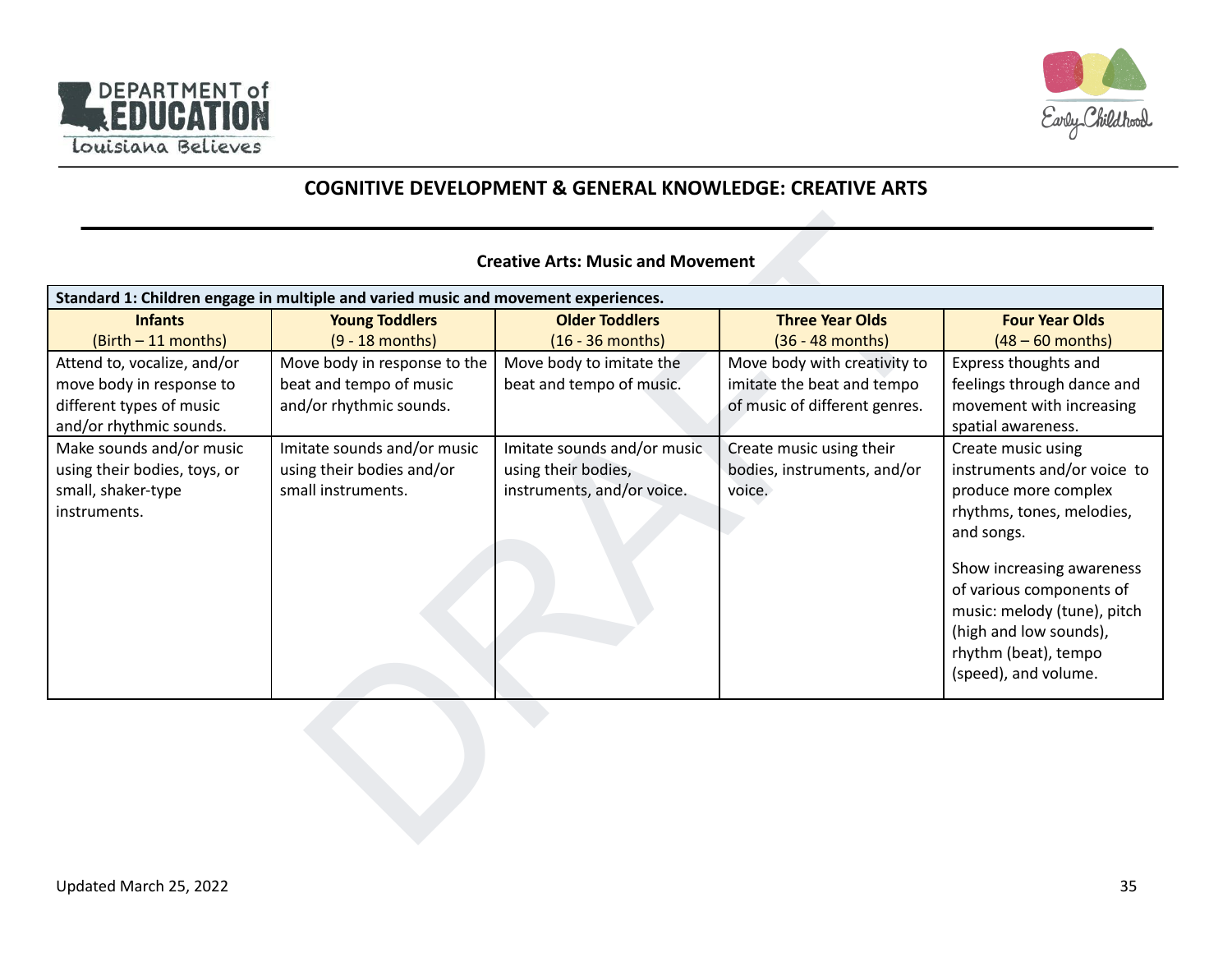



#### **Creative Arts: Visual Arts**

| Standard 2: Children engage in multiple and varied visual arts experiences. |                                |                                 |                                 |                                 |  |
|-----------------------------------------------------------------------------|--------------------------------|---------------------------------|---------------------------------|---------------------------------|--|
| <b>Infants</b>                                                              | <b>Young Toddlers</b>          | <b>Older Toddlers</b>           | <b>Three Year Olds</b>          | <b>Four Year Olds</b>           |  |
| (Birth - 11 months)                                                         | $(9 - 18$ months)              | $(16 - 36$ months)              | (36 - 48 months)                | $(48 - 60$ months)              |  |
| Attend to visual stimuli (e.g.,                                             | Respond to visual art by       | Observe and respond to          | Observe and participate in      | Observe and participate in      |  |
| objects with contrasting                                                    | reaching for, pointing at,     | visual art by communicating a   | discussions about various       | discussions about various       |  |
| colors; textured prints)                                                    | touching, or                   | preference.                     | forms of art, including what    | forms of art, including how it  |  |
|                                                                             | vocalizing/verbalizing.        |                                 | they notice and what it         | makes them feel and/or          |  |
|                                                                             |                                |                                 | makes them think about.         | specific elements of art (e.g., |  |
|                                                                             |                                |                                 |                                 | color, line, texture).          |  |
|                                                                             | Explore a variety of materials | Explore a variety of materials  | Explore a variety of materials, | Use a variety of materials,     |  |
|                                                                             | to create visual art.          | and tools to create visual art. | tools, and techniques to        | tools, and techniques to        |  |
|                                                                             |                                |                                 | create artistic works.          | create artistic works that      |  |
|                                                                             |                                |                                 |                                 | reflect their own culture,      |  |
|                                                                             |                                |                                 |                                 | thoughts, feelings,             |  |
|                                                                             |                                |                                 |                                 | experiences, or knowledge.      |  |
|                                                                             |                                |                                 |                                 |                                 |  |
|                                                                             |                                |                                 |                                 |                                 |  |
|                                                                             |                                |                                 |                                 |                                 |  |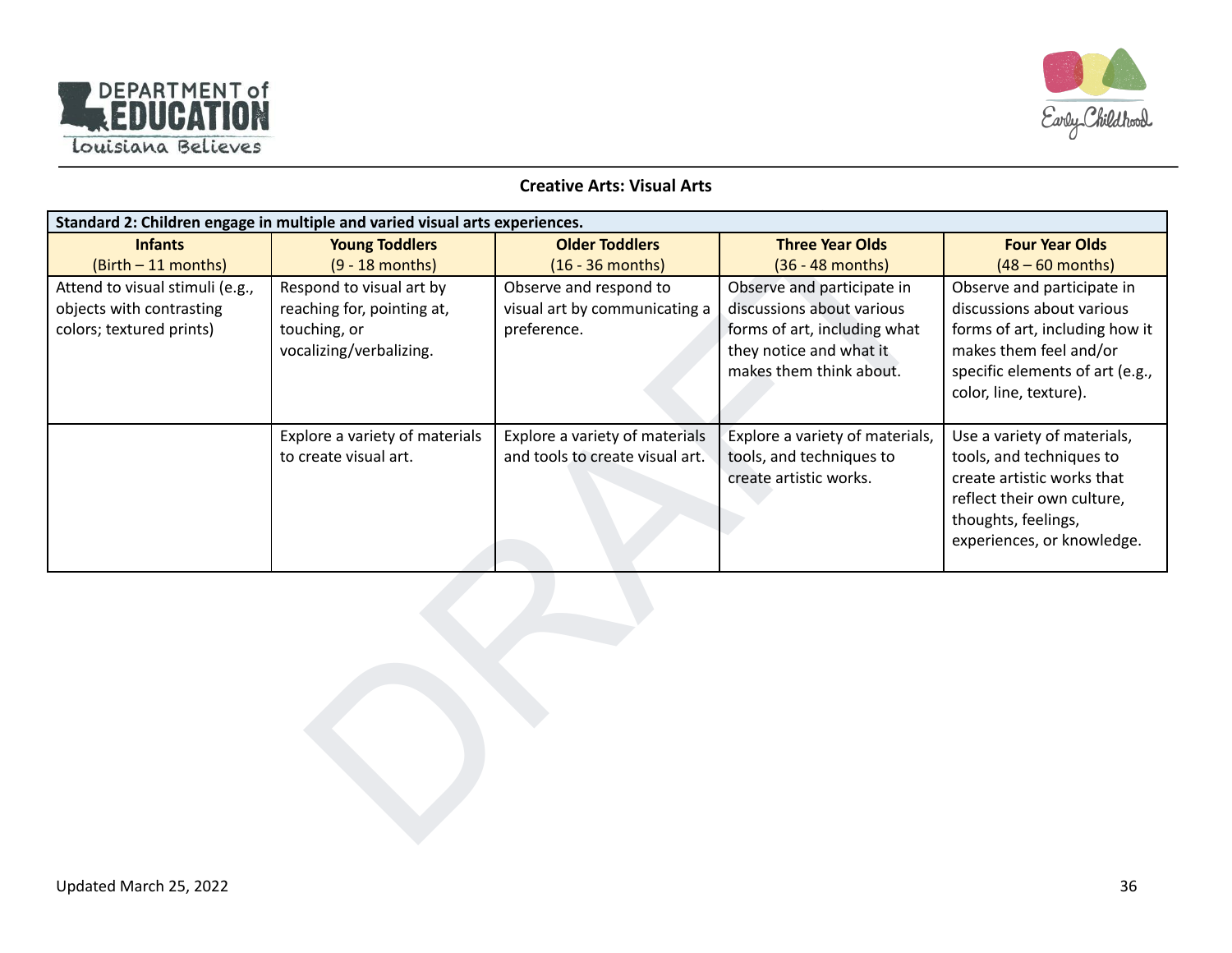



#### **Creative Arts: Dramatic Play**

| Standard 3: Children engage in multiple and varied forms of dramatic play. |                              |                                |                              |                                 |  |
|----------------------------------------------------------------------------|------------------------------|--------------------------------|------------------------------|---------------------------------|--|
| <b>Infants</b>                                                             | <b>Young Toddlers</b>        | <b>Older Toddlers</b>          | <b>Three Year Olds</b>       | <b>Four Year Olds</b>           |  |
| (Birth - 11 months)                                                        | $(9 - 18$ months)            | $(16 - 36$ months)             | (36 - 48 months)             | $(48 - 60$ months)              |  |
| Imitate behaviors, such as                                                 | Role-play familiar behaviors | Engage in dramatic play that   | Engage in dramatic play that | Participate in dramatic play to |  |
| sounds, facial expressions,                                                | during play (e.g., rock baby | expands beyond personal        | includes both real-life and  | express thoughts, feelings      |  |
| and gestures, of others.                                                   | doll; talk on phone).        | experiences (e.g., firefighter | fantasy experiences.         | and creativity.                 |  |
|                                                                            |                              | rescuing people).              |                              |                                 |  |
| Respond to volume in tones                                                 | Experiment with voice        | Imitate and repeat voice       | Create various voice         | Represent a character by        |  |
| and inflection.                                                            | inflection during play.      | inflections, such as character | inflections and facial       | using voice inflections and     |  |
|                                                                            |                              | or animal sounds.              | expressions in play.         | facial expressions.             |  |
|                                                                            |                              | Use props and pretend to be    | Engage in play experiences   | Engage in a variety of play     |  |
|                                                                            |                              | someone other than             | that involve roles with the  | experiences that include        |  |
|                                                                            |                              | themselves.                    | use of props and costumes.   | elements of drama (e.g.,        |  |
|                                                                            |                              |                                |                              | roles; dialogue; props).        |  |
|                                                                            |                              |                                |                              |                                 |  |
|                                                                            |                              |                                |                              |                                 |  |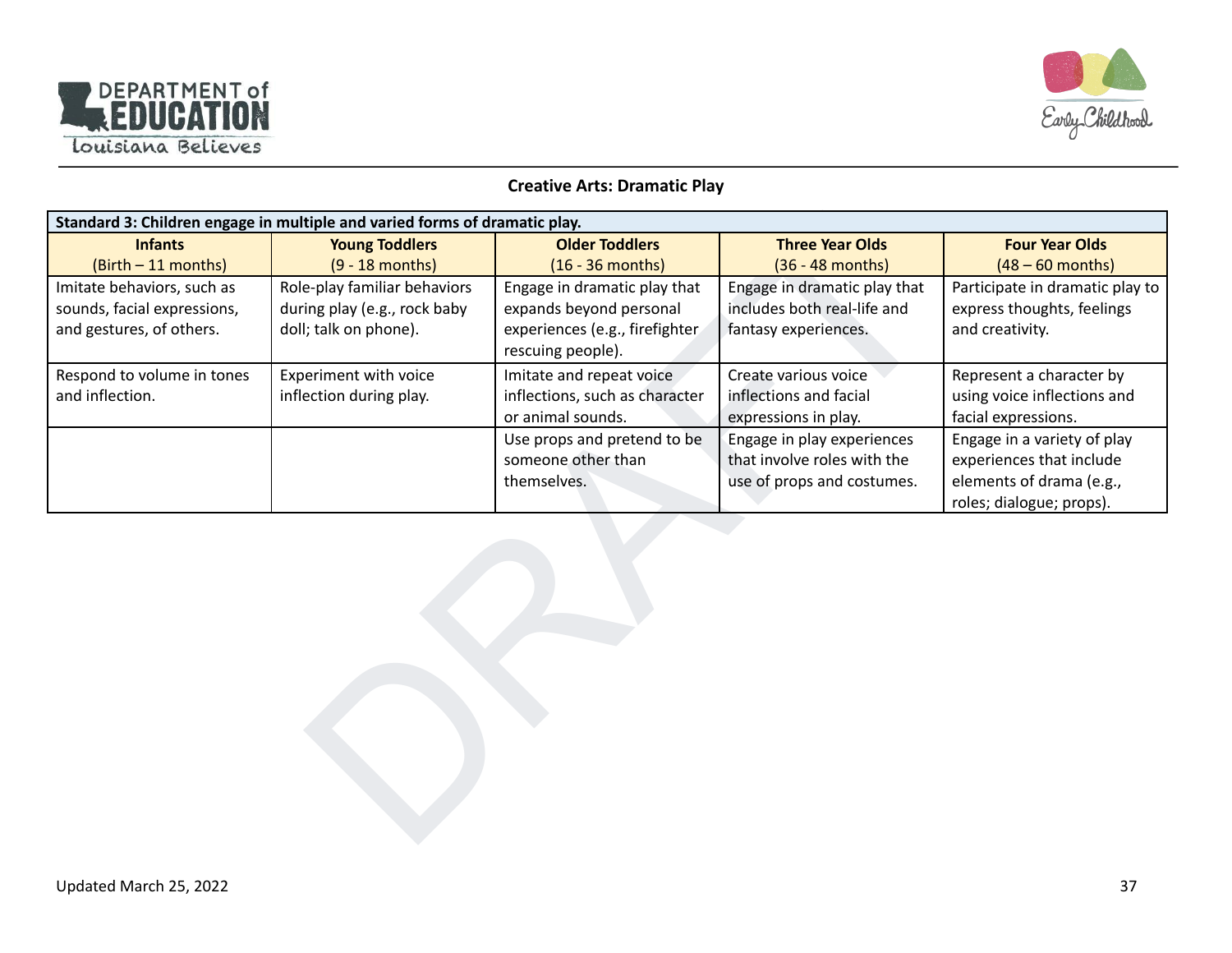



# **PHYSICAL DEVELOPMENT & WELL-BEING**

#### **Physical Development and Well-Being: Gross Motor**

| Standard 1: Children demonstrate large muscle control and coordination. |                                |                                 |                                 |                              |  |  |  |
|-------------------------------------------------------------------------|--------------------------------|---------------------------------|---------------------------------|------------------------------|--|--|--|
| <b>Infants</b>                                                          | <b>Young Toddlers</b>          | <b>Older Toddlers</b>           | <b>Three Year Olds</b>          | <b>Four Year Olds</b>        |  |  |  |
| (Birth - 11 months)                                                     | $(9 - 18$ months)              | $(16 - 36$ months)              | (36 - 48 months)                | $(48 - 60$ months)           |  |  |  |
| Explore the environment with                                            | Coordinate senses with         | Demonstrate body and            | Demonstrate body and            | Demonstrate increasing       |  |  |  |
| increasing body awareness                                               | movement to show where         | spatial awareness to guide      | spatial awareness in physical   | awareness of body and space  |  |  |  |
| using senses and movement.                                              | their body is in relation to   | movement around objects         | play activities (e.g., moves    | in relation to other people  |  |  |  |
|                                                                         | other objects and people in    | and people.                     | around cones).                  | and objects in physical play |  |  |  |
|                                                                         | the environment.               |                                 |                                 | activities.                  |  |  |  |
|                                                                         |                                |                                 |                                 |                              |  |  |  |
| Demonstrate strength and                                                | Move in a variety of ways and  | Use large muscle movements      | Use large muscle movements      | Coordinate movements of      |  |  |  |
| control of head, trunk, arms,                                           | directions with increasing     | (locomotor skills) with         | (locomotor skills) with         | the whole body (locomotor    |  |  |  |
| and legs while exploring new                                            | coordination and balance.      | increasing control,             | control, coordination, and      | skills) with control and     |  |  |  |
| body positions and                                                      |                                | coordination, and balance       | balance (e.g., running;         | balance to perform more      |  |  |  |
| movements (e.g., sitting;                                               |                                | (e.g., moving from sitting to   | hopping; climbing stairs).      | complex tasks.               |  |  |  |
| crawling; kicking).                                                     |                                | standing; jumping).             |                                 |                              |  |  |  |
| Demonstrate strength and                                                | Maintain control of one's      | Use a variety of large muscle   | Use large muscle movements      | Demonstrate coordination     |  |  |  |
| control of one's body while                                             | body in various positions      | movements (non-locomotor)       | (non-locomotor) with control,   | when using objects during    |  |  |  |
| exploring objects in their                                              | while exploring and            | during play (e.g., hands in the | balance and coordination        | active play (e.g., throwing; |  |  |  |
| environment. (e.g., reaching;                                           | examining materials,           | air; turn around; stand on      | during active play (e.g.,       | catching; kicking balls).    |  |  |  |
| rolling over)                                                           | activities, and spaces.        | one foot).                      | bending; stretching; twisting). |                              |  |  |  |
| Engage in play to develop                                               | Engage in physical play        | Engage in physical play         | Demonstrate strength and        | Demonstrate increased        |  |  |  |
| strength and stamina by                                                 | activities for periods of time | activities for moderate         | stamina that allows for         | strength and stamina that    |  |  |  |
| continuing purposeful                                                   | to develop strength and        | periods of time to develop      | participation in physical play  | allows for participation in  |  |  |  |
| movements over short                                                    | stamina.                       | strength and stamina.           | activities for moderate         | active play activities for   |  |  |  |
| periods of time (e.g.,                                                  |                                |                                 | periods of time.                | extended periods of time.    |  |  |  |
| reaching; pushing; rolling                                              |                                |                                 |                                 |                              |  |  |  |
| over).                                                                  |                                |                                 |                                 |                              |  |  |  |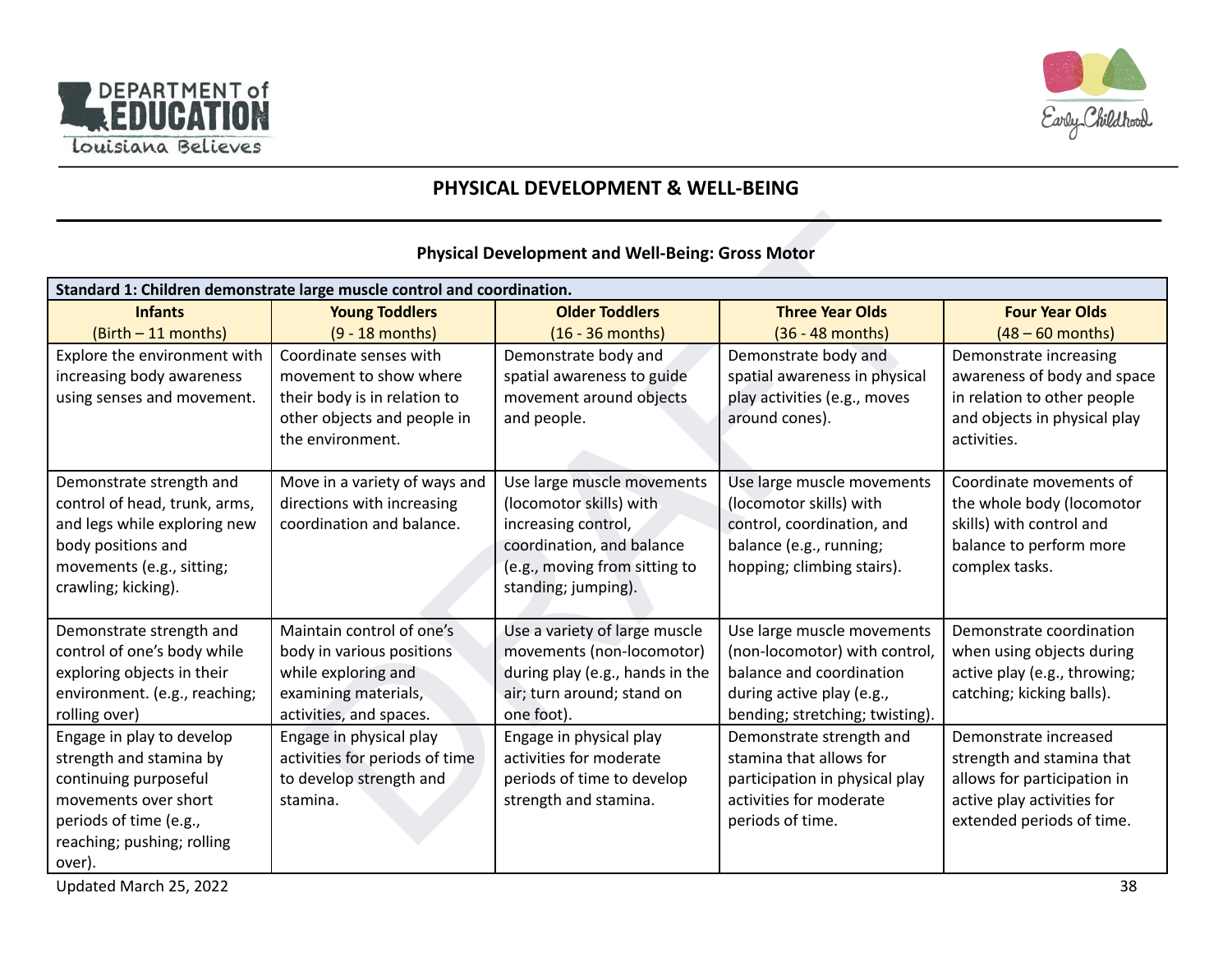



#### **Physical Development and Well-Being: Fine Motor**

| Standard 2: Children demonstrate small muscle control and coordination.                               |                                                                                                                                            |                                                                                                                                                                           |                                                                                                                                                              |                                                                                                                                                            |  |  |  |  |
|-------------------------------------------------------------------------------------------------------|--------------------------------------------------------------------------------------------------------------------------------------------|---------------------------------------------------------------------------------------------------------------------------------------------------------------------------|--------------------------------------------------------------------------------------------------------------------------------------------------------------|------------------------------------------------------------------------------------------------------------------------------------------------------------|--|--|--|--|
| <b>Infants</b>                                                                                        | <b>Young Toddlers</b>                                                                                                                      | <b>Older Toddlers</b>                                                                                                                                                     | <b>Three Year Olds</b>                                                                                                                                       | <b>Four Year Olds</b>                                                                                                                                      |  |  |  |  |
| (Birth - 11 months)                                                                                   | $(9 - 18$ months)                                                                                                                          | $(16 - 36$ months)                                                                                                                                                        | (36 - 48 months)                                                                                                                                             | $(48 - 60$ months)                                                                                                                                         |  |  |  |  |
| Use whole hand and fingers<br>to explore objects (e.g.,<br>touch; grasp; pick up; bang;<br>transfer). | Demonstrate control and<br>coordination of hand and<br>fingers (small muscles) to<br>manipulate objects.                                   | Demonstrate increasing<br>control and coordination of<br>hand and fingers (small<br>muscles) while engaged in<br>intentional activities.                                  | Demonstrate increasing<br>control and coordination of<br>hands, fingers, and wrists<br>(small muscles) to manipulate<br>objects and tools with a<br>purpose. | Coordinate the use of hands,<br>fingers, and wrists to<br>manipulate objects and<br>perform activities and tasks<br>with precision.                        |  |  |  |  |
| Coordinate eye and hand<br>movements when grasping or<br>picking up objects.                          | Coordinate eye and hand<br>movements to explore<br>objects and participate in<br>play activities (e.g., fill<br>containers; stack blocks). | Coordinate eye and hand<br>movements while performing<br>simple tasks (e.g., using<br>utensils for eating; putting<br>simple puzzles together;<br>stringing large beads). | Demonstrate eye-hand<br>coordination to manipulate<br>smaller objects (e.g., large<br>buttons; zippers; scissors)<br>with increasing control.                | Demonstrate eye-hand<br>coordination to perform<br>complex tasks (e.g., cutting<br>on lines; drawing) with<br>moderate levels of precision<br>and control. |  |  |  |  |
|                                                                                                       |                                                                                                                                            |                                                                                                                                                                           |                                                                                                                                                              |                                                                                                                                                            |  |  |  |  |